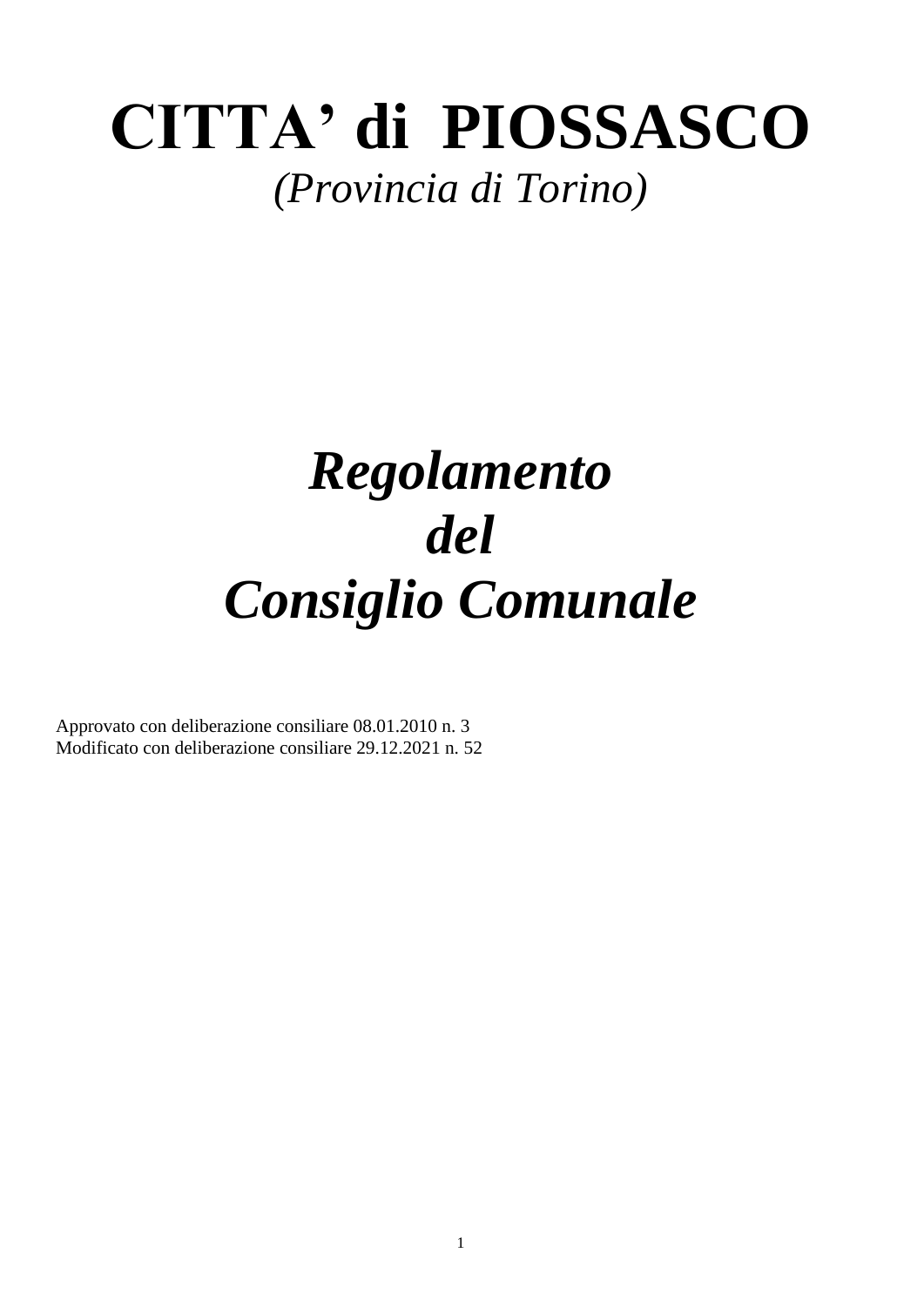### **INDICE**

| Art. 5 - AUTONOMIA ORGANIZZATIVA E FUNZIONALE DEL CONSIGLIO E DEI GRUPPI                    |  |
|---------------------------------------------------------------------------------------------|--|
| $\begin{array}{c}\n\text{CONSILLARI} \\ \text{NIONSILLARI} \\ \text{SVDOPL} \\ \end{array}$ |  |
|                                                                                             |  |
|                                                                                             |  |
|                                                                                             |  |
|                                                                                             |  |
|                                                                                             |  |
| Art. 8 - DIRITTO DI INFORMAZIONE E DI ACCESSO AGLI ATTI AMMINISTRATIVI7                     |  |
|                                                                                             |  |
|                                                                                             |  |
|                                                                                             |  |
|                                                                                             |  |
|                                                                                             |  |
|                                                                                             |  |
|                                                                                             |  |
|                                                                                             |  |
|                                                                                             |  |
|                                                                                             |  |
|                                                                                             |  |
|                                                                                             |  |
|                                                                                             |  |
|                                                                                             |  |
| Art. 17- CONFERENZA DEI CAPIGRUPPO, AFFARI ISTITUZIONALI E GENERALI. COMPETENZE             |  |
|                                                                                             |  |
|                                                                                             |  |
|                                                                                             |  |
|                                                                                             |  |
|                                                                                             |  |
| Art. 20 - NOMINA DEL PRESIDENTE, DEL VICE-PRESIDENTE E SEDUTE DELLE                         |  |
|                                                                                             |  |
|                                                                                             |  |
|                                                                                             |  |
|                                                                                             |  |
|                                                                                             |  |
| Art. 23 - POSSIBILI DELEGHE AL PRESIDENTE DEL CONSIGLIO COMUNALE 15                         |  |
| Art. 24 - C.C.R. CONSIGLIO COMUNALE DEI RAGAZZI - MODALITA' DI COLLABORAZIONE  15           |  |
|                                                                                             |  |
|                                                                                             |  |
|                                                                                             |  |
|                                                                                             |  |
|                                                                                             |  |
|                                                                                             |  |
|                                                                                             |  |
|                                                                                             |  |
|                                                                                             |  |
|                                                                                             |  |
|                                                                                             |  |
|                                                                                             |  |
|                                                                                             |  |
| Art. 31 - ORDINE DEL GIORNO DELLE SEDUTE E DEPOSITO DEGLI ATTI  18                          |  |
|                                                                                             |  |
|                                                                                             |  |
|                                                                                             |  |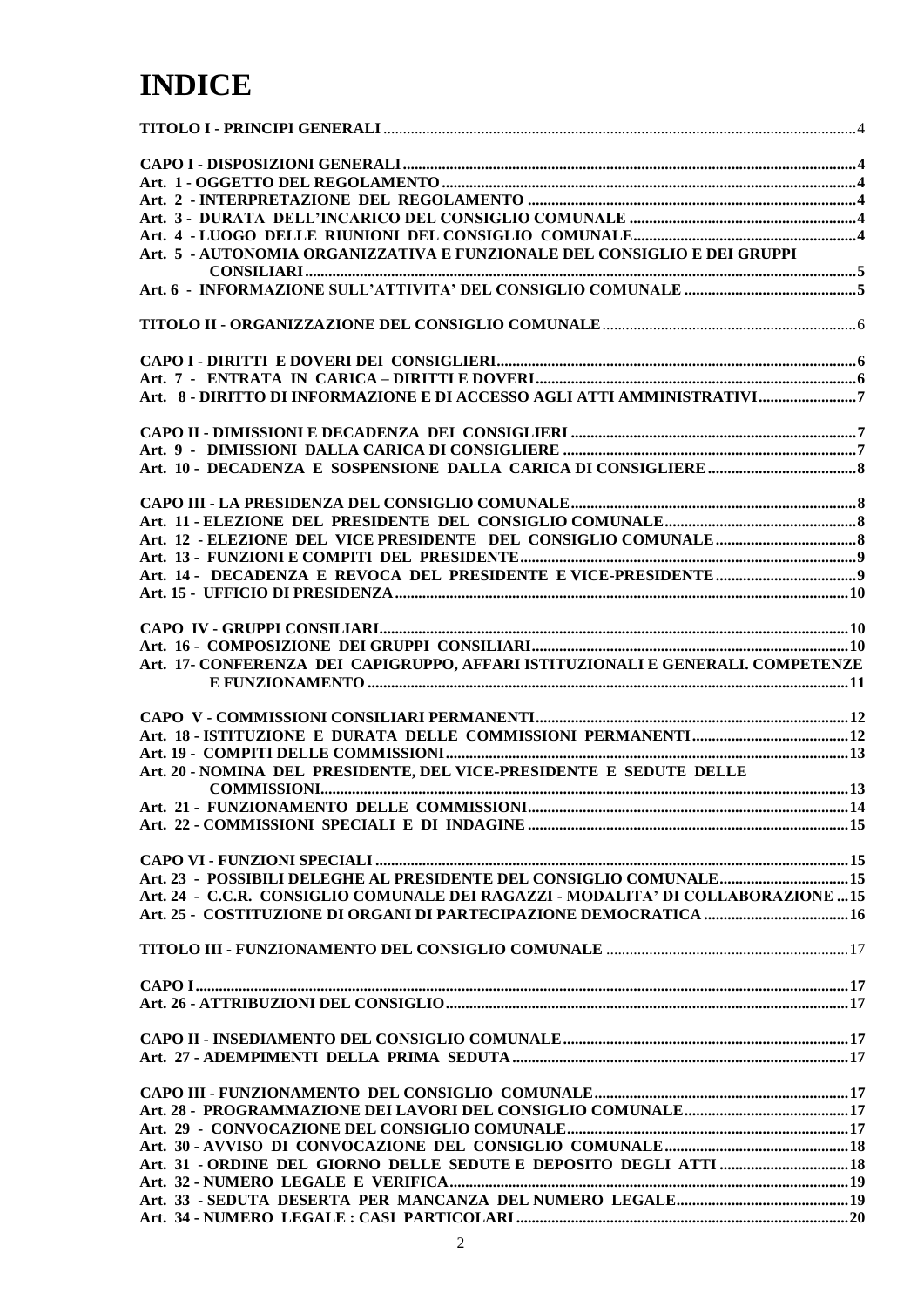| Art. 44 - INTERVENTO PER RICHIAMO AL REGOLAMENTO O MOZIONE D'ORDINE 24           |  |
|----------------------------------------------------------------------------------|--|
|                                                                                  |  |
|                                                                                  |  |
|                                                                                  |  |
|                                                                                  |  |
| CAPO II - INTERROGAZIONI, INTERPELLANZE, MOZIONI, ORDINI DEL GIORNO E MOZIONE DI |  |
|                                                                                  |  |
|                                                                                  |  |
|                                                                                  |  |
|                                                                                  |  |
|                                                                                  |  |
|                                                                                  |  |
|                                                                                  |  |
|                                                                                  |  |
|                                                                                  |  |
|                                                                                  |  |
|                                                                                  |  |
|                                                                                  |  |
|                                                                                  |  |
|                                                                                  |  |
|                                                                                  |  |
|                                                                                  |  |
|                                                                                  |  |
| Art. 62 - CONVOCAZIONE E ORDINI DEL GIORNO DELLE COMMISSIONI COMUNALI            |  |
|                                                                                  |  |
|                                                                                  |  |
|                                                                                  |  |
|                                                                                  |  |
|                                                                                  |  |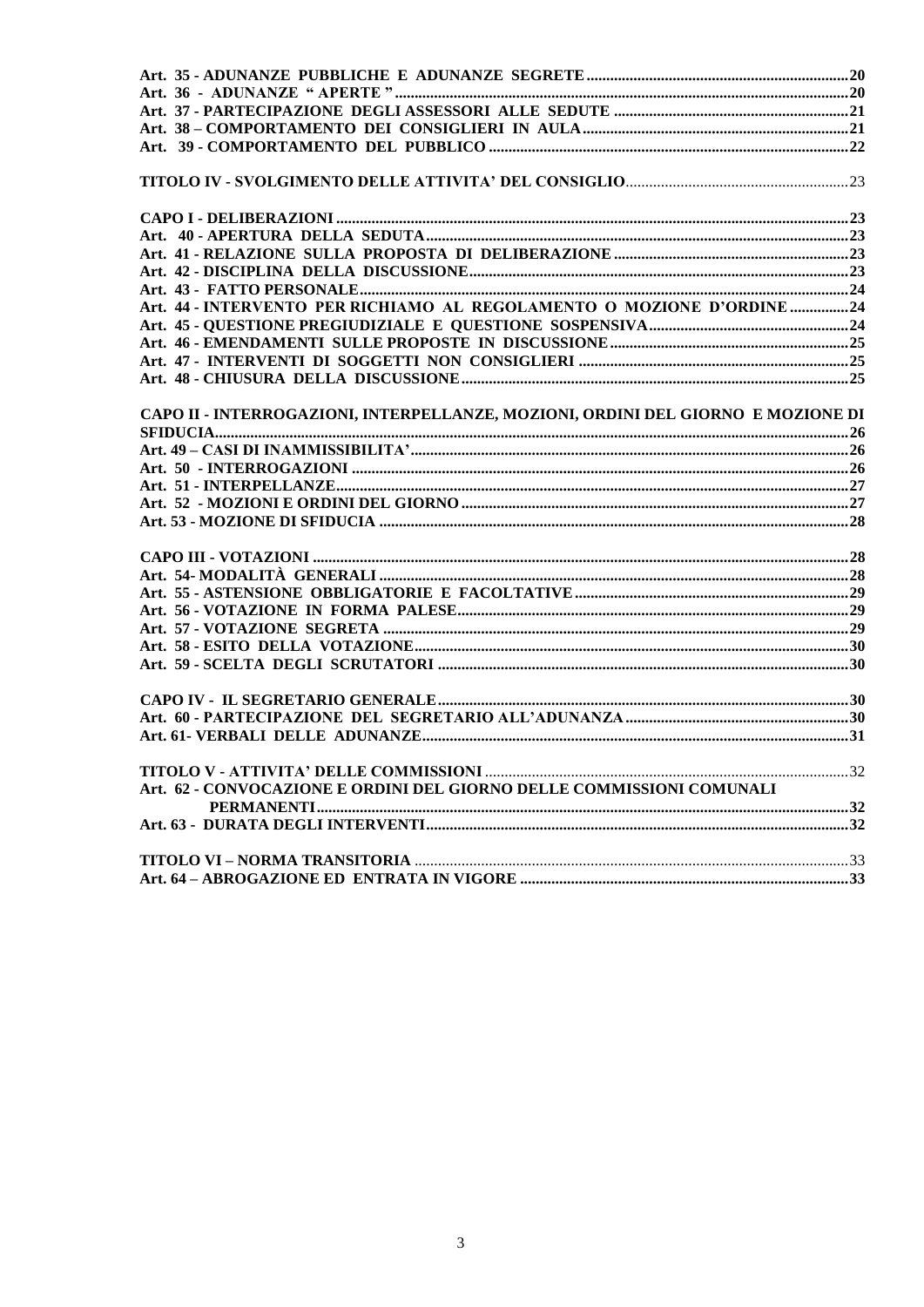#### **TITOLO I - PRINCIPI GENERALI**

#### **CAPO I - DISPOSIZIONI GENERALI**

#### **Art. 1** - **OGGETTO DEL REGOLAMENTO**

- <span id="page-3-2"></span><span id="page-3-1"></span><span id="page-3-0"></span>1. Il presente Regolamento disciplina le funzioni e i lavori del Consiglio Comunale di Piossasco.
- 2. Il Regolamento è approvato dal Consiglio a maggioranza assoluta dei Consiglieri assegnati, nel rispetto dei principi fissati dalla Legge e in armonia con lo Statuto. Anche le modifiche al Regolamento sono approvate con analoga maggioranza.
- 3. Copia del Regolamento in vigore è disponibile sul sito del Comune e viene inoltrata ai Consiglieri all'inizio del loro mandato, ai Dirigenti, ai Responsabili degli Uffici e Servizi Comunali, agli Organismi di Partecipazione Popolare, al Collegio dei Revisori dei Conti, al Difensore Civico, agli Enti e Società ai quali il Comune partecipa. Una copia **scritta** del Regolamento è posta nella Sala Consiliare e nella Sala delle Commissioni.

#### **Art. 2** - **INTERPRETAZIONE DEL REGOLAMENTO**

- <span id="page-3-3"></span>1. Il Consiglio Comunale, nella seduta successiva a quella della sua costituzione, nomina una Commissione del Regolamento Consiliare composta da quattro Consiglieri, due per la minoranza e due per la maggioranza, oltre il Presidente del Consiglio che ne fa parte di diritto e la presiede.
- 2. La suddetta Commissione viene convocata sia per esaminare le proposte di modifiche al Regolamento, sia sull'interpretazione dello stesso.
- 3. Quando, nel corso delle adunanze del Consiglio Comunale, si presentano situazioni che non sono disciplinate dalla Legge, dallo Statuto e dal presente Regolamento, il Presidente sospende la seduta del Consiglio Comunale per sentire il parere della Commissione competente e del Segretario Generale.
- 4. Qualora la questione concernente l'interpretazione di una norma Regolamentare venga sollevata da Consiglieri, al di fuori delle adunanze consiliari, la Commissione, dopo aver richiesto obbligatoriamente il parere al Segretario Generale, si esprime con atto motivato che sarà comunicato dal Presidente nel corso della prima seduta utile del Consiglio.
- 5. L'interpretazione della norma da parte della Commissione ha valore di interpretazione autentica e, in merito alla stessa, non saranno accolte ulteriori eccezioni nel corso del mandato, salvo il legittimo ricorso alle autorità amministrative o giurisdizionali competenti.

#### **Art. 3** - **DURATA DELL'INCARICO DEL CONSIGLIO COMUNALE**

<span id="page-3-4"></span>Il Consiglio Comunale è l'Organo di indirizzo e di controllo politico-amministrativo e rimane in carica sino all'elezione del nuovo, limitandosi, dopo la pubblicazione del decreto di indizione dei comizi elettorali, ad adottare gli atti urgenti e improrogabili.

#### **Art. 4** - **LUOGO DELLE RIUNIONI DEL CONSIGLIO COMUNALE**

<span id="page-3-5"></span>1. Le riunioni del Consiglio si tengono presso la sede comunale o altro spazio espressamente individuato con provvedimento amministrativo dell'Ente.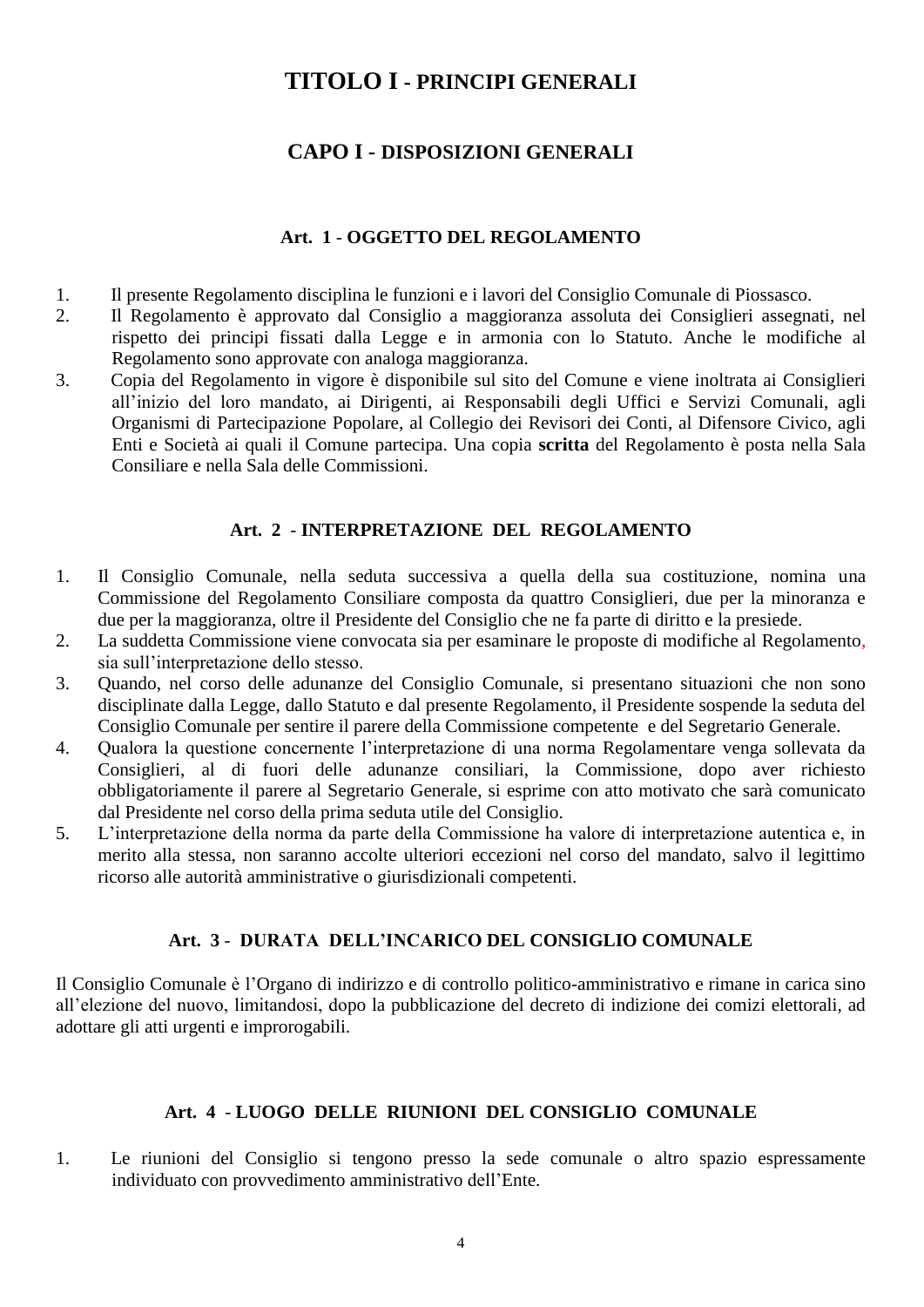- 2. Il Presidente del Consiglio, di concerto con la Conferenza dei Capigruppo, può stabilire che l'adunanza del Consiglio si svolga eccezionalmente in luogo diverso da quanto stabilito al 1° comma.
- 3. Il giorno nel quale si svolge l'adunanza del Consiglio Comunale, all'esterno della sede devono essere esposte la bandiera Italiana, quella dell'Unione Europea e quella della Regione Piemonte.

#### <span id="page-4-0"></span>**Art. 5 - AUTONOMIA ORGANIZZATIVA E FUNZIONALE DEL CONSIGLIO E DEI GRUPPI CONSILIARI**

- 1. Il Consiglio Comunale è dotato di autonomia funzionale e organizzativa. Le modalità per fornire al Consiglio servizi, attrezzature e risorse finanziarie, sono stabilite ai sensi dell'art. 38, comma 3°, del T.U.E.L.
- 2. Un'apposita struttura denominata "Ufficio di supporto del Consiglio", eventualmente accorpata ad altre strutture, per motivi Organizzativi dell'Ente, assicura l'autonomia del Consiglio.
- 3. Tale struttura dispone di personale, risorse finanziarie e servizi, necessari alle funzioni della Presidenza del Consiglio e del Consiglio Comunale, compatibilmente con le risorse finanziarie ed organizzative degli altri uffici.
- 4. Gli atti di Organizzazione relativi all'Ufficio di supporto al Consiglio sono assunti dal Segretario Generale d'intesa con il Presidente del Consiglio, sentita la Conferenza dei Capigruppo. Al Presidente spettano le funzioni di indirizzo e di controllo dell'ufficio di supporto.
- 5. Le risorse finanziarie per l'autonomia organizzativa del Consiglio sono determinate annualmente in sede di approvazione del Bilancio Preventivo, su proposta del Presidente del Consiglio.
- 6. Compatibilmente con gli spazi e con le risorse finanziarie dell'Ente, devono essere previsti servizi essenziali per i Gruppi Consiliari regolarmente costituiti.

#### **Art. 6 - INFORMAZIONE SULL'ATTIVITA' DEL CONSIGLIO COMUNALE**

- <span id="page-4-1"></span>1. Il Comune assicura la più ampia ed imparziale informazione sull'attività del Consiglio Comunale (pubblicizzando, con adeguate iniziative, il programma dei lavori delle sedute del Consiglio, il loro svolgimento, le decisioni assunte e le iniziative promosse), della Presidenza, delle Commissioni e dei Gruppi Consiliari, anche mediante l'utilizzo del periodico di informazione locale della Città di Piossasco e del sito internet, di comunicati-stampa ed eventualmente mediante trasmissioni radiofoniche, televisive e informatiche dedicate ad adunanze ed attività.
- 2. Sul periodico di informazione della Città di Piossasco, destinato a tutta la cittadinanza, i Gruppi Consiliari hanno pari opportunità per esprimere le proprie posizioni ed iniziative.
- 3. Sull'attività di cui al comma 1, sovrintendono la Presidenza del Consiglio e la Conferenza dei Capigruppo con il parere favorevole dei componenti che rappresentino i due terzi dei Consiglieri.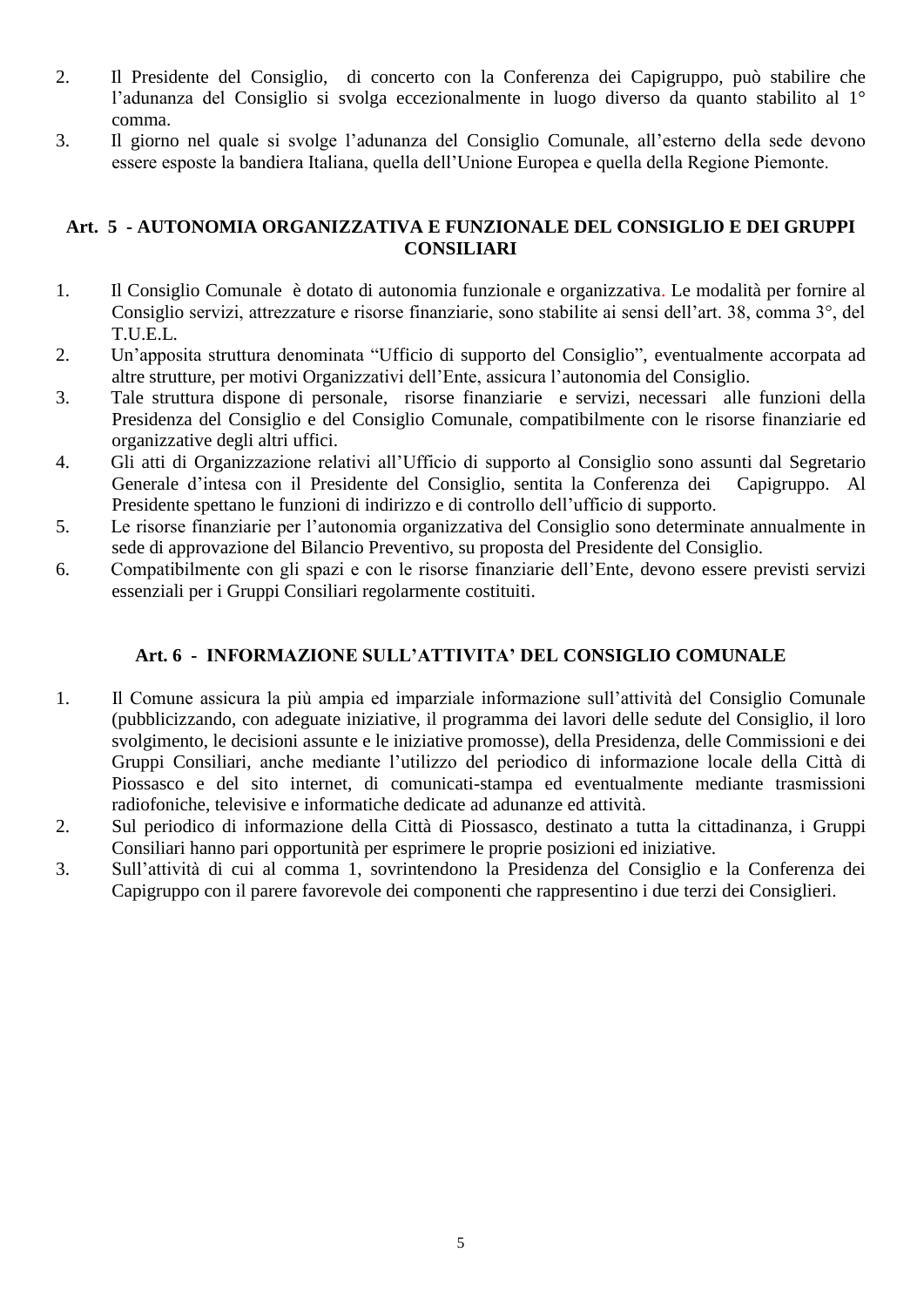#### <span id="page-5-1"></span><span id="page-5-0"></span>**TITOLO II - ORGANIZZAZIONE DEL CONSIGLIO COMUNALE**

#### **CAPO I - DIRITTI E DOVERI DEI CONSIGLIERI**

#### **Art. 7 - ENTRATA IN CARICA – DIRITTI E DOVERI**

- <span id="page-5-2"></span>1. L'elezione dei Consiglieri Comunali, la loro durata in carica, il numero dei Consiglieri attribuiti al Comune e la loro posizione giuridica sono regolati dalla Legge.
- 2. I Consiglieri entrano in carica all'atto della proclamazione o in caso di surrogazione, non appena adottata dal Consiglio la relativa deliberazione.
- 3. I Consiglieri, secondo le modalità previste dallo Statuto e dal Regolamento, hanno diritto:
	- a. di promuovere iniziative su ogni questione sottoposta alla deliberazione del Consiglio e comunque di competenza dell'Amministrazione Comunale, cioè su argomenti che riguardano direttamente le funzioni di indirizzo e di controllo politico-amministrativo di competenza del Consiglio Comunale, nonché le altre funzioni previste dalle Leggi e dallo Statuto.
	- b. di chiedere la convocazione del Consiglio Comunale, secondo le modalità previste dall'art. 39 del T.U.E.L.
	- c. di presentare proposte di deliberazione relative ad oggetti di competenza del Consiglio Comunale.
	- d. di partecipare alle sedute del Consiglio, prendere la parola, presentare emendamenti alle proposte di deliberazione poste in discussione e votare su ciascun oggetto all'ordine del giorno.
	- e. di presentare interrogazioni, interpellanze, mozioni e ordini del giorno su argomenti che interessano l'attività del Comune o comunque la vita politica, economica, sociale, culturale della Città e su fatti eccezionali di particolare rilevanza.
	- f. di far parte delle Commissioni Consiliari e assistere alle sedute delle Commissioni di cui non sono componenti.
	- g. di ottenere tutte le notizie e le informazioni, utili all'espletamento del loro mandato, in merito alle attività del Comune e degli Enti collegati. Di avere accesso agli atti e di chiedere copie dei relativi documenti.
	- h. di essere informati sulle cerimonie, celebrazioni e manifestazioni indette dall'Amministrazione Comunale, quelle che si svolgono nella Città o quelle a cui l'Amministrazione Comunale può essere interessata.
	- i. di ottenere un'apposita tessera di riconoscimento.
	- j. di ricevere l'elenco di tutte le deliberazioni della Giunta.
- 4. Ogni Consigliere Comunale rappresenta la Comunità ed esercita le sue funzioni senza vincolo di mandato. Nell'adempimento delle funzioni connesse alla carica elettiva egli ha pertanto piena libertà d'azione, di espressione e di voto.
- 5. Ai Consiglieri, nei limiti previsti dalla Legge, è corrisposto il gettone di presenza per la partecipazione alle sedute del Consiglio, della Conferenza dei Capigruppo e delle Commissioni Permanenti e Speciali. La liquidazione avverrà quadrimestralmente.
- 6. Il gettone di presenza sarà corrisposto al Consigliere presente per almeno i due terzi della durata della seduta del Consiglio o della Commissione. Il gettone è dovuto anche ai Consiglieri presenti alle Commissioni convocate, ma non effettuate per mancanza del numero legale.
- 7. Agli Amministratori che risiedono fuori dal Comune di Piossasco spetta il rimborso per le spese di viaggio effettivamente sostenute per la partecipazione alle sedute del Consiglio Comunale, delle Commissioni Permanenti e Speciali, nonché "per la presenza necessaria presso la sede degli uffici per lo svolgimento delle funzioni proprie o delegate" (art. 84 comma 3 del D.Lgs n. 267/2000). Tale rimborso non spetta qualora dette funzioni possano essere svolte anche a mezzo telefax, posta elettronica e similari.
- 8. Tutti gli atti dei Consiglieri che prevedono la presentazione al protocollo possono anche essere trasmessi via telefax, posta elettronica o similari.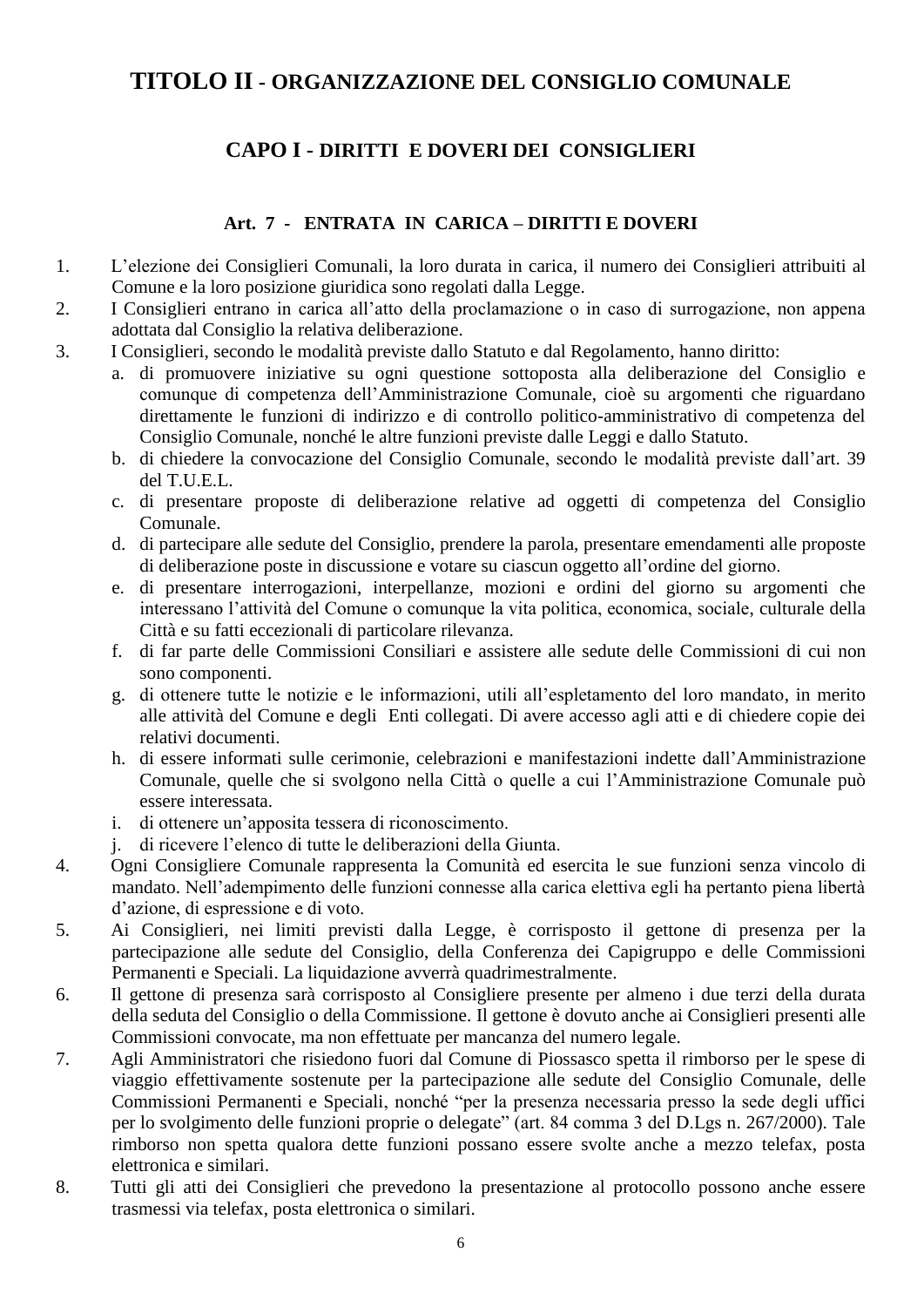#### <span id="page-6-0"></span>**Art. 8 - DIRITTO DI INFORMAZIONE E DI ACCESSO AGLI ATTI AMMINISTRATIVI**

- 1. L'esercizio dei diritti di cui al comma 3, lettera g. art. 7 è effettuato dai Consiglieri, richiedendo direttamente le informazioni e la consultazione degli atti comunali e degli enti collegati al Segretario Generale.
- 2. Il diritto di accesso di cui ai precedenti commi è esercitato, in via generale, dai Consiglieri Comunali, per le deliberazioni adottate dal Consiglio e dalla Giunta; per le determinazioni, i decreti, le ordinanze e tutti gli atti a rilevanza esterna emessi dai Dirigenti e dai Responsabili dei Servizi, inclusi i relativi atti preparatori; per gli atti a rilevanza esterna emessi dal Sindaco, dal Segretario Comunale e dal Direttore Generale.
- 3. I Consiglieri Comunali, nell'utilizzazione dei dati acquisiti, sono vincolati alle finalità effettivamente pertinenti all'esercizio del mandato elettivo e devono rispettare il dovere di segreto d'ufficio nei casi espressamente determinati dalla Legge, dai divieti di divulgazione di dati personali sensibili.
- 4. La documentazione richiesta può essere resa disponibile in formato elettronico su rete telematica interna e protetta.
- 5. Con provvedimento motivato, adottato dal Sindaco, su proposta del Dirigente competente, l'accesso può essere negato o differito per cause ostative derivanti da obblighi di Legge. Qualora l'accoglimento di una richiesta di accesso o di copia comporti oneri particolarmente gravosi per gli uffici, il Sindaco chiede al Presidente del Consiglio di sottoporre la questione alla Conferenza dei Capigruppo, affinché questa valuti limiti di tempo e di esercizio.
- <span id="page-6-1"></span>6. Le informazioni implicanti chiarimenti, elaborazioni di dati e valutazioni devono essere ottenute attraverso interrogazioni o interpellanze, con richiesta scritta e motivata al Sindaco.

#### **CAPO II - DIMISSIONI E DECADENZA DEI CONSIGLIERI**

#### **Art. 9 - DIMISSIONI DALLA CARICA DI CONSIGLIERE**

- <span id="page-6-2"></span>1. Le dimissioni dalla carica di Consigliere devono essere presentate dall'interessato con dichiarazione scritta, anche non motivata, indirizzata al Presidente del Consiglio, assunte mediante la materiale e personale consegna del documento al protocollo del Comune.
- 2. Le dimissioni non presentate personalmente devono essere autenticate con data certa e con l'indicazione contestuale o con separato atto autenticato delle generalità del soggetto delegato e devono essere inoltrate al protocollo dell'Ente, entro un termine massimo di cinque giorni, a tutela dell'autenticità dell'atto di delega e dell'attualità della volontà del Consigliere dimissionario.
- 3. Acquisito al protocollo dell'Ente il documento contenente le dimissioni, esse sono irrevocabili, non necessitano di presa d'atto e sono immediatamente efficaci.
- 4. Il Consiglio, entro dieci giorni dalla data di presentazione delle dimissioni, deve procedere alla surroga del Consigliere dimissionario con atto deliberativo. Non si fa luogo a surroga dei Consiglieri dimissionari, qualora ricorrano i presupposti dell'art. 141 del D.lgs. n. 267/2000.
- 5. Il Consiglio Comunale garantisce l'esercizio del diritto del Consigliere subentrante, previo l'accertamento dell'insussistenza delle condizioni di ineleggibilità e di incompatibilità del soggetto surrogante, secondo quanto disposto al Capo II del titolo III del D.lgs. n. 267/2000.
- <span id="page-6-3"></span>6. La presentazione "contestuale" nel tempo, al protocollo dell'Ente, delle dimissioni della metà più uno dei Consiglieri in carica, (ciò avviene con numeri di protocollo consecutivi ovvero con dimissioni contenute in un unico atto) determina lo scioglimento del Consiglio Comunale, ai sensi dell'art. 141 comma 1 3b del D.lgs. n. 267/2000.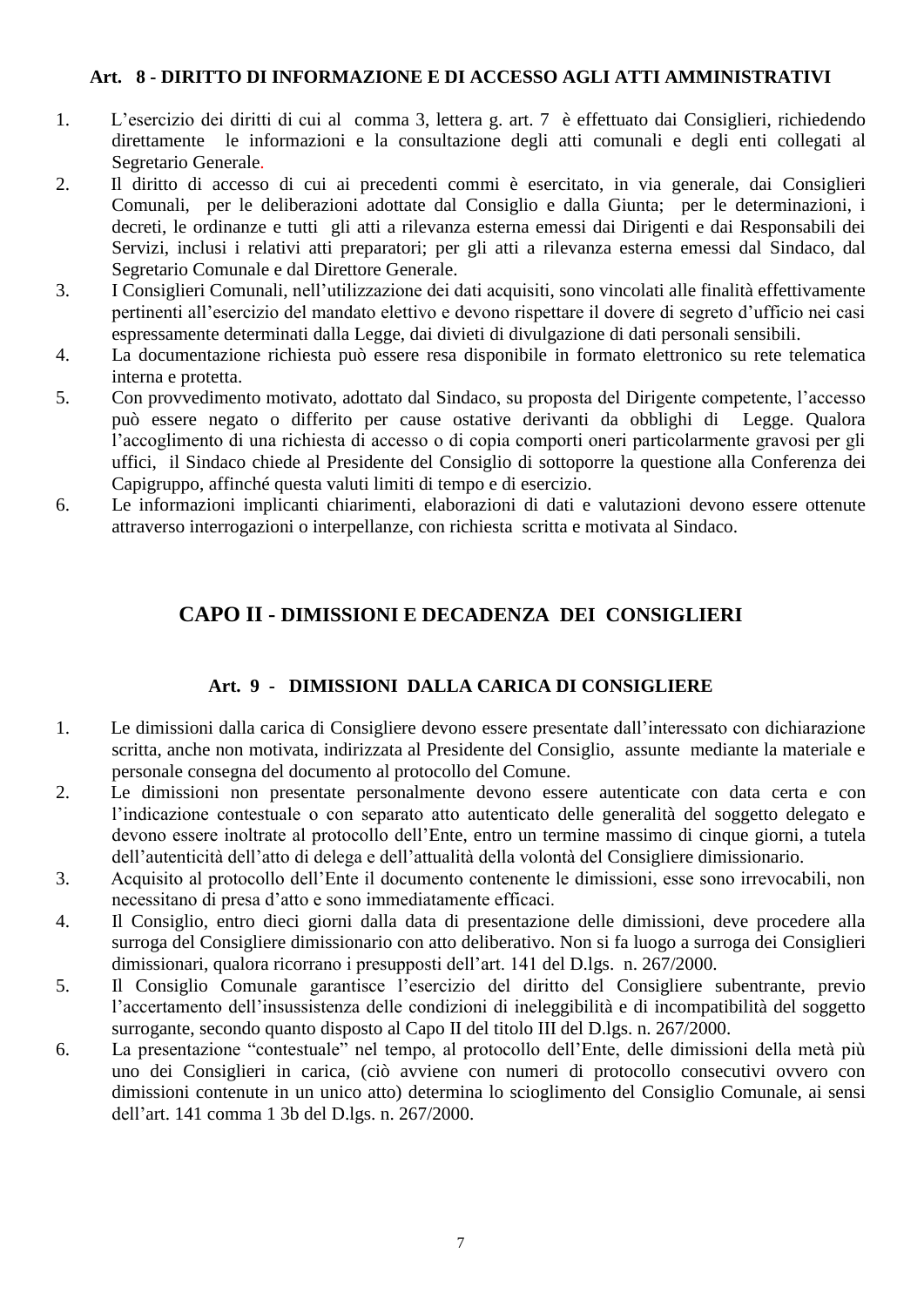#### **Art. 10 - DECADENZA E SOSPENSIONE DALLA CARICA DI CONSIGLIERE**

- 1. I Consiglieri decadono dalla carica per la perdita delle condizioni di eleggibilità e incompatibilità previste dal titolo III del D.lgs. n. 267/2000. Sono, invece, sospesi dalla carica quando ricorrono le condizioni previste dall'art. 59 del medesimo D.lgs. n. 267/2000.
- 2. In armonia con quanto stabilito dalle norme dello Statuto Comunale, il Consigliere che, senza giustificato motivo, non interviene per tre sedute consecutive alle riunioni del Consiglio, esperita negativamente la procedura di cui al successivo comma, decade dalla carica di Consigliere.
- 3. Ogni assenza deve essere giustificata per iscritto al Presidente entro dieci giorni.
- 4. Le assenze si considerano giustificate per i seguenti motivi:
	- a. salute, attestati da un apposito certificato medico;
		- b. infortunio;
		- c. maternità;
		- d. matrimonio;
		- e. gravi lutti familiari autocertificati;
		- f. missioni istituzionali del Consigliere;
		- g. impegni lavorativi improcrastinabili.
- 5. Le motivazioni che giustificano le assenze devono essere comunicate per iscritto dal Consigliere al Presidente del Consiglio, entro dieci giorni dalla richiesta, preordinata alla possibile iscrizione della decadenza nell'O.d.g. del Consiglio Comunale.
- 6 Qualora le giustificazioni non fossero conformi a quanto previsto dal precedente comma, il Presidente del Consiglio rimette la questione al Consiglio Comunale nella seduta immediatamente successiva. In tale seduta il Consiglio decide in merito, con votazione palese, consentendo l'eventuale intervento in aula del solo Consigliere oggetto di decadenza.
- <span id="page-7-0"></span>7 Qualora sia pronunciata la decadenza, si procede nella stessa riunione alla surroga del primo dei candidati non eletti nella lista alla quale apparteneva il Consigliere dichiarato decaduto.

#### **CAPO III - LA PRESIDENZA DEL CONSIGLIO COMUNALE**

#### **Art. 11 - ELEZIONE DEL PRESIDENTE DEL CONSIGLIO COMUNALE**

- <span id="page-7-1"></span>1. A norma del D.lgs. n. 267/2000 e dello Statuto, il Consiglio elegge tra i propri componenti il Presidente del Consiglio Comunale, con votazione segreta, a maggioranza dei due terzi dei Consiglieri assegnati.
- 2. Qualora nessun Consigliere Comunale, dopo due votazioni, raggiunga la maggioranza richiesta, si procede, nella seduta successiva, ad un'ulteriore votazione per la quale è sufficiente il raggiungimento della maggioranza assoluta dei Consiglieri assegnati.

#### **Art. 12 - ELEZIONE DEL VICE PRESIDENTE DEL CONSIGLIO COMUNALE**

- <span id="page-7-2"></span>1. Il Consiglio, subito dopo l'elezione del Presidente, procede all'elezione del Vice-Presidente del Consiglio Comunale, con le stesse modalità previste per l'elezione del Presidente.
- 2. Il Vice-Presidente del Consiglio Comunale sostituisce il Presidente nei casi di assenza o impedimento**.**
- 3. In caso di assenza o impedimento di entrambi, le funzioni di Presidente del Consiglio Comunale sono svolte dal Consigliere "Anziano".
- 4. Le deliberazioni dell'elezione del Presidente e del Vice-Presidente sono immediatamente esecutive.
- 5. Il Vice-Presidente fa parte dell'Ufficio di Presidenza, egli partecipa alla riunione della Conferenza dei Capigruppo e delle Commissioni Permanenti, senza diritto di voto e senza gettoni di presenza.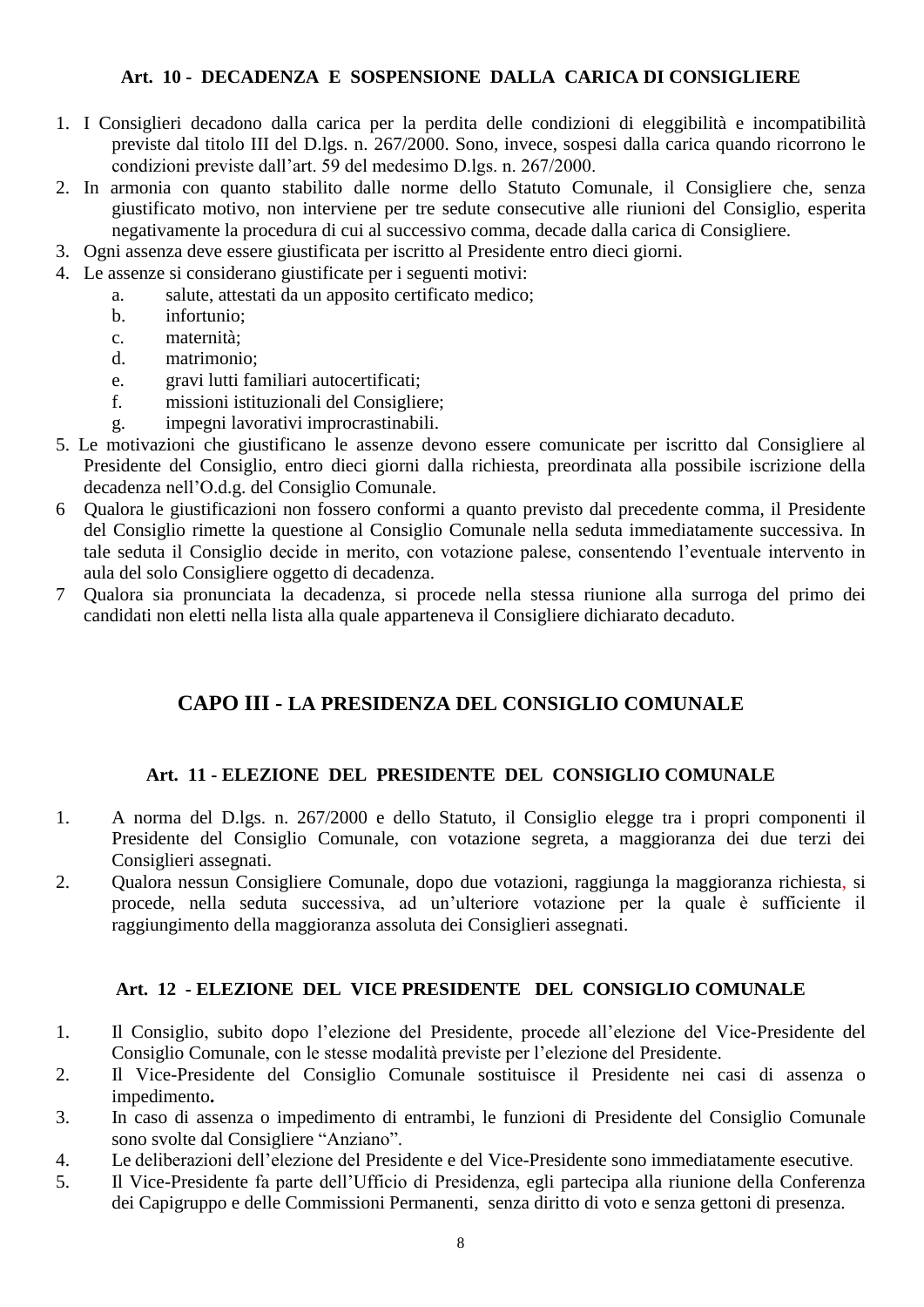#### **Art. 13 - FUNZIONI E COMPITI DEL PRESIDENTE**

- <span id="page-8-0"></span>1. Il Presidente del Consiglio, nel quadro delle attribuzioni previste dalla legge e dallo Statuto, rappresenta l'intero Consiglio Comunale e ne tutela la dignità del ruolo, valorizzandone le prerogative. Ispira l'esercizio delle sue funzioni al principio dell'imparzialità. E' garante del ruolo di ogni Consigliere e della sua libertà di mandato.
- 2. Il Presidente ha il compito di favorire la realizzazione dell'autonomia funzionale e organizzativa del Consiglio Comunale, in base all'art. 38 comma 3 del T.U.E.L.
- 3. Il Presidente coordina e garantisce le funzioni di indirizzo e di controllo politico-amministrativo del Consiglio Comunale.
- 4. Il Presidente ha il dovere di verificare l'applicazione degli indirizzi del Consiglio Comunale nelle Istituzioni e negli Organismi ai quali il Comune partecipa.
- 5. Il Presidente assicura un'adeguata e preventiva informazione ai Gruppi Consiliari e, se necessario, ai singoli Consiglieri, sui punti da sottoporre ai successivi Consigli.
- 6. Il Presidente convoca e presiede la Conferenza dei Capigruppo e l'Ufficio di Presidenza.
- 7. Il Presidente convoca e presiede il Consiglio Comunale. Fa osservare il Regolamento. Ha facoltà di prendere la parola, da seduto, in qualsiasi momento dell'adunanza e in ogni fase della discussione. Dirige, modera e dichiara chiusa la discussione. Dà la parola assicurando il rispetto dei tempi previsti per ogni intervento. Puntualizza i termini delle proposte in discussione, le modalità di votazione, ne accerta gli esiti e ne annuncia i risultati.
- 8. Il Presidente assicura la regolarità e il buon andamento delle sedute consiliari. Dispone l'utilizzo del personale della Polizia Municipale presente in Sala.
- 9. Il Presidente è tenuto a riunire il Consiglio Comunale in un termine non superiore a venti giorni, quando lo richiedano il Sindaco o un quinto dei Consiglieri Comunali, inserendo nell'O.d.g. le questioni proposte.
- 10. Il Presidente del Consiglio può partecipare ai lavori delle Commissioni, con diritto di parola, conformemente al proprio ruolo istituzionale, ma non di voto e senza gettoni di presenza.
- 11. Il Presidente riceve copia di interrogazioni, interpellanze, mozioni e O.d.g., verifica che sia stata data risposta scritta se richiesta, nei termini di Legge e di Regolamento. Copia delle risposte è inviata al Presidente per conoscenza.
- 12. Il Presidente è tenuto a richiamare gli Organi Politici e Burocratici al rispetto dei tempi e delle modalità che permettano l'informazione dei Consiglieri Comunali.
- 13. Il Presidente promuove la presenza dei Consiglieri alle manifestazioni organizzate o patrocinate dal Comune o a quelle di interesse comunale.
- 14. Il Presidente, quando gliene facciano richiesta i Capigruppo che rappresentano la maggioranza dei Consiglieri, può convocare il Collegio dei Revisori dei Conti, disponendone l'audizione per chiarimenti o pareri, anche in Consiglio Comunale.
- 15. Il Presidente del Consiglio rappresenta il Consiglio Comunale nelle pubbliche manifestazioni, a fianco del Sindaco, con la fascia dei colori della Città.
- 16. Il Presidente ha il dovere di monitorare periodicamente con il Segretario Comunale le spese per il funzionamento del Consiglio Comunale e delle Commissioni, verificando il rispetto delle disponibilità dei capitoli di bilancio di competenza.

#### **Art. 14** - **DECADENZA E REVOCA DEL PRESIDENTE E VICE-PRESIDENTE**

- <span id="page-8-1"></span>1. Il Presidente e il Vice-Presidente del Consiglio decadono con il Consiglio che li ha eletti.
- 2. Il Presidente e il Vice-Presidente del Consiglio possono essere revocati su proposta motivata formulata dal Sindaco o da un terzo dei Consiglieri assegnati.
- 3. La proposta di revoca è ammissibile, esclusivamente, per gravi e comprovati motivi quando il Presidente (o il Vice-Presidente) violi reiteratamente i propri doveri, in caso di mancati adempimenti degli obblighi che gli derivano dalla funzione che è chiamato a svolgere ovvero ecceda i limiti della propria competenza.
- 4. La proposta di revoca del Presidente (o del Vice-Presidente) viene protocollata e depositata in Segreteria Generale a disposizione dei Consiglieri. Essa è iscritta, insieme con quella per l'eventuale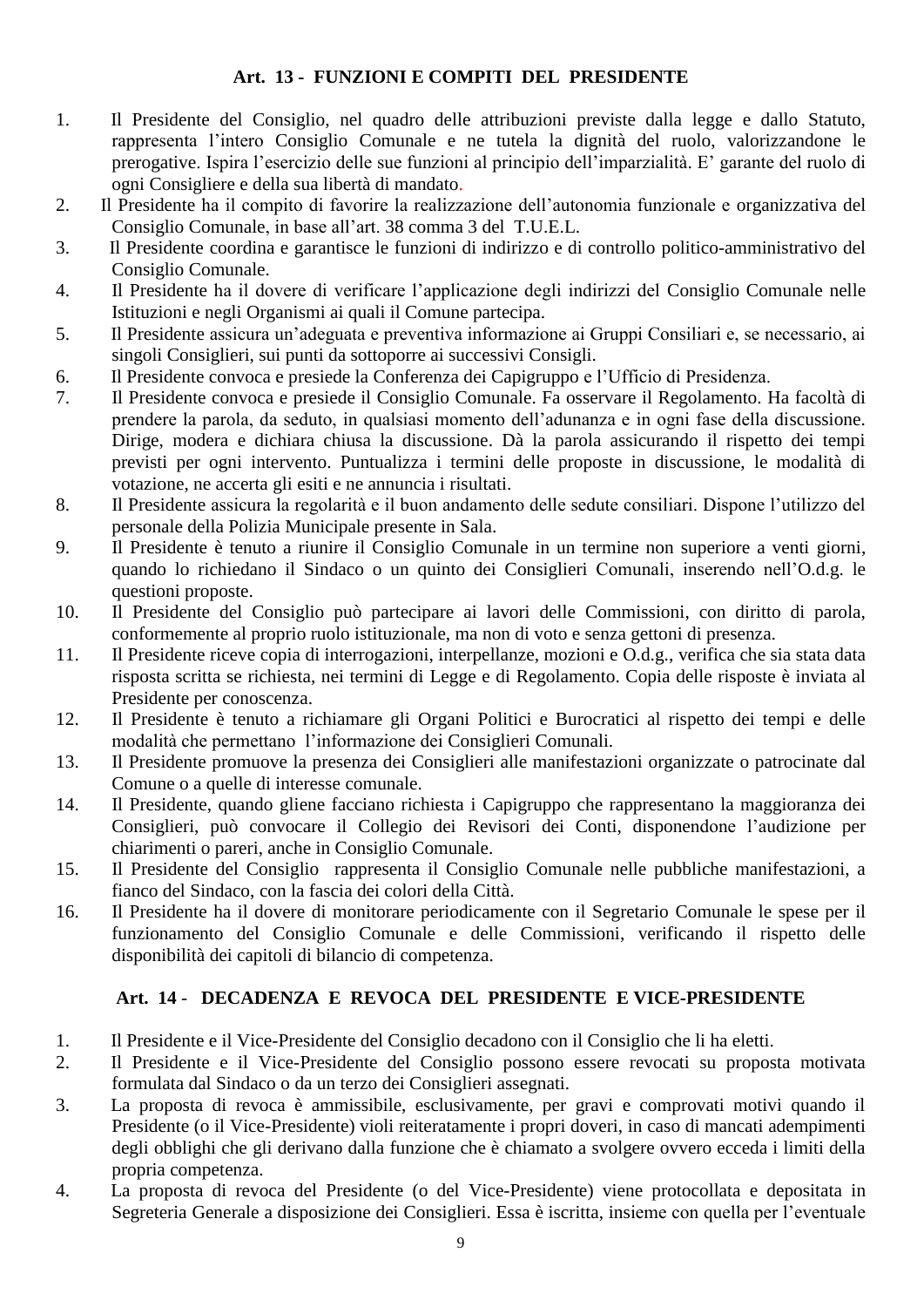sostituzione, all'ordine del giorno del Consiglio che viene convocato nei termini previsti dall'art. 33 del presente Regolamento Interno.

- 5. Qualora la proposta di revoca riguardi sia il Presidente sia il vice Presidente la seduta del Consiglio si svolge con la presidenza del Consigliere Anziano.
- 6. Alla discussione e alla relativa votazione possono partecipare tutti i Consiglieri, ivi compreso l'interessato alla proposta di revoca.
- 7. La proposta di revoca è deliberata con votazione palese, con la maggioranza e le modalità previste per la nomina.

#### **Art. 15 - UFFICIO DI PRESIDENZA**

- <span id="page-9-0"></span>1. L'Ufficio di Presidenza è composto dal Presidente, dal Vice-Presidente del Consiglio Comunale e dai Presidenti delle Commissioni Consiliari Permanenti.
- 2. L'Ufficio di Presidenza è convocato e presieduto dal Presidente del Consiglio Comunale almeno una volta ogni tre mesi o quando lo ritenga utile al fine dello svolgimento dei lavori del Consiglio Comunale o delle Commissioni Consiliari. Le riunioni dell'Ufficio di Presidenza non danno diritto al gettone di presenza.
- 3. Alle riunioni dell'Ufficio di Presidenza è di norma invitato il Sindaco o suo delegato e il Segretario Comunale.
- 4. L'Ufficio di Presidenza esprime al Presidente parere in merito a:
	- Programmazione dei lavori del Consiglio Comunale e delle Commissioni.
	- Adozione delle misure organizzative per la miglior utilizzazione degli spazi, delle attrezzature e del personale disponibile per lo svolgimento delle attività del Consiglio.
	- Giustificazioni delle assenze dei Consiglieri Comunali dalle sedute del Consiglio e dalle Commissioni.
- 5. L'Ufficio di Presidenza coordina le attività dei lavori delle Commissioni Consiliari.
- 6. Le riunioni dell'Ufficio di Presidenza non sono pubbliche.
- 7. L'Ufficio della Presidenza del Consiglio dovrà essere dotato di idonea struttura di Segreteria, sita nel Palazzo Comunale. Il personale con compiti di Segreteria è individuato nella dotazione Organica del Comune. La struttura Organizzativa del Comune presta adeguato supporto alla Presidenza nell'espletamento delle sue funzioni in accordo con il Segretario Generale.

#### **CAPO IV - GRUPPI CONSILIARI**

#### **Art. 16 - COMPOSIZIONE DEI GRUPPI CONSILIARI**

- <span id="page-9-2"></span><span id="page-9-1"></span>1. I Consiglieri Comunali eletti nella medesima lista formano un Gruppo Consiliare.
- 2. Ogni Gruppo Consiliare è costituito da almeno due Consiglieri Comunali.
- 3. Nel caso in cui una lista presentata alle elezioni abbia avuto un solo Consigliere, a quest'ultimo sono riconosciute le prerogative e la rappresentanza spettante ad un Gruppo Consiliare.
- 4. Ciascun Gruppo politico deve dichiarare per iscritto al Presidente del Consiglio, nella seduta successiva alla prima adunanza, il nominativo del Presidente del Gruppo Consiliare (d'ora in avanti Capogruppo) e di chi, in caso di assenza o impedimento, lo sostituisce.
- 5. Il Consigliere che intende appartenere ad un Gruppo diverso da quello in cui è stato eletto, deve darne comunicazione scritta al Presidente del Consiglio, allegando la dichiarazione di accettazione del nuovo Capogruppo.
- 6. Il Consigliere che si distacca dal Gruppo in cui è stato eletto e non aderisce ad altro Gruppo, acquisisce le prerogative spettanti ad un Gruppo Consiliare, solo se fa espresso riferimento ad un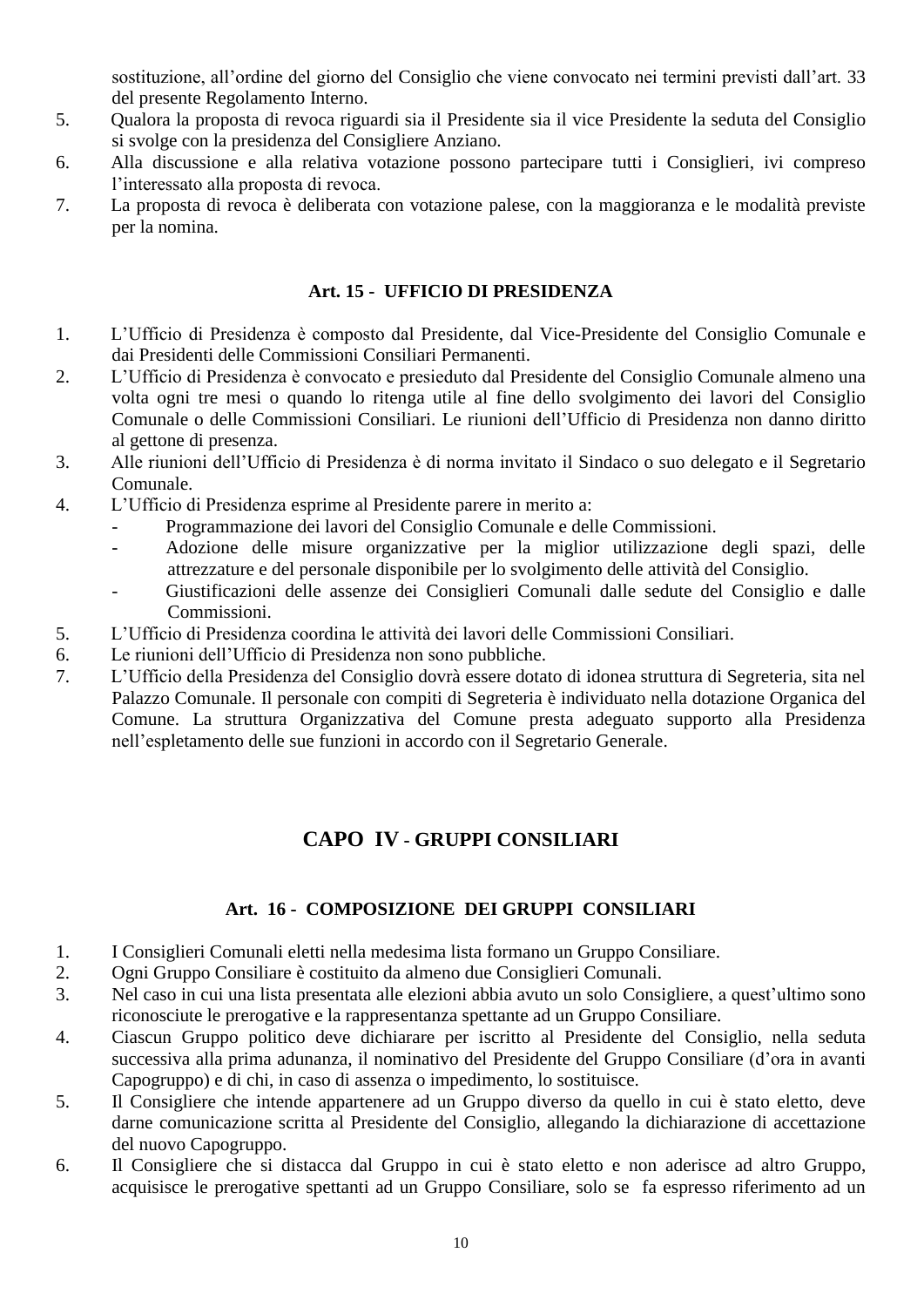Gruppo politico presente nel Consiglio Regionale del Piemonte, fatto salvo quanto previsto dal comma 2.

7. Qualora uno o più Consiglieri Comunali non aderiscano a nessun Gruppo di cui ai commi precedenti, essi costituiscono un Gruppo Misto, che elegge al suo interno il Capogruppo. In difetto di comunicazione, è considerato Capogruppo il Consigliere anziano, quello cioè che ha riportato la più alta cifra individuale. L'adesione al Gruppo Misto non è subordinata all'accettazione di chi già compone tale Gruppo.

#### <span id="page-10-0"></span>**Art. 17- CONFERENZA DEI CAPIGRUPPO, AFFARI ISTITUZIONALI E GENERALI. COMPETENZE E FUNZIONAMENTO**

- 1. E' istituita la Conferenza dei Capigruppo, speciale Commissione consiliare permanente.
- 2. La Conferenza si esprime sui problemi e sui provvedimenti di massima rilevanza politicoamministrativa. Esercita le funzioni ad essa attribuite dallo Statuto, dal presente Regolamento, dagli altri Regolamenti, da Deliberazioni del Consiglio Comunale e dà attuazione a quanto ad essa demandato dal Consiglio stesso. Definisce la programmazione e l'organizzazione dei lavori del Consiglio Comunale, compresa la calendarizzazione di interrogazioni, interpellanze, mozioni e ordini del giorno. Ha funzioni referenti ai fini di una più specifica e approfondita trattazione in materia di problemi istituzionali e dell'informazione, relazioni internazionali del Comune, affari legali, problemi di polizia urbana e sicurezza della città, toponomastica cittadina. Può svolgere altresì la funzione di controllo di gestione, con compiti di approfondimento, di controllo e di garanzia dell'efficienza e dell'efficacia dell'organizzazione comunale, in relazione ai servizi e alle attività gestite dal Comune. L'attività di controllo si esplica anche mediante la verifica periodica sullo stato di attuazione degli atti di indirizzo e sulla coerenza degli atti gestionali con la relazione previsionale programmatica nonché con il Piano Esecutivo di Gestione.
- 3. In assenza di pronunciamenti del Consiglio Comunale, in casi di urgenza, la Conferenza dei Capigruppo può esprimere posizioni a suo nome e può promuovere l'adesione ad iniziative e manifestazioni pubbliche.
- 4. La Conferenza dei Capigruppo è convocata dal Presidente almeno un giorno prima della notifica dell'avviso di convocazione del Consiglio, per comunicazioni e per l'organizzazione dei lavori consiliari. La convocazione deve contenere l'ordine del giorno della riunione.
- 5. La Conferenza può essere convocata dal Presidente anche su richiesta di uno o più Capigruppo che rappresentino complessivamente almeno un quinto dei Consiglieri assegnati, con l'indicazione degli argomenti da esaminare.
- 6. La riunione non è pubblica. E' notificata con almeno tre giorni di anticipo, riducibile a ventiquattro ore per motivate ragioni di urgenza.
- 7. L'avviso per la seduta in prima convocazione può anche contenere, per il medesimo giorno, quello della seconda convocazione, purchè tra le due sedute di prima e di seconda convocazione intercorra un tempo non inferiore a trenta minuti.
- 8. Alle riunioni della Conferenza ogni Capogruppo, quando è impossibilitato a parteciparvi, può essere sostituito da un altro Consigliere appositamente delegato.
- 9. Qualora un Capogruppo rappresenti un Gruppo di un solo Consigliere questi può delegare la propria supplenza ad un altro Capogruppo o Consigliere di maggioranza se di maggioranza, di minoranza se di minoranza. La delega deve essere comunicata per iscritto al Presidente del Consiglio Comunale. Questa delega deve essere sottoscritta dall'altro Capogruppo per accettazione, ed è valida sino a quando non decida diversamente uno dei soggetti coinvolti.
- 10. Alla riunione della Conferenza dei Capigruppo partecipa il Sindaco o un Assessore suo delegato
- 11. E' legittima l'adunanza della Conferenza alla quale partecipa la maggioranza dei Capigruppo o dei loro legittimi sostituti. Nelle eventuali votazioni effettuate dalla Conferenza, deve tenersi conto della consistenza numerica di ciascun Gruppo Consiliare, considerando il Capogruppo come portatore di tanti voti quanti sono i Consiglieri Comunali facenti parte del proprio Gruppo (voto plurimo).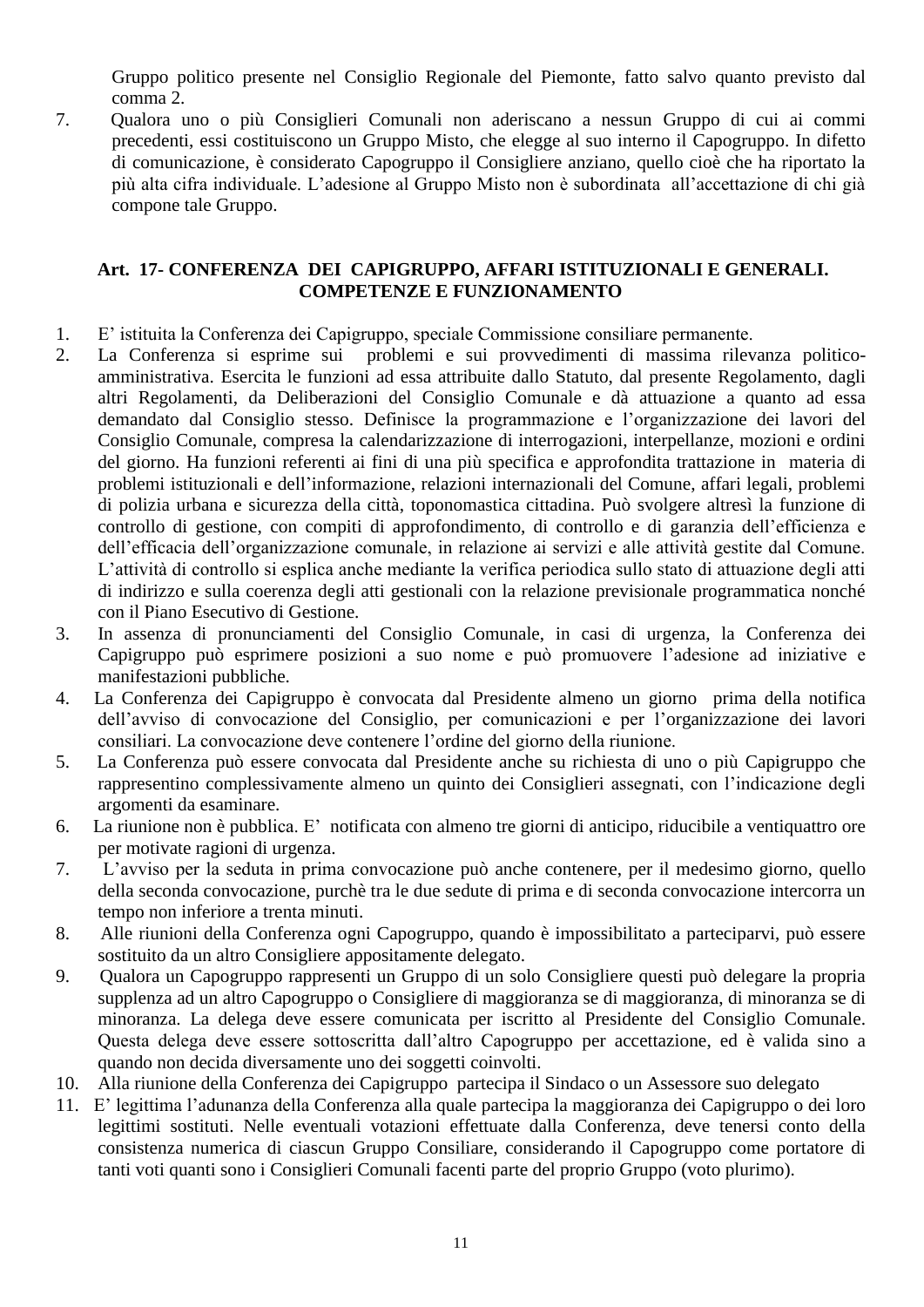- 12. Il voto del Presidente è computato individualmente. Il Sindaco o suo delegato e il Vice-Presidente del Consiglio non sono computati né agli effetti del numero legale per la validità delle sedute, né per le votazioni.
- 13. Decorsa mezz'ora da quella indicata nell'avviso di convocazione, senza che siano intervenuti Commissari nel numero prescritto, in seconda convocazione le sedute della Commissione sono valide, purché sia presente almeno un terzo dei Capigruppo o dei loro sostituti. Nel caso di una situazione ancora negativa il Presidente dichiara deserta la seduta.
- 14. Il Presidente può invitare alla Conferenza dei Capigruppo e deve farlo quando lo richieda la maggioranza della stessa Conferenza, Assessori, Direttore Generale, Dirigenti, Revisori dei Conti e Rappresentanti del Comune in Enti, Istituzioni e Aziende.
- 15. Dei lavori della Conferenza viene redatto un sintetico verbale degli interventi, comprendente eventuali decisioni.
- 16. Per ragioni connesse all'Organizzazione dei lavori dell'Adunanza, il Presidente può convocare, con breve anticipo, la Conferenza dei Capigruppo, immediatamente prima dell'ora prevista per la riunione del Consiglio Comunale e la può riunire in qualsiasi momento dell'Adunanza. In questo caso il Presidente sospende la seduta.

#### **CAPO V - COMMISSIONI CONSILIARI PERMANENTI**

#### <span id="page-11-0"></span>**Art. 18 - ISTITUZIONE E DURATA DELLE COMMISSIONI PERMANENTI**

- <span id="page-11-1"></span>1. Il Consiglio Comunale, per tutta la sua durata in carica, costituisce al suo interno Commissioni Permanenti, stabilendone il numero, le competenze e la composizione numerica. Le Commissioni tendenzialmente corrispondono alle aree di intervento dei vari settori funzionali dell'Amministrazione.
- 2. Le Commissioni Permanenti rappresentano con criterio proporzionale (voto plurimo) complessivamente tutti i Gruppi Consiliari e sono nominate con votazione palese.
- 3. Nel caso di impedimento temporaneo, ciascun membro ha la facoltà di farsi sostituire nelle singole sedute con una delega da altro Consigliere di maggioranza se di maggioranza, di minoranza se di minoranza, provvedendo ad informare preventivamente il Presidente della Commissione.
- 4. Un Consigliere può, altresì, delegare, nelle Commissioni nelle quali è membro, la propria supplenza permanente a un Consigliere di maggioranza se di maggioranza, di minoranza se di minoranza. La delega deve essere comunicata per iscritto al Presidente della Commissione e al Presidente del Consiglio Comunale, deve anche essere sottoscritta dal delegato per accettazione ed è valida sino a quando non decida diversamente uno dei soggetti coinvolti.
- 5. Fatto salvo quanto previsto dal successivo comma 6 e dall'art. 63, comma 3, qualora un Gruppo consiliare non possa avere un proprio rappresentante all'interno di ogni Commissione gli è concessa la possibilità di delega ad un Consigliere di altro Gruppo di maggioranza se di maggioranza, di minoranza se di minoranza.
- 6. Il Sindaco, gli Assessori, il Presidente ed il Vice-Presidente del Consiglio Comunale, nonché i Consiglieri che non fanno parte di una Commissione, possono partecipare o essere invitati o convocati alle riunioni, con diritto di parola, ma senza diritto di voto né diritto al gettone di presenza.
- 7. Nel caso di dimissioni, decadenza o altro motivo che renda necessaria la sostituzione di un Consigliere, il Gruppo Consiliare di appartenenza designa, tramite il suo Capogruppo, un altro rappresentante e il Consiglio Comunale procede obbligatoriamente alla sostituzione nella prima seduta utile.
- 8. Nel caso in cui un componente di Commissione decida di abbandonare l'originaria appartenenza alla maggioranza o alla minoranza o ad un certo gruppo politico, fatta salva l'ipotesi delle volontarie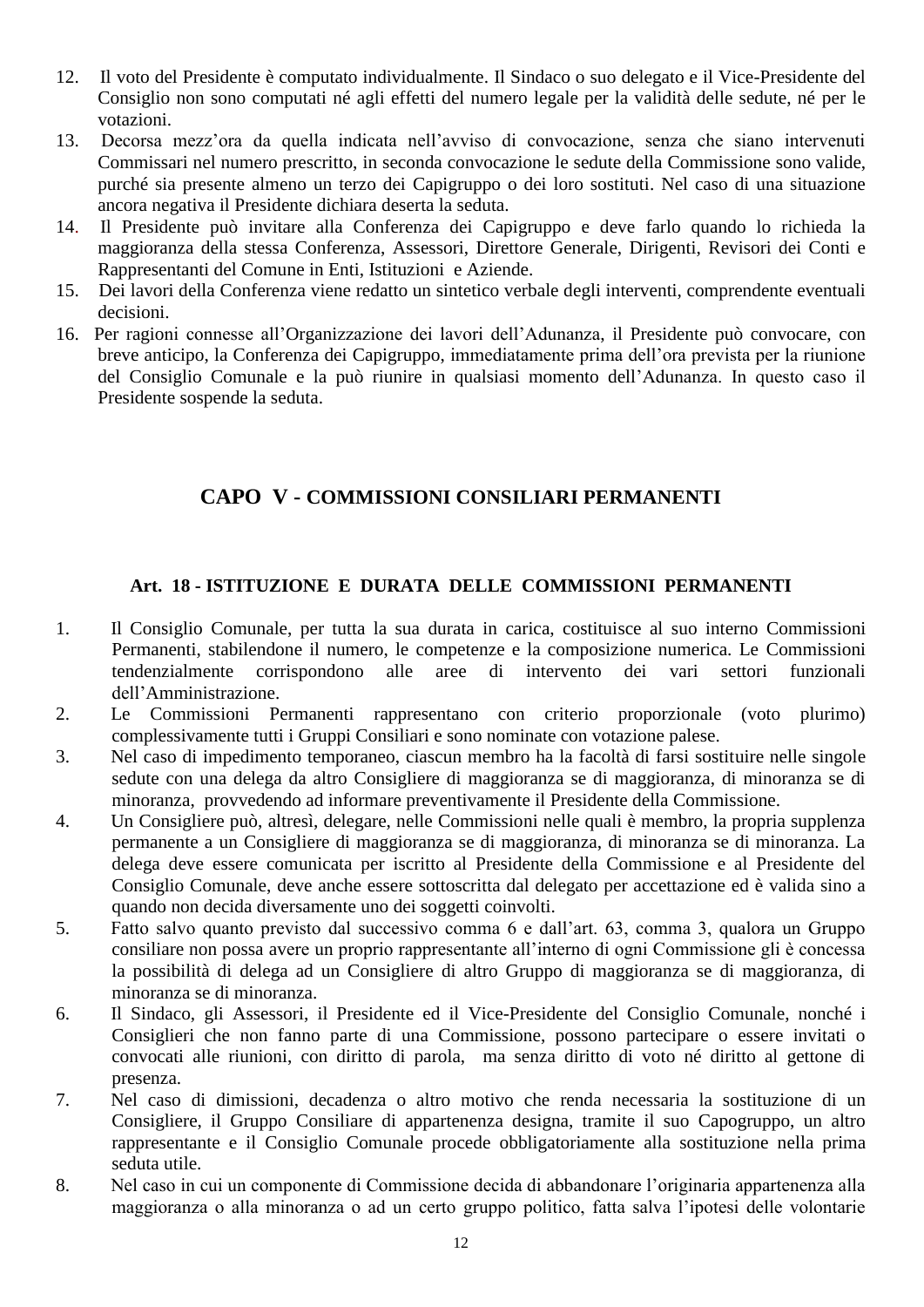dimissioni, il Consiglio dovrà modificare il provvedimento istitutivo della Commissione per determinare il nuovo quantum dei voti assegnati a ciascun componente, al fine di far corrispondere la rappresentanza dei voti alla nuova composizione politica di maggioranza e di minoranza. Analogamente si procederà alla modifica della deliberazione istitutiva della Commissione.

9. Le sedute delle Commissioni sono pubbliche, salvo quando la discussione può implicare apprezzamenti sul comportamento o sulla moralità di persone o quando la pubblicità può arrecare danno agli interessi del Comune.

#### <span id="page-12-0"></span> **Art. 19 - COMPITI DELLE COMMISSIONI**

- 1. Le Commissioni Permanenti Tematiche costituiscono articolazioni del Consiglio Comunale ed esercitano le loro funzioni concorrendo ai compiti di indirizzo e di controllo politico-amministrativo allo stesso attribuiti, mediante la valutazione preliminare degli atti di programmazione e di pianificazione operativa o finanziaria, nonché l'approfondimento dei risultati periodici del controllo della gestione corrente e degli investimenti.
- 2. Le Commissioni svolgono attività preparatoria per approfondire aspetti tecnici o conoscitivi degli argomenti da sottoporre all'esame del Consiglio.
- 3. Per gli atti fondamentali, le scelte strategiche e per i progetti più significativi, di norma, si realizzano passaggi successivi nelle Commissioni competenti, permettendo così ai Consiglieri di esprimere indicazioni utili e pareri, fin dalla fase iniziale della preparazione dell'atto di sviluppare il confronto sulle scelte, anche al di là degli schieramenti, favorendo una discussione più ricca, decisioni più consapevoli, maggiormente condivise e quindi più autorevoli.
- 4. Le Commissioni possono anche essere incaricate dal Consiglio Comunale, di effettuare indagini conoscitive relative al funzionamento dei servizi, all'attuazione di programmi, progetti ed interventi, alla gestione di Aziende, Istituzioni ed altri Organismi dipendenti dal Comune o ai quali il Comune partecipa.

#### <span id="page-12-1"></span>**Art. 20 - NOMINA DEL PRESIDENTE, DEL VICE-PRESIDENTE E SEDUTE DELLE COMMISSIONI**

- 1. La prima convocazione della Commissione spetta al Presidente del Consiglio. In tale seduta la Commissione elegge al proprio interno, con voto palese, il proprio Presidente. E' eletto Presidente chi riceve la maggioranza assoluta dei voti assegnati alla Commissione. Per l'elezione del Vice-Presidente si procede nello stesso modo.
- 2. Per la validità delle sedute delle Commissioni sono ritenute legittime le adunanze alle quali partecipa la maggioranza dei commissari in carica. Decorsa mezz'ora da quella indicata in seconda convocazione le sedute della Commissione sono valide purchè sia presente almeno un terzo dei componenti.
- 3. L'avviso per la seduta in prima convocazione può contenere anche, per il medesimo giorno, quella della seconda convocazione, purchè tra le due sedute di prima e di seconda convocazione intercorra un tempo non inferiore a trenta minuti.
- 4. Ove si accerti la mancanza del numero legale prima di avviare i lavori della Commissione, il Presidente sospende la seduta e decorsi i trenta minuti, se permane la mancanza del numero legale la stessa è dichiarata deserta.
- 5. Quando il numero legale prescritto viene meno nel corso di una seduta, il Presidente sospende la riunione per un tempo non superiore a quindici minuti; trascorso inutilmente la dichiara sciolta.
- 6. I componenti delle Commissioni decadono qualora non intervengano, senza giustificato motivo, a tre sedute consecutive. Il Presidente della Commissione, rilevata l'assenza ingiustificata, entro cinque giorni ne dà comunicazione scritta al Presidente del Consiglio il quale, dopo aver notificato al membro della Commissione la richiesta di giustificazione in ordine alle assenze consecutive accertate, esperisce la procedura di cui al successivo comma.
- 7. Le motivazioni che giustificano l'assenza devono essere comunicate per iscritto dal componente della Commissione al Presidente del Consiglio, entro dieci giorni dalla contestazione delle assenze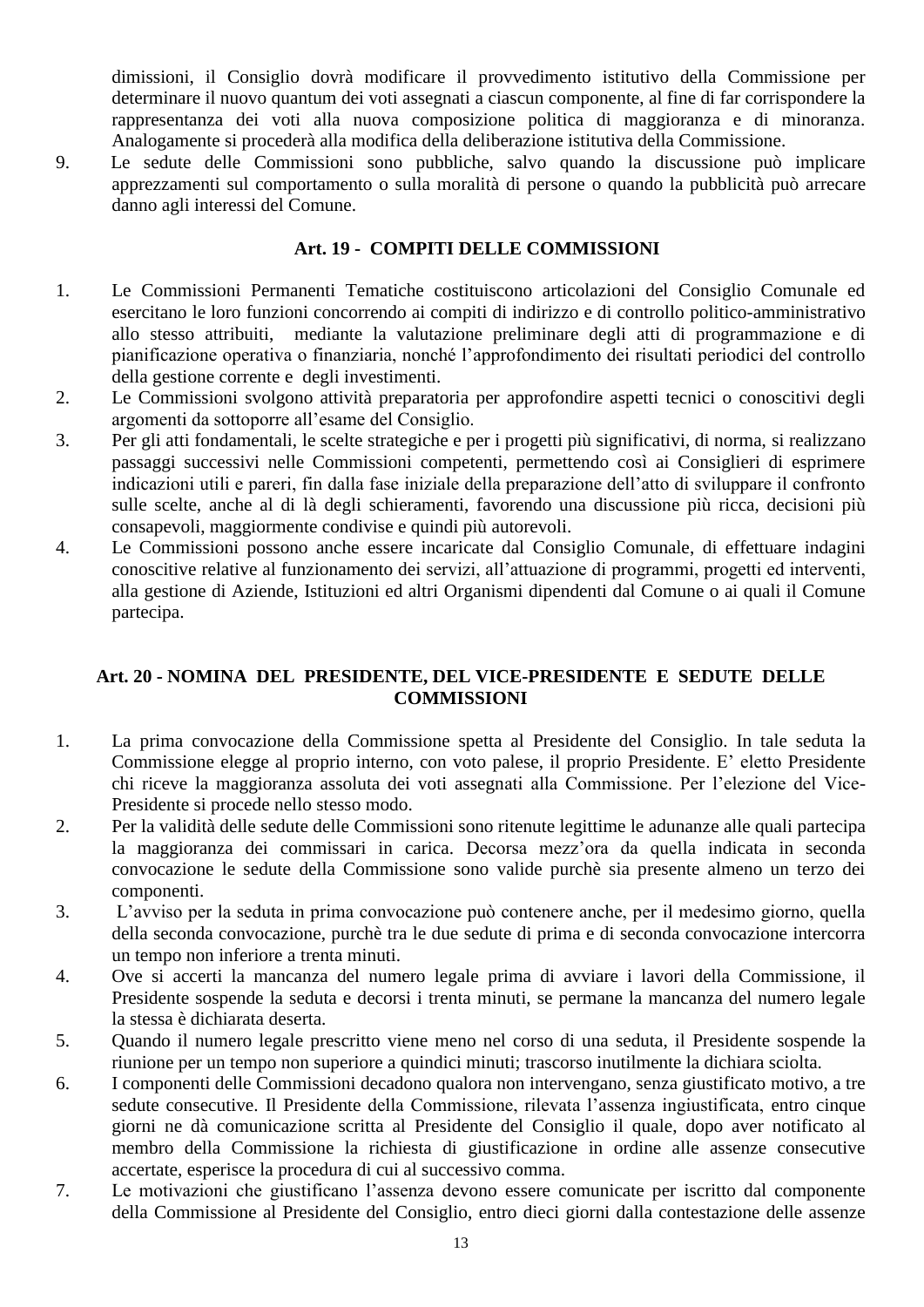notificate. Il Presidente nella seduta successiva sottopone al Consiglio le eventuali giustificazioni delle assenze. Il Consiglio decide in merito con votazione palese, consentendo solo l'intervento in aula del Consigliere oggetto della decadenza.

8. Ai componenti della Commissione intervenuti alla seduta in cui non è stato raggiunto il numero legale, è riconosciuto comunque il diritto al gettone di presenza previsto dalla Legge e dal Regolamento.

#### **Art. 21 - FUNZIONAMENTO DELLE COMMISSIONI**

- <span id="page-13-0"></span>1. Tutte le proposte di deliberazione sono rimesse alla Commissione Consiliare interessata per materia, direttamente dall'Assessore competente o dal Sindaco o anche per richiesta del Presidente della Commissione stessa o dei componenti la Commissione che rappresentano un terzo dei voti del Consiglio.
- 2. L'esame dell'argomento da parte della Commissione Consiliare deve esaurirsi prima della seduta del Consiglio che prevede tale oggetto all'ordine del giorno e può concludersi con una relazione o un parere, favorevole o contrario, ovvero con una proposta di rinvio.
- 3. La decisione emersa dalla Commissione, stesa per iscritto a cura del Segretario della stessa, deve essere motivata e riportare il voto favorevole della maggioranza assoluta dei votanti. Fermo restando che ogni componente rappresenta un numero determinato di voti, come rilevato dalla deliberazione istitutiva della Commissione Consiliare.
- 4. La relazione, il parere o la richiesta di rinvio dell'argomento da sottoporre al Consiglio Comunale vengono trasmessi al Presidente del Consiglio che riferirà in aula e sarà allegato alla proposta di deliberazione.
- 5. Le decisioni delle Commissioni Permanenti hanno natura puramente consultiva e non vincolano il Consiglio Comunale nelle sue definitive determinazioni.
- 6. Qualora la Commissione, regolarmente informata che l'argomento sarà esaminato nel corso della seduta in prima o in seconda convocazione, per qualsiasi motivo non ne discuta, il Sindaco o l'Assessore competente può chiedere al Presidente del Consiglio che la stessa proposta di deliberazione, sia iscritta comunque all'ordine del giorno del primo Consiglio utile.
- 7. Ciascuna Commissione, nelle materie di propria competenza e a maggioranza dei due terzi dei voti assegnati, può chiedere la convocazione del Consiglio e a maggioranza assoluta dei voti assegnati può assumere anche l'iniziativa di presentare proposte di deliberazione o di mozioni al Consiglio. Le relative proposte sono trasmesse al Presidente del Consiglio che provvede ai sensi dell'art. 33 del presente Regolamento Interno.
- 8. Il Sindaco e gli Assessori, competenti per materia, hanno diritto di partecipare alle riunioni delle Commissioni, esclusivamente con facoltà di relazione e di intervento nella discussione degli argomenti all'ordine del giorno.
- 9. Le Commissioni, nello svolgimento dei rispettivi compiti, utilizzano i diritti riconosciuti ai singoli Consiglieri. Inoltre, esse promuovono la consultazione dei soggetti interessati; possono tenere udienze conoscitive, chiedendo l'intervento di soggetti qualificati, anche esterni al Comune; possono chiedere l'intervento alle proprie riunioni del Sindaco, degli Assessori, dei dirigenti e dei titolari di uffici comunali, degli amministratori di enti, di aziende e società a prevalente capitale comunale, dei concessionari di servizi comunali, i quali sono tenuti a intervenire.
- 10. Le Commissioni Consiliari Permanenti possono svolgere sopralluoghi esterni, in accordo con il Presidente del Consiglio e con il Sindaco.
- 11. Il Consigliere che non partecipa ad una seduta si considera egualmente edotto sugli argomenti in essa trattati, ai fini della discussione in Consiglio.
- 12. Dei lavori della Commissione viene redatto un sintetico verbale. Ogni componente della Commissione può far verbalizzare integralmente le proprie dichiarazioni scritte. I verbali sono trasmessi al Presidente del Consiglio, al Sindaco e agli Assessori competenti. I verbali sono depositati presso l'Ufficio di Supporto del Consiglio Comunale.
- 13. Il Presidente del Consiglio deve provvedere, nel caso di affari interessanti più Commissioni, a convocarle collegialmente, assumendo la Presidenza dell'Adunanza. Nei casi di riunioni congiunte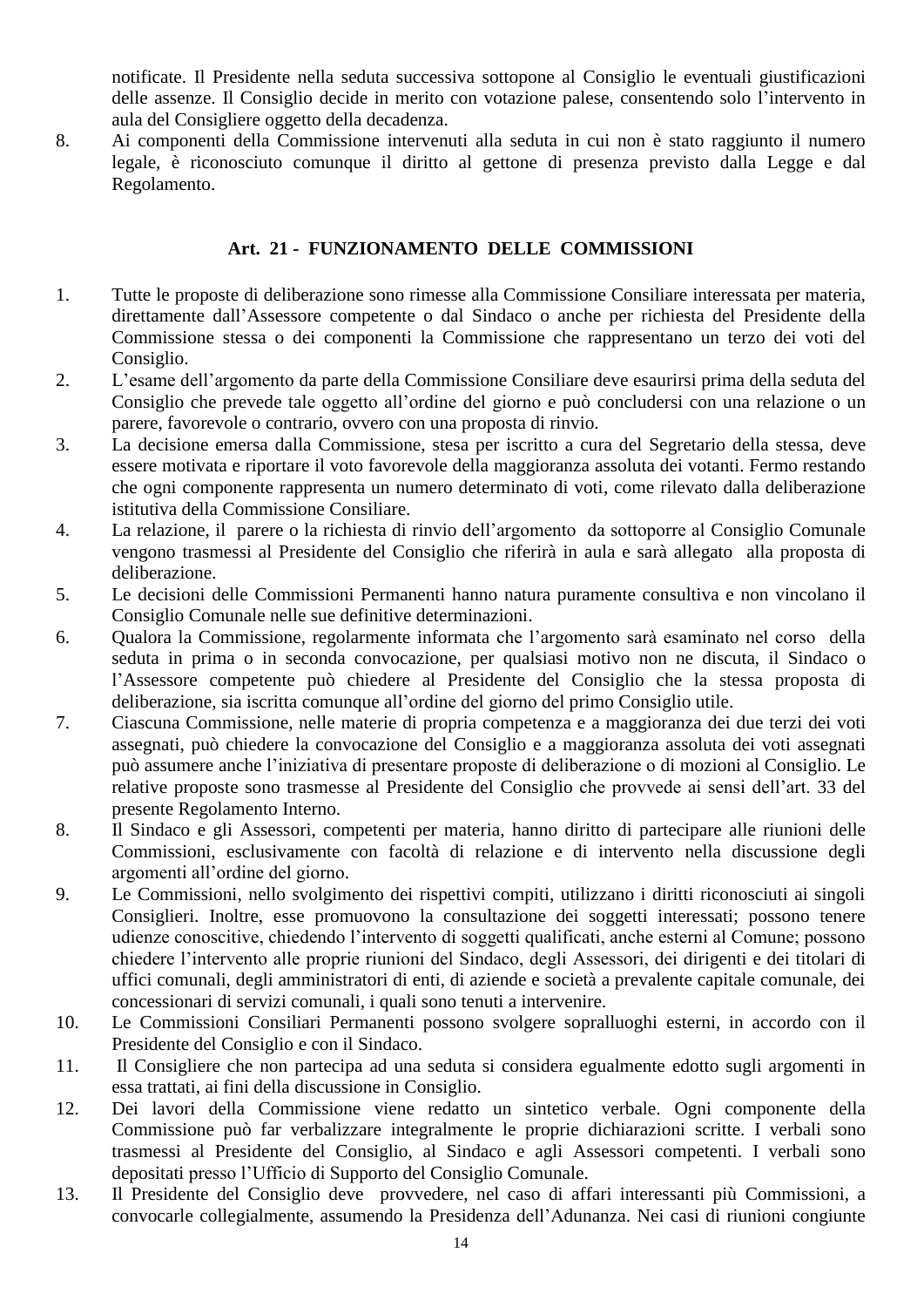ogni Consigliere è rappresentativo di un numero di voti pari al numero dei componenti del proprio Gruppo Consiliare, diviso per il numero dei Consiglieri del Gruppo presente, che fanno parte delle Commissioni convocate.

14. Ogni Commissione, per le materie di competenza può invitare i rappresentanti del Comune in Enti, Consorzi, Associazioni, Aziende, Fondazioni o altri Organismi ai quali la Città partecipi, a riferire sull'attività svolta.

#### **Art. 22 - COMMISSIONI SPECIALI E DI INDAGINE**

- <span id="page-14-0"></span>1. Il Consiglio Comunale può istituire, a norma di Statuto, Commissioni Speciali. Esse possono avere natura conoscitiva o di inchiesta. Non vincolano il Consiglio nelle sue definitive determinazioni ed hanno carattere temporaneo.
- 2. La deliberazione che istituisce una Commissione Speciale deve contenere la sua denominazione, la motivazione, i quesiti a cui deve rispondere, i nomi dei Consiglieri che la compongono, del Presidente e dell'eventuale Vice-Presidente ed il termine entro il quale deve concludere la sua attività.
- 3. Quando la Commissione Speciale abbia il compito di svolgere un'inchiesta deve essere istituita come Commissione Speciale d'Inchiesta, con una deliberazione approvata dal voto favorevole dei due terzi dei componenti del Consiglio Comunale.
- 4. Le Commissioni Speciali sono composte da un numero dispari di Consiglieri non inferiore a cinque e non superiore a sette, di cui non più dei tre quinti componenti della maggioranza Consiliare.
- 5. La proposta di costituire Commissioni Speciali può essere promossa, con motivazione adeguata, dal Sindaco, dal Presidente del Consiglio o da almeno un terzo dei Consiglieri.
- 6. Le Commissioni Speciali d'Inchiesta hanno tutti i poteri necessari per l'espletamento dell'incarico.
- <span id="page-14-1"></span>7. Le Commissioni Speciali non sono pubbliche.

#### **CAPO VI - FUNZIONI SPECIALI**

#### **Art. 23 - POSSIBILI DELEGHE AL PRESIDENTE DEL CONSIGLIO COMUNALE**

- <span id="page-14-2"></span>1. Il Sindaco può delegare al Presidente del Consiglio Comunale specifiche attribuzioni, a tempo determinato, che attengano a programmi prefissati e definiti nell'ambito di materie riconducibili alla funzione di rappresentanza dell'intero Consiglio Comunale.
- 2. Il Presidente del Consiglio Comunale relaziona direttamente al Sindaco, coinvolge la Giunta, la Conferenza dei Capigruppo e l'Ufficio di Presidenza nella programmazione delle attività.
- 3. Il Presidente fa riferimento, nelle suddette materie, ai Dirigenti competenti che gli assicurano in sede propositiva ed esecutiva il necessario apporto di risorse umane e strumentali.
- 4. Il Sindaco, con provvedimento motivato, può revocare la delega.
- 5. Di ogni delega conferita ai sensi del presente articolo viene data comunicazione in Consiglio Comunale nella prima seduta utile.

#### **Art. 24 - C.C.R. CONSIGLIO COMUNALE DEI RAGAZZI - MODALITA' DI COLLABORAZIONE**

- <span id="page-14-3"></span>1. Il Consiglio Comunale dei Ragazzi è volto a promuovere un'educazione attiva alla cittadinanza ed è finalizzato alla partecipazione dei fanciulli e dei pre-adolescenti alla vita della Comunità Locale.
- 2. Il C.C.R. è un intervento che coinvolge la Scuola, cioè un modo per promuovere la collaborazione tra essa ed il Territorio. I progetti che elabora e propone sono strumenti per la promozione dei diritti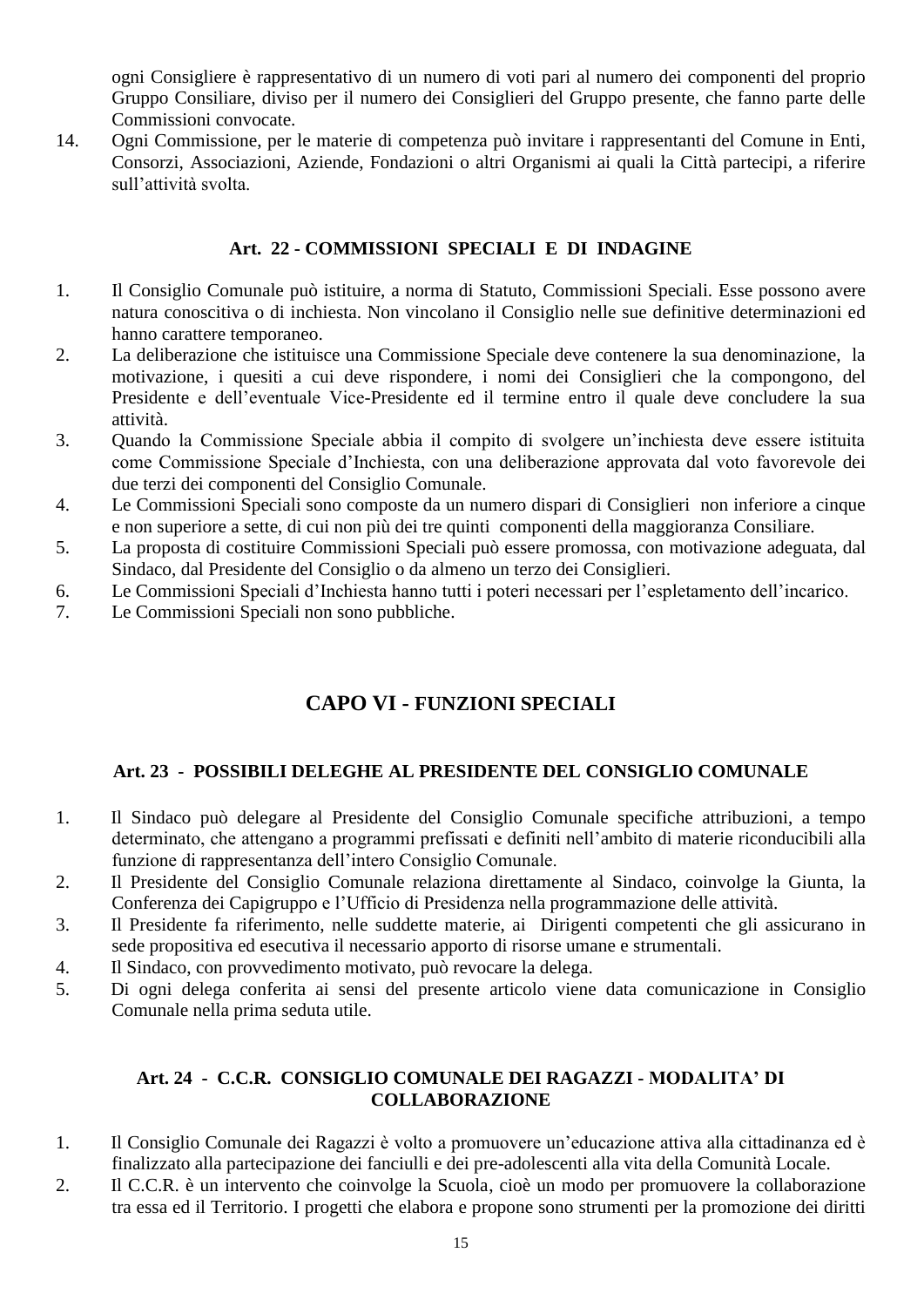e dei doveri dei ragazzi che, con la partecipazione diretta all'Istituzione, anche attraverso la Scuola, imparano a riconoscere la legalità come necessità collettiva e utilità personale e la partecipazione come linfa vitale per la vita democratica di una Città.

- 3. Il Consiglio Comunale periodicamente incontra i giovani del C.C.R. per approfondire i progetti predisposti, per verificare il loro stato di attuazione e per sviluppare un proficuo confronto.
- 4. Su richiesta del Consiglio Comunale dei Ragazzi o del Consiglio Comunale della Città o della Commissione Consiliare competente, possono essere promossi ulteriori incontri su rilevanti tematiche.

#### **Art. 25 - COSTITUZIONE DI ORGANI DI PARTECIPAZIONE DEMOCRATICA**

<span id="page-15-0"></span>Ai fini di una più ampia articolazione e funzionalità degli Organi comunali, il Consiglio Comunale può deliberare, in qualsiasi momento, l'istituzione sperimentale di ogni altro Organismo utile ad estendere la partecipazione dei cittadini alla vita amministrativa del Comune, come cittadinanza attiva.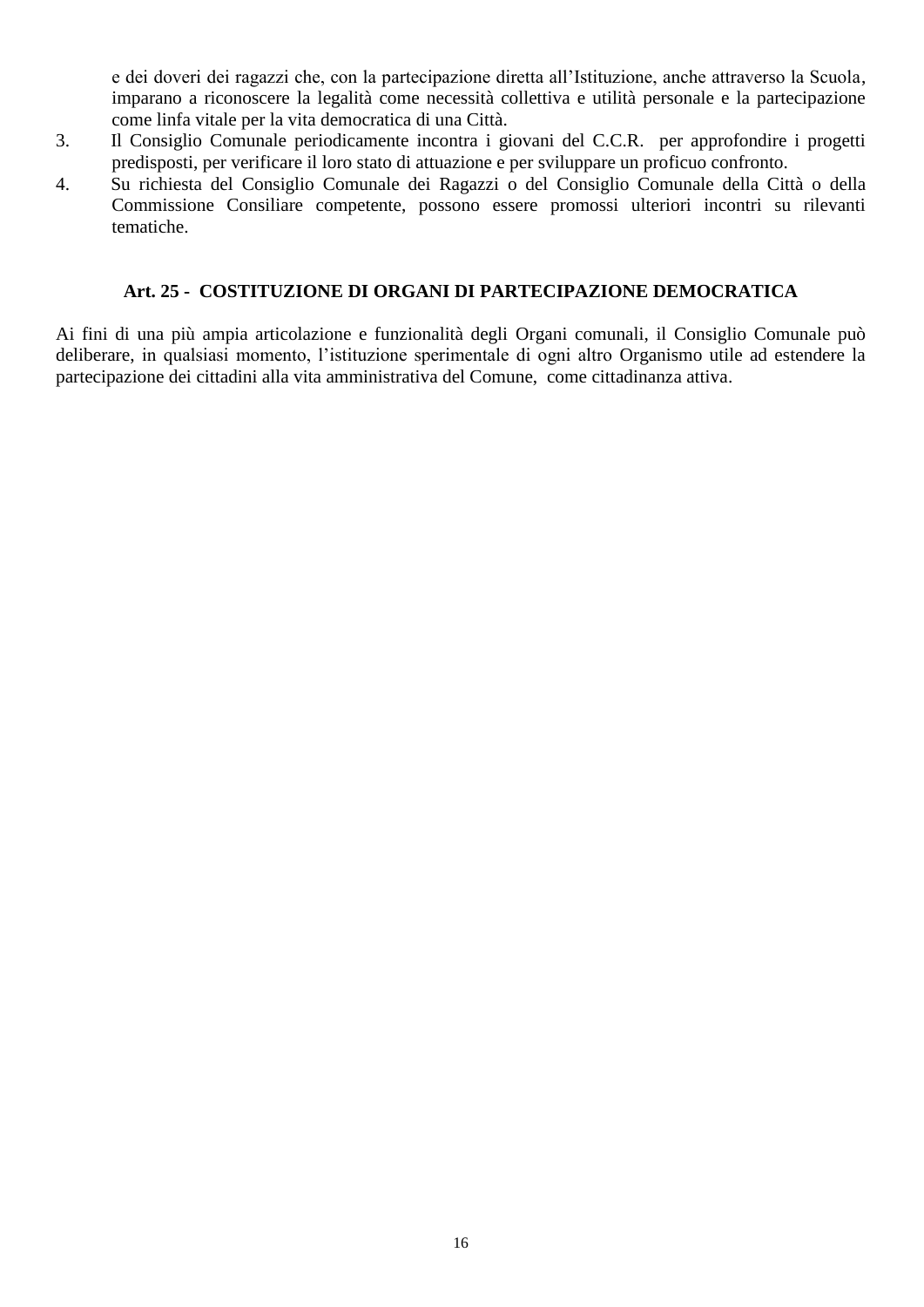#### <span id="page-16-1"></span><span id="page-16-0"></span>**TITOLO III - FUNZIONAMENTO DEL CONSIGLIO COMUNALE**

#### **CAPO I**

#### **Art. 26 - ATTRIBUZIONI DEL CONSIGLIO**

<span id="page-16-3"></span><span id="page-16-2"></span>Il Consiglio è l'organo di indirizzo e di controllo politico-amministrativo ed ha le competenze previste dall'Art. 42 del T.U.E.L. 267/2000.

#### **CAPO II - INSEDIAMENTO DEL CONSIGLIO COMUNALE**

#### **Art. 27 - ADEMPIMENTI DELLA PRIMA SEDUTA**

- <span id="page-16-4"></span>1. La prima seduta del Consiglio Comunale deve essere convocata dal Sindaco, entro il termine perentorio di dieci giorni dalla proclamazione e deve tenersi entro il termine di dieci giorni dalla convocazione. In caso di inosservanza dell'obbligo di convocazione provvede in via sostitutiva il Prefetto.
- 2. Nella stessa seduta presieduta dal Consigliere anziano, fino all'elezione del Presidente del Consiglio Comunale, il Consiglio provvede alla convalida degli eletti, a norma del capo II titolo III del D.Lgs. n. 267/2000, ed eventualmente a dichiarare la loro ineleggibilità o incompatibilità. Seguono il giuramento del Sindaco, l'elezione del Presidente e del Vice-Presidente dell'Assemblea, le comunicazioni del Sindaco in ordine ai componenti della Giunta Comunale, alle linee programmatiche e ai progetti da realizzare nel corso del mandato.
- 3. Il Consiglio Comunale, nella medesima seduta o in quella immediatamente successiva, elegge nel proprio seno la Commissione Elettorale Comunale.

#### **CAPO III - FUNZIONAMENTO DEL CONSIGLIO COMUNALE**

#### <span id="page-16-5"></span>**Art. 28 - PROGRAMMAZIONE DEI LAVORI DEL CONSIGLIO COMUNALE**

- <span id="page-16-6"></span>1. Dopo l'apertura della seduta gli argomenti saranno di norma trattati nel seguente ordine:
	- a. Appello.
	- b. approvazione dei verbali della seduta precedente.
	- c. eventuali comunicazioni del Presidente, del Sindaco, degli Assessori e dei Consiglieri.
	- d. interrogazioni e interpellanze.
	- e. proposte di mozione e di ordini del giorno.
	- f. proposte di deliberazione.
	- g. eventuale proseguimento per interrogazioni, interpellanze, mozioni e ordini del giorno.

#### **Art. 29** - **CONVOCAZIONE DEL CONSIGLIO COMUNALE**

<span id="page-16-7"></span>1. La convocazione del Consiglio Comunale è effettuata dal Presidente per mezzo di avviso scritto, contenente l'ordine del giorno, come elenco degli argomenti da trattare, da consegnarsi al domicilio dei Consiglieri, cinque giorni consecutivi prima di quello stabilito per le sedute ordinarie o tre giorni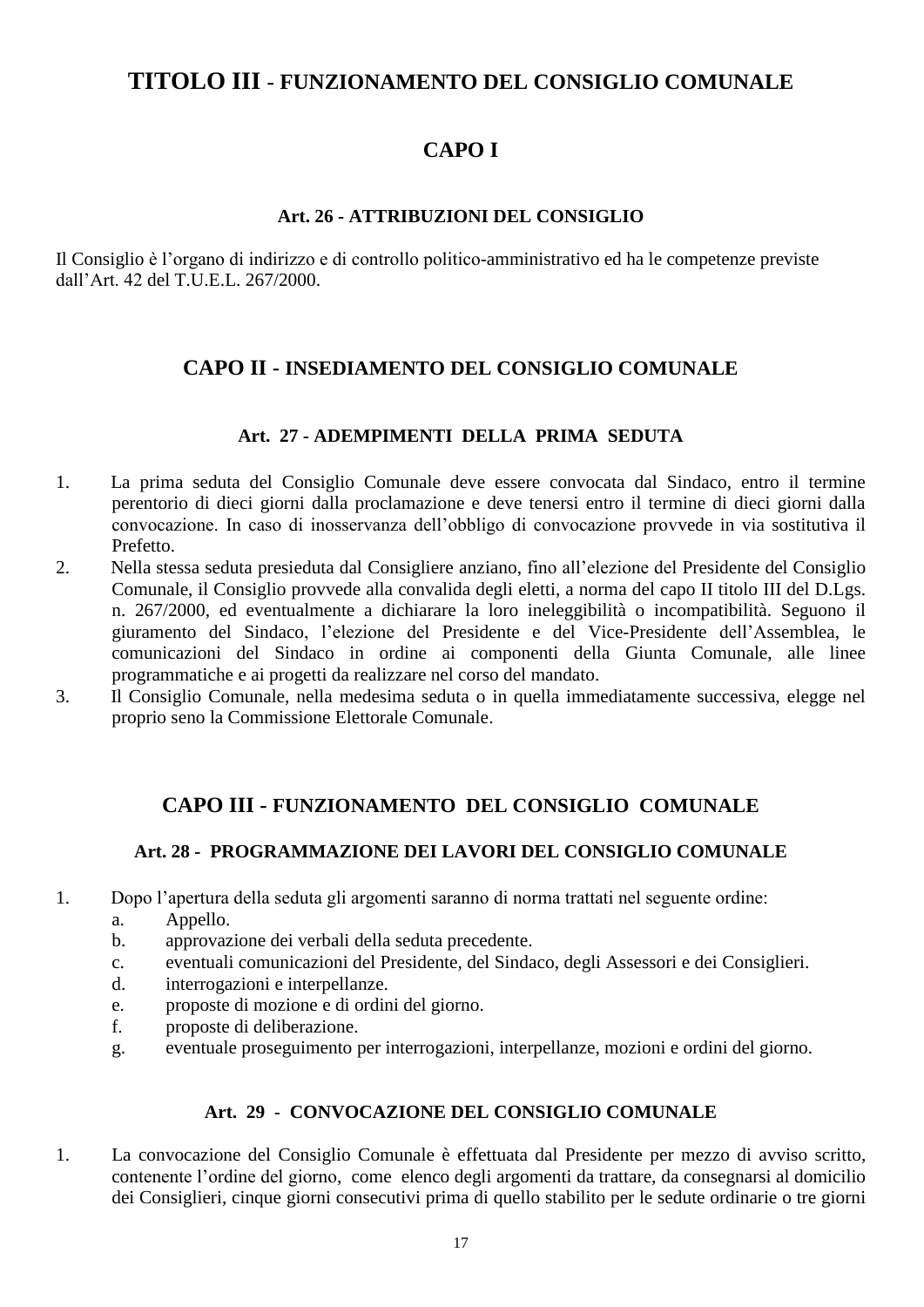prima se l'adunanza ha carattere straordinario*.* Nel computo dei giorni è escluso il giorno della notifica e incluso quello della riunione del Consiglio.

- 2. Il Presidente è tenuto a convocare il Consiglio Comunale, entro un termine di venti giorni, da quando lo richiedano il Sindaco o almeno un quinto dei Consiglieri o una Commissione Consiliare Permanente a maggioranza dei due terzi di voti assegnati, inserendo all'ordine del giorno gli argomenti richiesti.
- 3. Il Consiglio può essere convocato d'urgenza quando ciò sia giustificato dall'esigenza dell'esame immediato di determinati argomenti ovvero quando si verifichino eventi straordinari ed imprevedibili. In tal caso l'avviso deve essere comunicato almeno ventiquattro ore prima della seduta. Tuttavia ogni qualvolta la maggioranza dei Consiglieri lo richieda, ogni proposta di deliberazione verrà differita al giorno seguente.
- 4. In caso di inosservanza degli obblighi di convocazione del Consiglio, previa diffida, provvede il Prefetto.

#### **Art. 30 - AVVISO DI CONVOCAZIONE DEL CONSIGLIO COMUNALE**

- <span id="page-17-0"></span>1. La consegna dell'avviso della convocazione deve risultare dalla dichiarazione scritta di un messo comunale.
- 2. I Consiglieri che non risiedono nel Comune devono designare, entro dieci giorni dalla proclamazione della loro elezione, un domiciliatario residente nel Comune, indicando, con lettera indirizzata al Presidente del Consiglio, il nominativo, l'indirizzo, i numeri di telefono e l'eventuale indirizzo di posta elettronica o del fax della persona alla quale devono essere consegnati gli avvisi di convocazione e ogni altro atto pertinente alla carica.
- 3. Fino a quando non è stata effettuata tale designazione o eletto il nuovo domicilio, l'avviso di convocazione è spedito al domicilio anagrafico del Consigliere per mezzo di raccomandata postale, con avviso di ricevimento, oppure tramite fax o posta e-mail certificata. Con tale spedizione si considera osservato, ad ogni effetto, l'obbligo di consegna dell'avviso di convocazione e rispettati i termini fissati dalla Legge e dal presente Regolamento.
- 4. L'avviso di prima convocazione, di regola, prevede anche quello della seconda convocazione. Quando è previsto che i lavori del Consiglio si svolgano in più giorni, nell'avviso di convocazione sono indicate la data e l'ora di inizio di ciascuna riunione, con la precisazione che si tratta di prosecuzione della medesima adunanza in prima o in seconda convocazione.
- 5. Nel caso in cui, dopo la consegna degli avvisi di convocazione, si debbano aggiungere altri argomenti urgenti, occorre darne avviso scritto ai Consiglieri, almeno ventiquattro ore prima della riunione. Questi nuovi argomenti però possono essere differiti al giorno successivo, se lo richieda la maggioranza assoluta dei Consiglieri presenti in aula.
- 6. Qualora il Consiglio decida, a maggioranza assoluta dei votanti, di differire una o più proposte di deliberazioni al giorno successivo, l'avviso del rinvio sarà comunicato soltanto ai Consiglieri che risultavano assenti nel momento in cui è stato deciso tale differimento.

#### **Art. 31** - **ORDINE DEL GIORNO DELLE SEDUTE E DEPOSITO DEGLI ATTI**

- <span id="page-17-1"></span>1. L'elenco degli argomenti da trattare in ciascuna adunanza del Consiglio Comunale costituisce l'ordine del giorno.
- 2. L'ordine del giorno delle sedute del Consiglio è stabilito dal Presidente, dopo aver sentito il Sindaco o un suo delegato e la conferenza dei Capigruppo.
- 3. All'inizio o nel corso della seduta, in ordine alla proposta motivata del Presidente o del Sindaco o di un Consigliere, di modificare la sequenza numerica degli argomenti iscritti all'ordine del giorno, il Consiglio decide, senza alcuna discussione, con votazione palese, a maggioranza assoluta dei votanti.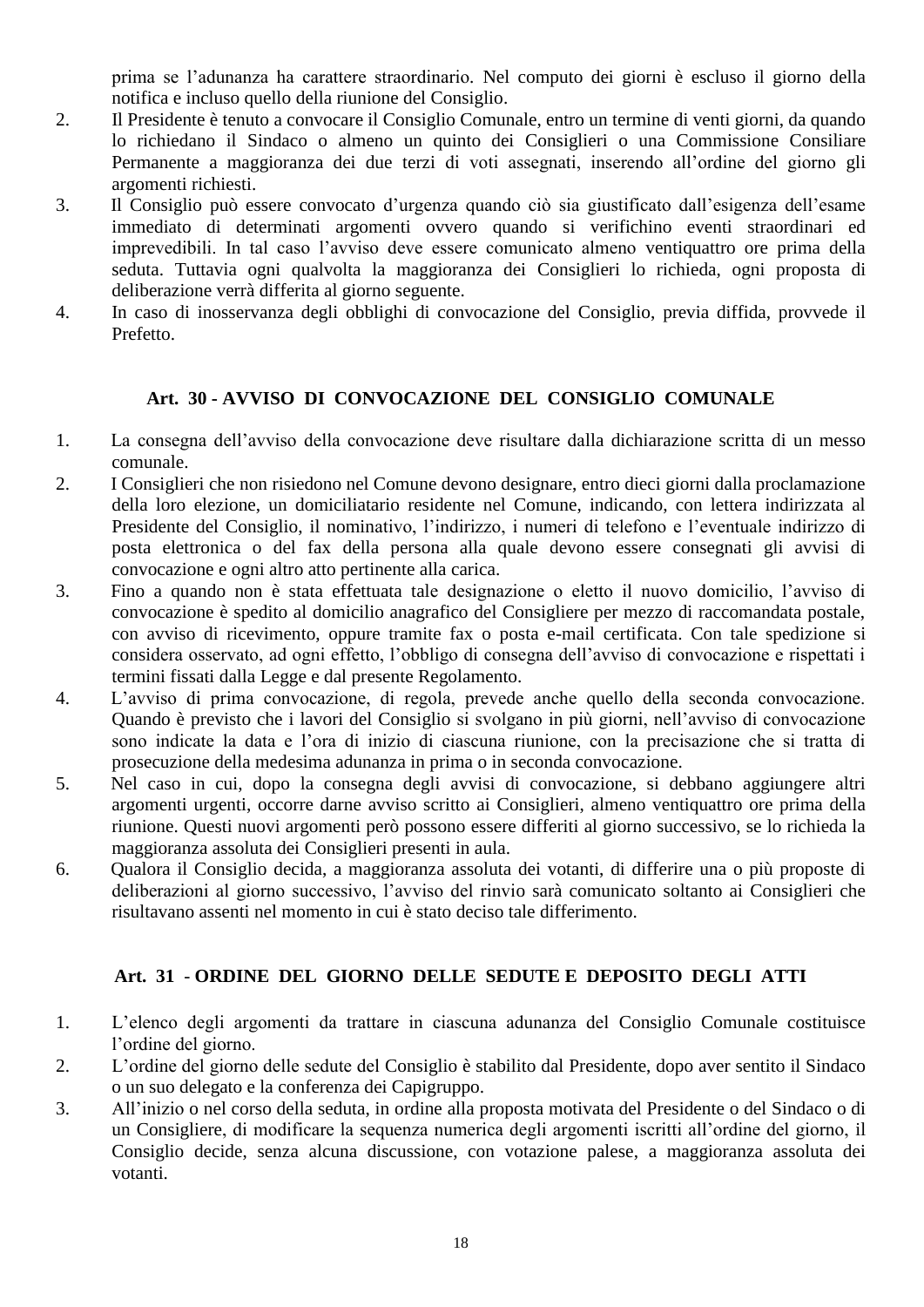- 4. Gli atti iscritti all'ordine del giorno del Consiglio, muniti dei pareri in ordine alla regolarità tecnica, ed eventualmente contabile, sono messi a disposizione dei Consiglieri, nelle ore di ufficio nei termini stabiliti dall'art. 29.
- 5. Le proposte relative all'approvazione dei Regolamenti Comunali, delle varianti al PRGC, del Bilancio di Previsione, del Programma delle Opere Pubbliche e del Conto Consuntivo, devono essere depositate quattordici giorni prima dell'adunanza Consiliare, inviate per via telematica e disponibili per tutti i Consiglieri.
- 6. L'elenco degli argomenti da esaminare in Consiglio deve essere affisso all'Albo Pretorio nella sede dell'Ente e pubblicato sul sito. Copia dell'ordine del giorno del Consiglio va inviato al Prefetto, al Difensore Civico e all'Organo di Revisione Contabile.

#### **Art. 32** - **NUMERO LEGALE E VERIFICA**

- <span id="page-18-0"></span>1. La seduta si apre con l'appello nominale dei Consiglieri Comunali disposto dal Presidente del Consiglio per accertare l'esistenza del numero legale.
- 2. Dopo l'appello, effettuato all'inizio dell'adunanza, si presume la presenza in aula del numero dei Consiglieri richiesto per la legalità della riunione e la Presidenza non è obbligata a verificare se il Consiglio abbia oppure no il numero legale.
- 3. La verifica del numero legale dei Consiglieri presenti deve essere effettuata quando, su richiesta, il Consiglio stia per procedere ad una votazione. Per verificare se il Consiglio ha il numero legale, il Presidente del Consiglio dispone l'appello.
- 4. Ogni Capogruppo può chiedere la verifica del numero legale, ma non durante le dichiarazioni di voto e non interrompendo un intervento in corso. Lo stesso Capogruppo può chiedere la verifica del numero legale una sola volta durante la discussione del medesimo argomento iscritto all'ordine del giorno.
- 5. I Consiglieri che entrano o che si assentano dall'Aula Consiliare, dopo l'appello, sono tenuti a darne espressa comunicazione al Segretario. Il Presidente, se ne ravvisa la necessità, può richiamare i Consiglieri momentaneamente assenti a riprendere il loro posto in Aula.
- 6. Il Consiglio, in prima convocazione, non può deliberare se non interviene la maggioranza assoluta dei componenti assegnati. Alla seconda convocazione le deliberazioni sono valide se interviene almeno un terzo dei Consiglieri assegnati all'Ente, senza computare a tal fine il Sindaco, salve le eccezioni previste dalla Legge, dallo Statuto e dal Regolamento.

#### **Art. 33 - SEDUTA DESERTA PER MANCANZA DEL NUMERO LEGALE**

- <span id="page-18-1"></span>1. Decorsa un'ora da quella indicata per l'inizio della seduta in prima ovvero in seconda convocazione, viene disposto dal Presidente il secondo appello e qualora sia accertata, ai sensi del 1° comma dell'articolo precedente, la presenza di Consiglieri inferiore al numero minimo prescritto, il Presidente del Consiglio dichiara deserta l'adunanza.
- 2. Il Presidente, quando dichiara che l'adunanza in prima convocazione è andata deserta, può contestualmente comunicare, ai Consiglieri presenti in Consiglio, il rinvio dell'esame degli argomenti posti all'ordine del giorno a successiva adunanza, in seconda convocazione. In tal caso l'avviso per la seduta in seconda convocazione dovrà essere consegnato ai Consiglieri che, per qualsiasi ragione, risultavano assenti al momento in cui la seduta, in prima convocazione, era stata dichiarata deserta.
- 3. Quando il numero legale prescritto per la regolarità dei lavori venga meno nel corso di una seduta del Consiglio, il Presidente sospende la riunione per un tempo non superiore a quindici minuti, trascorso inutilmente il quale, dispone un successivo appello. Se si rileva la permanenza della mancanza del numero legale, il Presidente dichiara sciolta la seduta di prima o di seconda convocazione.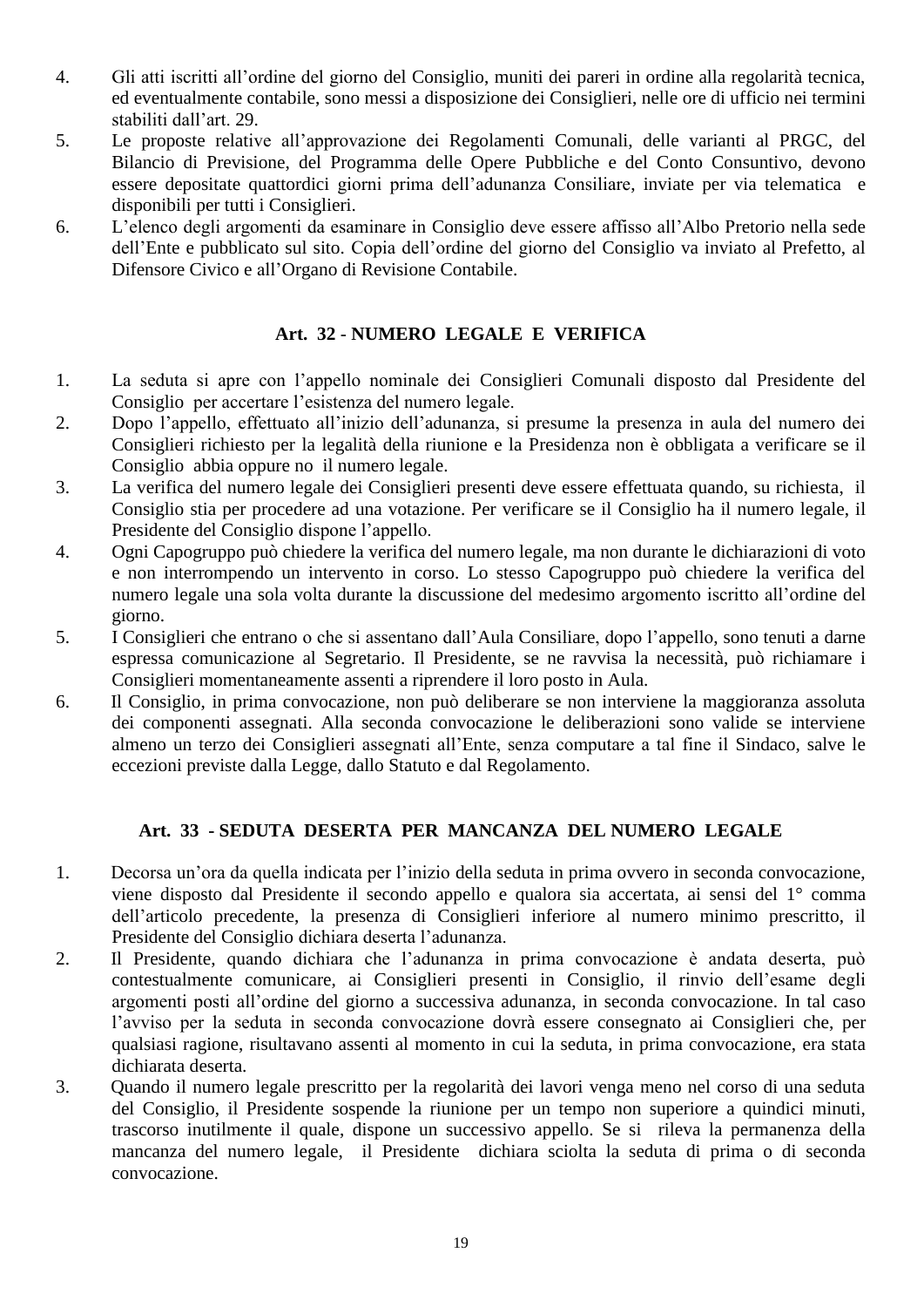- 4. In caso di seduta di prima convocazione, il Presidente può riconvocare il Consiglio in seconda convocazione, con avvisi da consegnarsi a tutti i Consiglieri , limitatamente per gli argomenti all'ordine del giorno rimasti da trattare nell'adunanza dichiarata sciolta.
- 5. E' seduta di seconda convocazione, per ogni oggetto iscritto all'ordine del giorno, quella che succede in giorno diverso ad una precedente seduta dichiarata deserta o sciolta per mancanza di numero legale.
- 6. Ai Consiglieri Comunali intervenuti nella seduta, dichiarata deserta o sciolta, è riconosciuta ugualmente l'indennità di presenza dovuta per Legge e Regolamento.

#### **Art. 34 - NUMERO LEGALE : CASI PARTICOLARI**

- <span id="page-19-0"></span>1. E' necessaria, in ogni caso, la presenza della maggioranza assoluta dei Consiglieri assegnati, anche in ipotesi di seduta di seconda convocazione, per deliberare i seguenti provvedimenti:
	- a. Il Conto Consuntivo
	- b. Il Bilancio di Previsione e i relativi allegati
- 2. Sono fatte salve le **maggioranze speciali** previste per l'approvazione dei seguenti atti:
	- a. Statuto Comunale e sue modifiche
	- b. Regolamenti e relative modifiche
	- c. Mozioni di sfiducia
	- d. Elezione del Difensore Civico
	- e. Commissione Speciali

#### **Art. 35 - ADUNANZE PUBBLICHE E ADUNANZE SEGRETE**

- <span id="page-19-1"></span>1. Il Consiglio si riunisce in sedute ordinarie per l'approvazione del Bilancio Preventivo annuale e del Conto Consuntivo. Le altre adunanze, al di fuori delle sessioni ordinarie, hanno carattere straordinario.
- 2. Le sedute del Consiglio sono pubbliche, salvo il caso in cui la discussione verta su giudizi, valutazioni o apprezzamenti su qualità morali o capacità professionali di persone e il Consiglio, su richiesta motivata di almeno un Gruppo Consiliare, decide a maggioranza assoluta dei votanti che la seduta del Consiglio si tenga in forma segreta.
- 3. In tali casi, non è redatto il resoconto integrale del dibattito ed è resa pubblica solo la decisione finale.

#### **Art. 36 - ADUNANZE " APERTE "**

- <span id="page-19-2"></span>1. Il Presidente, di concerto con la Conferenza dei Capigruppo e sentito il Sindaco, può convocare Consigli Comunali "aperti", qualora questioni di rilevante interesse generale lo richiedano.
- 2. Tali adunanze hanno carattere straordinario e alle stesse possono essere invitati Parlamentari, rappresentanti del Consiglio Regionale e Provinciale, degli Organismi di Partecipazione, le parti Sociali e le Associazioni interessate ai temi da discutere.
- 3. Le decisioni del Consiglio Comunale "aperto" non danno luogo a deliberazioni o atti aventi carattere di provvedimento amministrativo, ma hanno funzione di stimolo per l'azione dell'Amministrazione Comunale. Al termine di un'adunanza aperta possono essere sottoposte alla discussione e al voto del Consiglio Comunale proposte di mozione o di ordini del giorno sull'argomento oggetto della seduta.
- 4. Durante le adunanze "aperte" del Consiglio non possono essere assunti impegni di spesa o diminuzione di entrate a carico dell'ente. Per queste adunanze "aperte" non è richiesta la presenza del Segretario Generale.
- 5. Il Presidente nelle sedute pubbliche e formali, previa approvazione del Consiglio Comunale che definisce anche i tempi della sospensione dei lavori, dopo aver reso l'adunanza nella forma del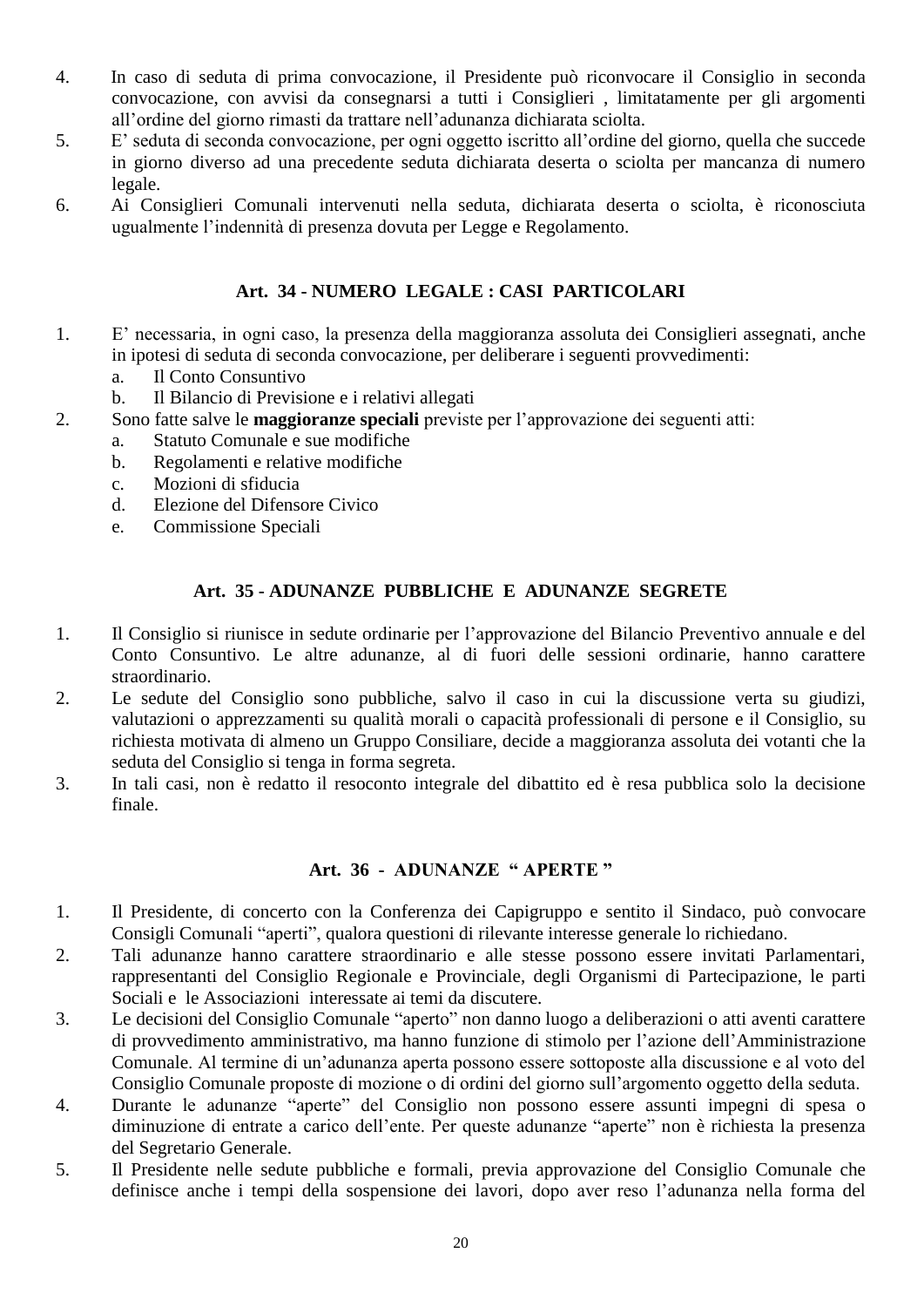Consiglio "aperto", può concedere ai cittadini, e ai soggetti individuati ai sensi dei commi 2 e 3 del presente articolo, di intervenire sugli argomenti in discussione.

#### **Art. 37 - PARTECIPAZIONE DEGLI ASSESSORI ALLE SEDUTE**

- <span id="page-20-0"></span>1. Alle riunioni del Consiglio Comunale la Giunta deve essere rappresentata, in caso di assenza del Sindaco, dal Vice-Sindaco o da altro Assessore appositamente delegato.
- 2. Tutti gli assessori possono intervenire alle adunanze.
- 3. Inoltre sono tenuti ad essere presenti:
	- a. gli Assessori ai quali il Sindaco abbia attribuito gli incarichi attinenti gli argomenti in discussione.
	- b. Altri Assessori convocati dal Presidente del Consiglio o dal Sindaco.
- 4. In base a quanto stabilito dalla lettera "a" del comma precedente, sono tenuti ad essere presenti:
	- a. alla trattazione delle interrogazioni gli Assessori ai quali il Sindaco abbia delegato la risposta.
	- b. alla trattazione di una proposta di deliberazione, presentata dalla Giunta Comunale, gli Assessori che hanno presentato la proposta alla Giunta.
	- c. alla trattazione di una proposta di deliberazione presentata da altri soggetti, gli Assessori competenti per materia.
	- d. Tutti gli Assessori in occasione della discussione del Bilancio Preventivo e del Conto Consuntivo del Comune.
- 5. Quando alla trattazione di una proposta di deliberazione della Giunta Comunale siano assenti gli Assessori di cui alla lettera "b" del 4° comma, senza motivata giustificazione, su richiesta dei Capigruppo rappresentanti la maggioranza dei Consiglieri, il Presidente può decidere il rinvio del punto alla seduta successiva.
- 6. Gli Assessori possono intervenire nella trattazione delle interrogazioni, delle interpellanze, delle mozioni, degli ordini del giorno, dei relativi emendamenti e sub-emendamenti, con interventi di durata non superiore al tempo massimo previsto per i Consiglieri.
- 7. Ogni Assessore presente all'adunanza può richiedere la parola per fatto personale.
- 8. Il verbale dell'adunanza deve dare menzione degli Assessori presenti.

#### **Art. 38 – COMPORTAMENTO DEI CONSIGLIERI IN AULA**

- <span id="page-20-1"></span>1. Durante le adunanze del Consiglio Comunale i partecipanti devono vestire in modo consono alla dignità dell'Assemblea e mantenere un contegno corretto tale da garantire l'esercizio delle funzioni del Consiglio Comunale, nel rispetto delle Leggi, dello Statuto e dei Regolamenti.
- 2. I partecipanti alle sedute non possono esibire cartelli, striscioni, manifesti o magliette con scritte.
- 3. I componenti del Consiglio Comunale e gli Assessori svolgono gli interventi parlando dal proprio posto. I Consiglieri parlano rivolti al Presidente e gli Assessori rivolti al Consiglio Comunale.
- 4. Il Presidente può consentire l'utilizzo di supporti audiovisivi o di fotografie o di altri mezzi di informazione, ma la richiesta deve essere presentata al Presidente prima dell'inizio della seduta.
- 5. L'utilizzo dei cellulari è consentito, a condizione che siano disattivate le relative suonerie.
- 6. I componenti del Consiglio Comunale e gli Assessori non possono intervenire nella discussione se non dopo aver richiesto la parola al Presidente ed averla ottenuta. Essi non possono interrompere o disturbare gli interventi di Consiglieri o Assessori che abbiano la parola in quel momento.
- 7. Gli oratori nei loro interventi devono attenersi all'oggetto della discussione. Ove un oratore se ne discosti il Presidente lo richiama. Qualora l'oratore non rientri nell'argomento in discussione o successivamente se ne discosti di nuovo, il Presidente procede ad un secondo richiamo. Se prosegue nel suo comportamento il Presidente gli toglie la parola.
- 8. E' fatto divieto ai Consiglieri e agli Assessori di trattenersi nella parte riservata al pubblico durante i lavori del Consiglio, se non dopo aver annunciato e motivato l'abbandono dell'aula.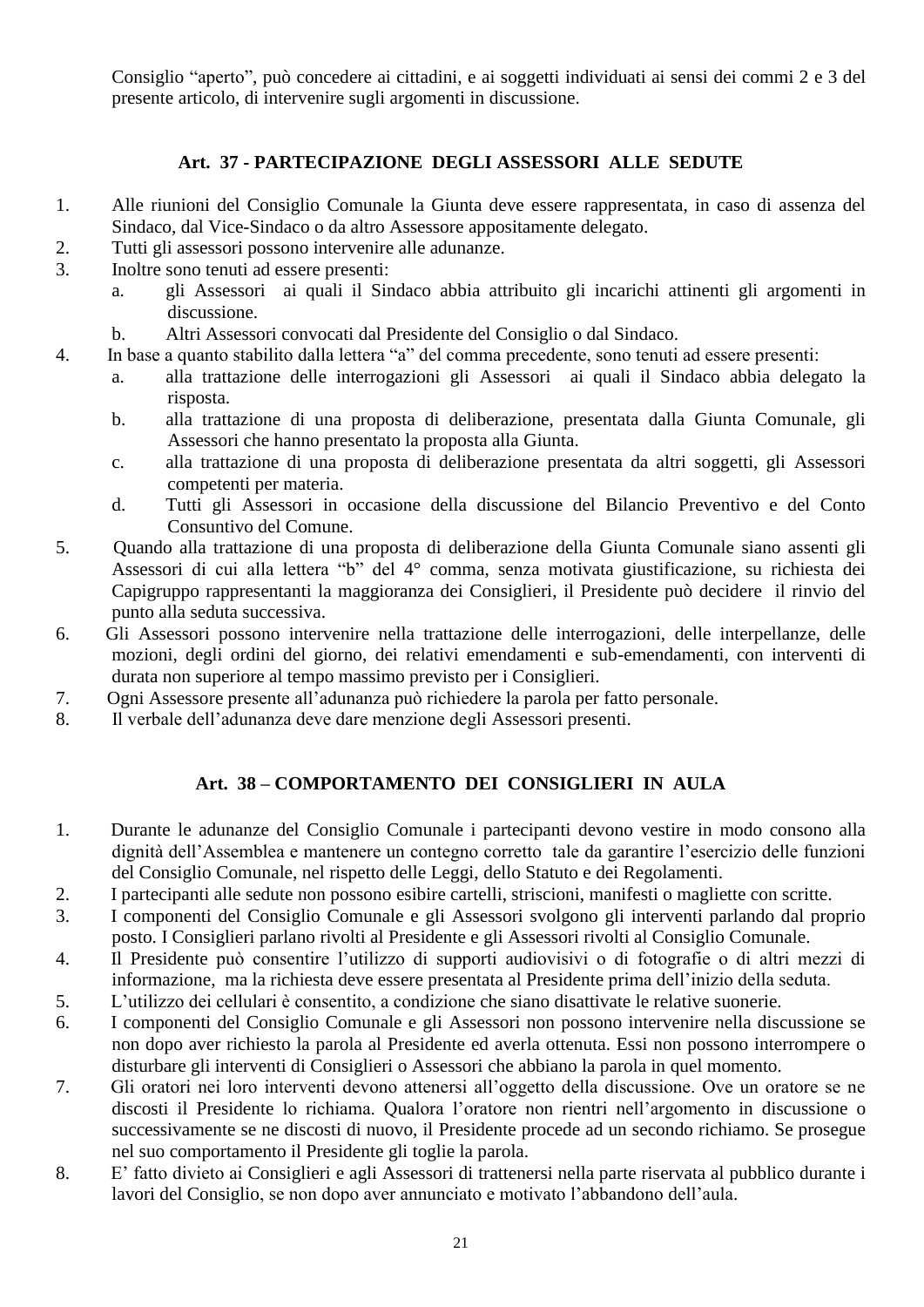- 9. Se un partecipante al Consiglio Comunale pronuncia parole o assume atteggiamenti oltraggiosi ovvero disturba la libertà della discussione e l'ordine della seduta o continua a parlare dopo che il Presidente gli ha tolto la parola o compie gravi violazioni delle disposizioni dei commi precedenti, il Presidente lo richiama formalmente e lo censura, dandone atto nel verbale del Consiglio Comunale.
- 10. Qualora egli prosegua nel suo comportamento, il Presidente può deliberare l'espulsione dall'aula del responsabile e la sua esclusione per tutto il resto della seduta. Sulla decisione del Presidente non è ammessa discussione. Il Consigliere comunale soggetto a provvedimento di espulsione perde il diritto al gettone di presenza.
- 11. Tale espulsione può essere decisa dal Presidente anche dopo una prima trasgressione quando il responsabile abbia trasceso a vie di fatto.
- 12. Se chi è stato espulso si rifiuta di lasciare l'aula il Presidente sospende la seduta e convoca i Capigruppo per le decisioni da adottare.
- 13. Qualora sorgesse un tumulto nel Consiglio Comunale, il Presidente sospende la seduta per un tempo determinato oppure, secondo prudente apprezzamento, la scioglie.
- 14. Nei casi dei due precedenti commi, il Presidente, se necessario, ricorre alla Forza Pubblica per ripristinare l'ordine.
- 15. I poteri di Polizia nel Consiglio sono esercitati dal Presidente che impartisce gli ordini necessari, in nome dello stesso Consiglio Comunale.
- 16. La Forza Pubblica può entrare in funzione solo per ordine del Presidente e dopo che sia stata sospesa o sciolta la seduta.

#### **Art. 39 - COMPORTAMENTO DEL PUBBLICO**

- <span id="page-21-0"></span>1. Nell'apposito spazio dell'Aula Consiliare riservato al pubblico tutti possono assistere allo svolgimento dei lavori del Consiglio Comunale. In nessun caso il pubblico può accedere all'area riservata ai Consiglieri Comunali.
- 2. I cittadini che assistono alle sedute devono mantenere un comportamento che non interferisca con l'esercizio delle funzioni del Consiglio Comunale, non ne influenzi le decisioni o rechi disturbo allo stesso.
- 3. Il Presidente richiama chi è causa di disordine e, dopo gli opportuni avvertimenti, può ordinarne l'espulsione dall'aula. In caso di violenza e oltraggio, dovrà presentare denuncia all'autorità competente.
- 4. Il Presidente del Consiglio può ordinare lo sgombero del pubblico dall'aula ove lo stesso non si attenga alle disposizioni, di cui al secondo comma. Qualora non si individui la persona o le persone che causano il disordine il Presidente dispone che sia sgombrata tutta la sala riservata al pubblico.
- 5. Per garantire l'ordine nell'aula il Presidente del Consiglio si avvale della Polizia Municipale.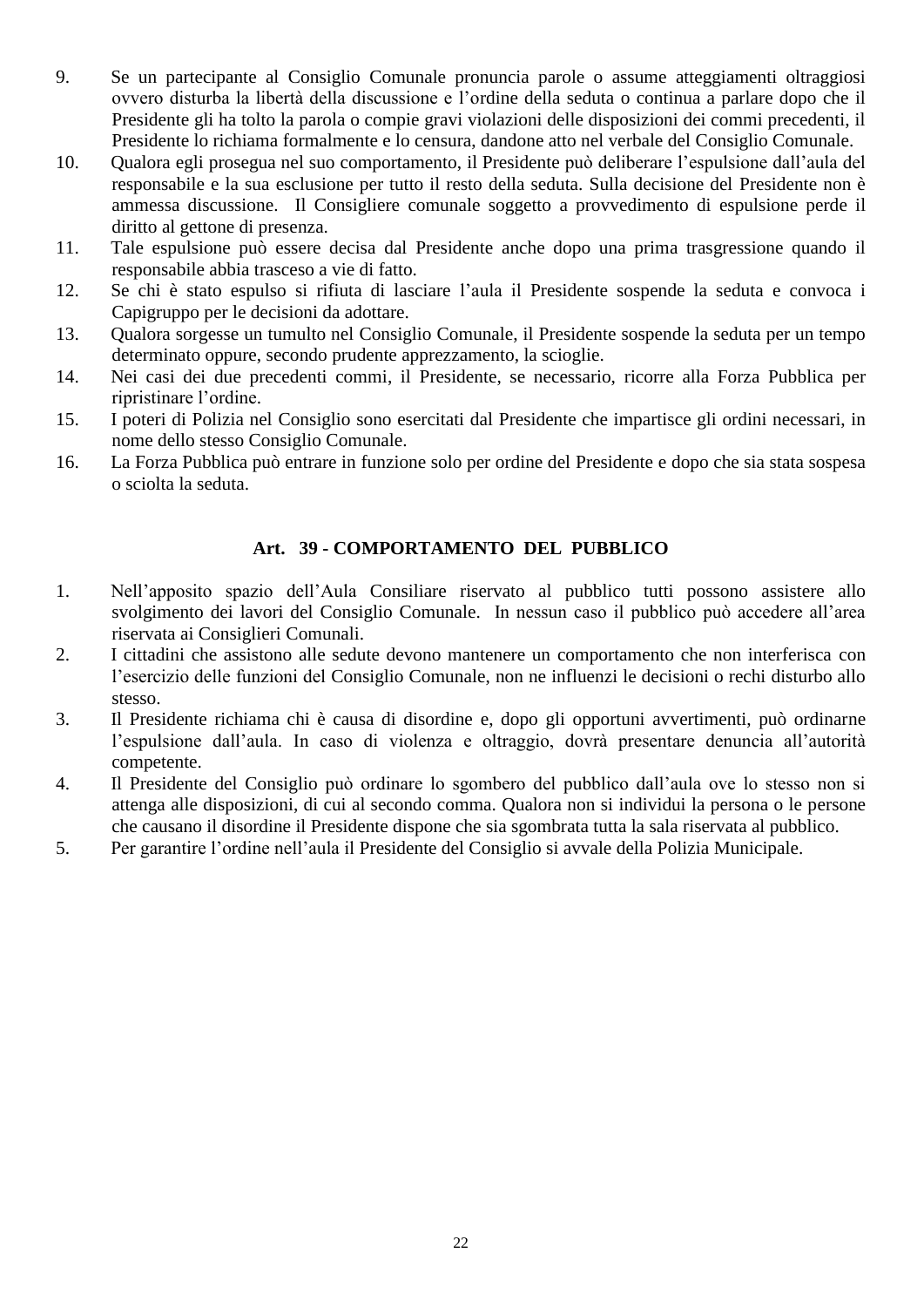#### <span id="page-22-1"></span><span id="page-22-0"></span>**TITOLO IV - SVOLGIMENTO DELLE ATTIVITA' DEL CONSIGLIO**

#### **CAPO I - DELIBERAZIONI**

#### **Art. 40 - APERTURA DELLA SEDUTA**

- <span id="page-22-2"></span>1. Il Presidente, dopo l'appello nominale, dichiara aperta la seduta, quando è presente il numero legale dei Consiglieri.
- 2. Il Consiglio Comunale, di norma, sia in prima che in seconda convocazione, ovvero convocato per la prosecuzione dei lavori, inizia alle ore 18,30 e termina alle ore 24,00, salvo diversa disposizione stabilita dalla Conferenza dei Capigruppo. Viene sospeso alle ore 20,00 per riprendere i lavori decorsa un'ora dalla sospensione. Le eventuali interrogazioni, interpellanze, mozioni e O.d.g. che non avessero risposta prima della sospensione sono riproposte dopo l'esame dell'ultimo comma dell'ordine del giorno.
- 3. Il Consiglio, quindi, riprenderà la discussione con il primo punto all'ordine del giorno successivo, a quello definito prima della sospensione, e proseguirà fino all'esaurimento degli argomenti iscritti all'ordine del giorno, salvo diversa indicazione riportata nell'avviso di convocazione o per decisione presa a maggioranza dei Consiglieri presenti.
- 4. Il tempo complessivamente dedicato a comunicazioni, interrogazioni, interpellanze, mozioni e O.d.g. non può eccedere la durata di novanta minuti, salvo i casi previsti per diversa decisione della Conferenza dei Capigruppo ovvero per decisione della maggioranza dei Consiglieri presenti in aula. In tal ultimo caso, solo prima che inizi il punto in argomento.

#### **Art. 41 - RELAZIONE SULLA PROPOSTA DI DELIBERAZIONE**

- <span id="page-22-3"></span>1. La proposta di deliberazione è illustrata dal Sindaco o da un componente della Giunta o dal Consigliere proponente o dal relatore designato dalla Commissione.
- 2. La relazione introduttiva non può eccedere i dieci minuti, salvo che il Presidente non ne elevi la durata, in casi di particolare rilevanza, dandone avviso al Consiglio prima di procedere all'esame dell'argomento. La relazione può essere sintetizzata laddove la stessa fosse stata notificata ai Consiglieri, almeno ventiquattro ore prima della seduta.
- 3. Conclusa la relazione introduttiva, il Presidente concede, per un tempo massimo di cinque minuti per gruppo, la parola ai Consiglieri che hanno chiesto di intervenire per chiarimenti sulla delibera in discussione. Il Presidente dichiara aperta la discussione ed ammette a parlare i Consiglieri. Se nessuno chiede di parlare la proposta è messa in votazione.
- 4. In occasione della trattazione di argomenti di particolare rilevanza (quali il Bilancio Preventivo, Conto Consuntivo, la destinazione dell'eventuale Avanzo, il Piano Regolatore e le sue Varianti Generali, lo Statuto, i Regolamenti, le Mozioni di Sfiducia e la costituzione di Aziende), i Capigruppo, in sede di Conferenza possono stabilire che tali limiti di tempo, per i chiarimenti, siano elevati a quindici minuti.

#### **Art. 42 - DISCIPLINA DELLA DISCUSSIONE**

- <span id="page-22-4"></span>1. I Consiglieri che desiderano parlare, su un argomento all'ordine del giorno, devono fare richiesta verbale al Presidente, il quale concede la parola secondo l'ordine di richiesta.
- 2. Ogni Consigliere può parlare una sola volta sullo stesso argomento, fatto salvo l'intervento per la dichiarazione di voto e/o per fatto personale, ovvero per questioni di particolare importanza. In tale ultimo caso, prima che il Consiglio proceda all'esame dell'argomento, il Presidente, eventualmente sentiti i Capigruppo, decide sull'effettiva particolare importanza.
- 3. Gli interventi dei Consiglieri nella discussione sono contenuti nel tempo di cinque minuti. Non sono ammessi interventi in forma di dialogo.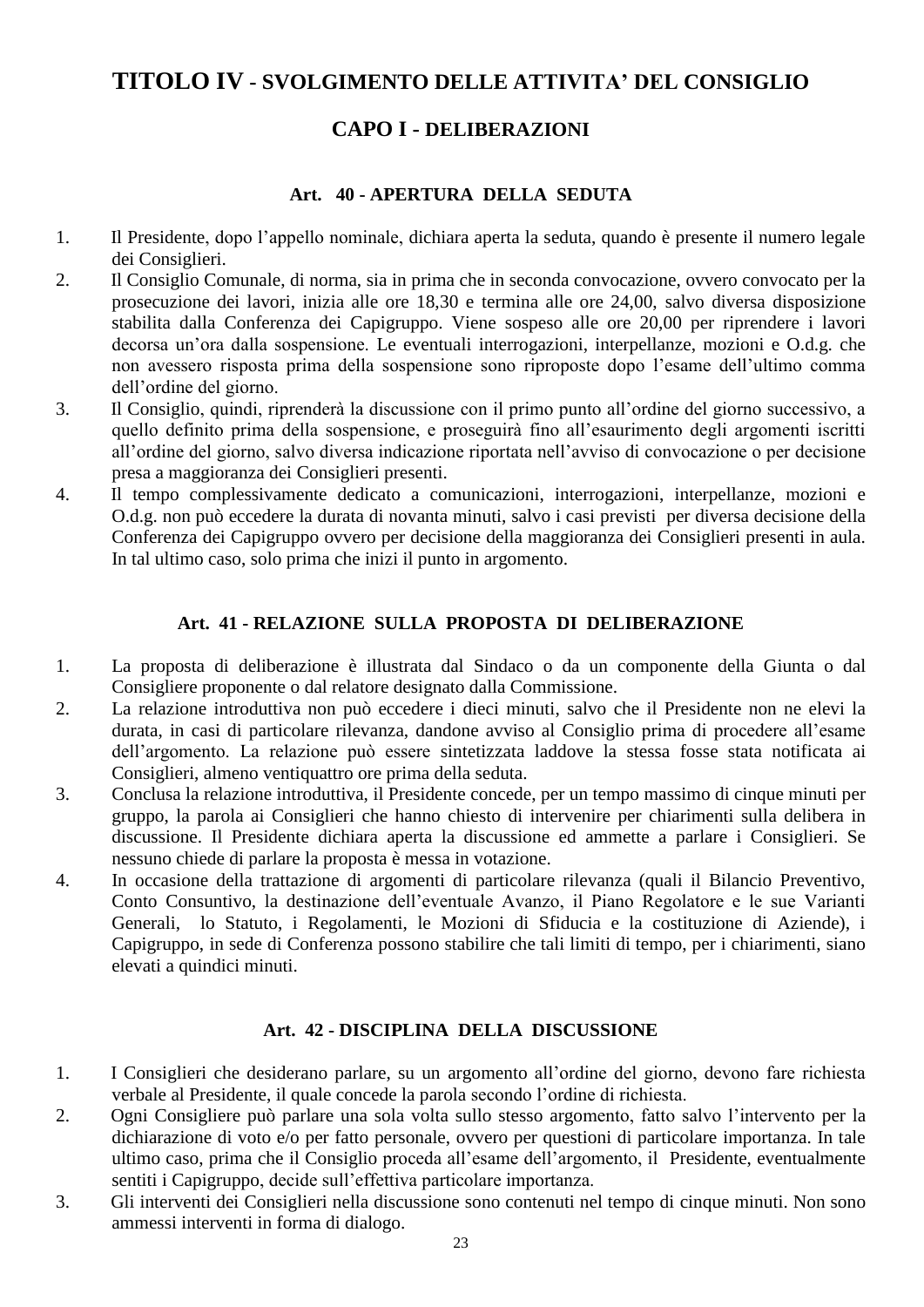- 4. In occasione della trattazione di argomenti di particolare rilevanza (quali il Bilancio Preventivo, il Conto Consuntivo, la destinazione dell'eventuale Avanzo, il Piano Regolatore e le sue Varianti Generali, lo Statuto, i Regolamenti, le Mozioni di sfiducia e la costituzione di Aziende), i Capigruppo, in sede di Conferenza, possono stabilire che tali limiti di tempo siano elevati, a dieci minuti per Consigliere fino ad un massimo di sessanta minuti qualora ci si esprima a nome del Gruppo Consiliare.
- 5. Il Presidente trascorso il tempo previsto per l'intervento del Consigliere, dopo averlo richiamato all'osservanza del Regolamento, gli toglie la parola anche disattivando il microfono.
- 6. Il Presidente o il Vice-Presidente del Consiglio, quando non intervengono nell'esercizio delle proprie funzioni, cedono la Presidenza dell'adunanza e svolgono il proprio intervento dai banchi dei Consiglieri.

#### **Art. 43 - FATTO PERSONALE**

- <span id="page-23-0"></span>1. Il Consigliere può intervenire, in qualsiasi momento, per **fatto personale** quando ritiene di essere stato leso nella propria onorabilità da un altro Consigliere o quando ritiene che gli siano state attribuite opinioni non espresse o comportamenti non tenuti.
- 2. Il Presidente, riscontrata l'effettiva sussistenza del fatto personale, accorda la parola. Se il Presidente nega la parola ed il Consigliere persiste nella sua richiesta, su di essa decide il Consiglio seduta stante, senza discussione, a maggioranza assoluta dei votanti.
- 3. La discussione sul fatto personale non può durare, nel suo complesso, per più di quindici minuti.

#### <span id="page-23-1"></span>**Art. 44 - INTERVENTO PER RICHIAMO AL REGOLAMENTO O MOZIONE D'ORDINE**

- 1. Ogni componente del Consiglio Comunale, in qualsiasi momento, può presentare una Mozione d'Ordine consistente:
	- a. in un richiamo all'osservanza di una norma di Legge, dello Statuto, del presente Regolamento o dell'ordine del giorno
	- b. in una proposta relativa all'organizzazione dei lavori e alla procedura delle discussioni e delle votazioni.
- 2. La Mozione d'Ordine prevede un intervento per un tempo non superiore ai tre minuti e oltre al proponente, può parlare soltanto un Consigliere favorevole ed uno contrario.
- 3. In merito alla Mozione d'Ordine il Presidente decide autonomamente o chiede al Consiglio di pronunciarsi, con votazione palese e a maggioranza assoluta dei votanti.

#### **Art. 45 - QUESTIONE PREGIUDIZIALE E QUESTIONE SOSPENSIVA**

- <span id="page-23-2"></span>1. La questione pregiudiziale ha per oggetto la richiesta motivata di non discutere un determinato argomento posto all'ordine del giorno, precisandone i motivi.
- 2. La questione sospensiva si ha quando viene richiesto il rinvio di una discussione o di una proposta di deliberazione ad altra adunanza o all'esame in Commissione, precisandone i motivi.
- 3. Le questioni pregiudiziali e sospensive devono essere sollevate prima dell'inizio della discussione di merito sull'argomento al quale si riferiscono.
- 4. La questione sospensiva può essere posta anche durante la discussione, ma prima della votazione della proposta di deliberazione, chiedendone il rinvio ad altra riunione, perché sono emersi nuovi elementi.
- 5. Il Presidente apre subito la discussione sulla questione sollevata e il Consiglio decide per alzata di mano, dopo l'intervento di due soli Consiglieri di cui uno a favore e uno contrario. Gli interventi non possono eccedere i tre minuti ciascuno. La questione sollevata deve riferirsi alla sostanza della proposta di deliberazione e non soltanto alla forma, che può essere corretta dal Presidente, seduta stante.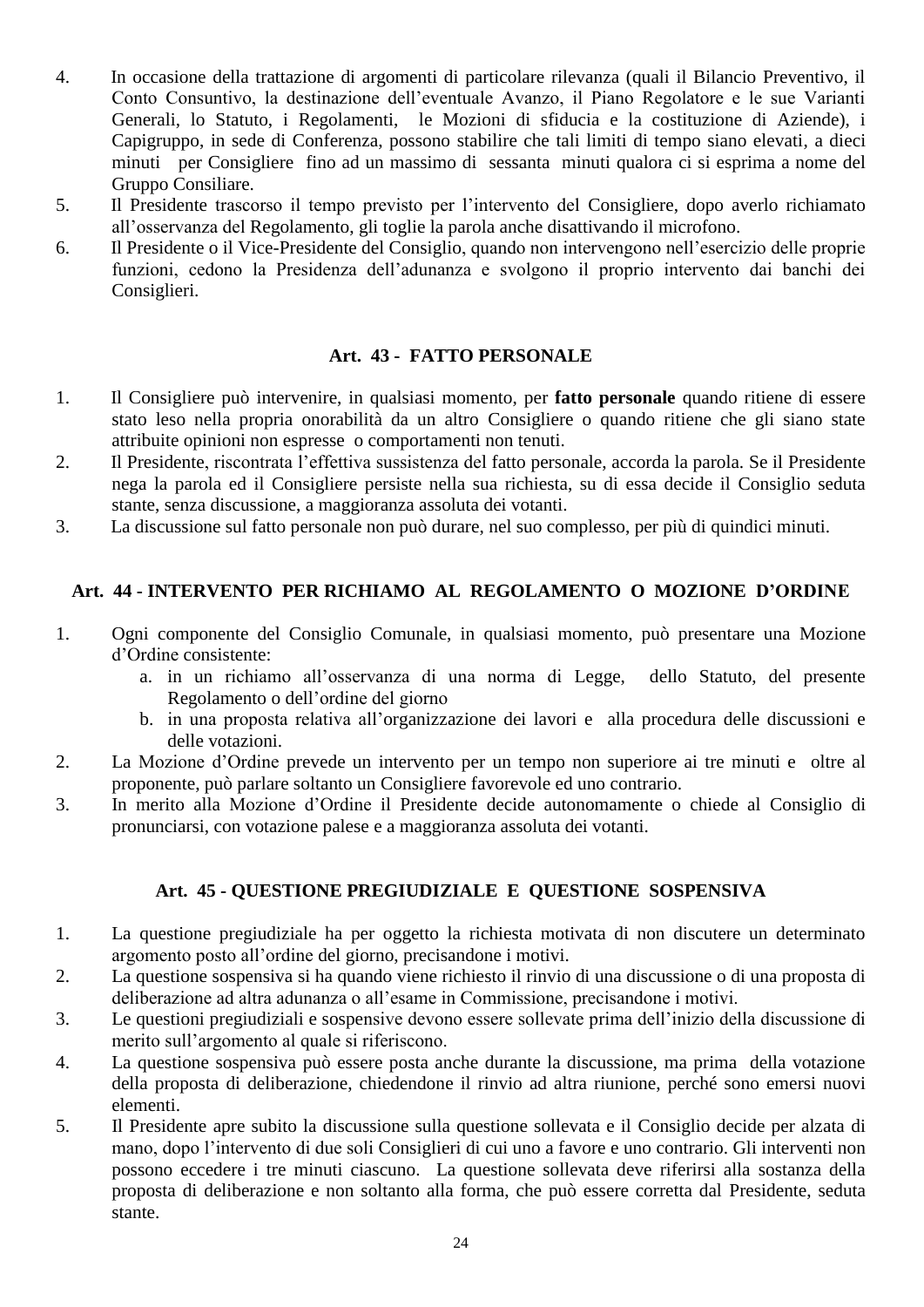#### **Art. 46 - EMENDAMENTI SULLE PROPOSTE IN DISCUSSIONE**

- <span id="page-24-0"></span>1. Gli emendamenti possono essere soppressivi, aggiuntivi e sostitutivi. Agli emendamenti aggiuntivi e sostitutivi possono proporsi dei sub-emendamenti .
- 2. Nelle Commissioni possono presentare emendamenti e sub-emendamenti i Consiglieri che la compongono o che ne sostituiscono i componenti, il Sindaco, gli Assessori delegati e il Presidente del Consiglio se presente.
- 3. Gli emendamenti sono presentati per iscritto al Presidente entro il terzo giorno precedente a quello dell'adunanza. Essi sono trasmessi al Segretario Generale, con procedura d'urgenza, al fine dell'istruttoria.
- 4. I Consiglieri, gli Assessori e il Sindaco possono presentare più emendamenti, possono modificarli o ritirarli fino al momento in cui la discussione sarà chiusa. In tal caso gli emendamenti, anch'essi redatti per iscritto e firmati dal proponente, sono consegnati al Presidente il quale ne dà immediata lettura in Consiglio.
- 5. Ogni singolo emendamento è illustrato dal presentatore per un tempo non superiore a due minuti e gli emendamenti sono posti successivamente in votazione.
- 6. Gli interventi degli Assessori o del Sindaco sugli emendamenti non devono eccedere i due minuti.
- 7. Gli emendamenti ad un emendamento (cioè i sub-emendamenti) sono votati per primi.
- 8. Gli emendamenti sono messi singolarmente in votazione, secondo l'ordine di presentazione, prima gli emendamenti soppressivi, poi quelli sostitutivi ed infine quelli aggiuntivi.
- 9. I provvedimenti per i quali sono stati approvati i singoli emendamenti sono conclusivamente votati nel testo definitivo, risultante dallo schema originario modificato in conformità a quanto in precedenza deciso.
- 10. Qualora la presentazione dell'emendamento implichi un aumento di spesa o una diminuzione di entrata per l'Ente, occorre allegare agli atti i pareri obbligatori per Legge.
- 11. Per l'emendamento o i gruppi di emendamenti ad una specifica delibera non presentati a norma del precedente comma 3 può intervenire un solo Consigliere per Gruppo, comunque per un tempo complessivo non superiore a cinque minuti. Un altro Consigliere dello stesso Gruppo potrà intervenire soltanto per esprimere una posizione alternativa a quella del proprio Gruppo e per non più di tre minuti.
- 12. Esaurita la discussione, il relatore o il Sindaco si pronunciano in merito agli emendamenti. Gli emendamenti o il gruppo di emendamenti sono quindi posti in votazione in forma unica.

#### **Art. 47 - INTERVENTI DI SOGGETTI NON CONSIGLIERI**

- <span id="page-24-1"></span>1. Il Presidente, su richiesta del Sindaco o di uno o più Consiglieri, può invitare i funzionari comunali a svolgere relazioni o dare informazioni su argomenti all'ordine del giorno del Consiglio, disponendo se necessario la seduta "aperta" ai sensi dell'art. 40.
- 2. Possono altresì essere invitati consulenti e professionisti, incaricati di progettazione e studi per conto dell'Amministrazione e organismi ai quali partecipa l'Amministrazione comunale, per fornire illustrazioni e chiarimenti.

#### **Art. 48 - CHIUSURA DELLA DISCUSSIONE**

- <span id="page-24-2"></span>1. Il Presidente dichiara chiusa la discussione quando non vi sono altri Consiglieri iscritti a parlare o sono esauriti i tempi previsti.
- 2. A chiusura della discussione è data facoltà di replicare al Presidente, al Sindaco, all'Assessore e, nel caso di proposte e di mozioni, al Consigliere proponente.
- 3. La replica non può eccedere la durata di cinque minuti.
- 4. Dopo la replica è concessa, se richiesta, la parola ai Consiglieri, esclusivamente, per dichiarazioni di voto, con facoltà di intervento di un Consigliere per ogni gruppo.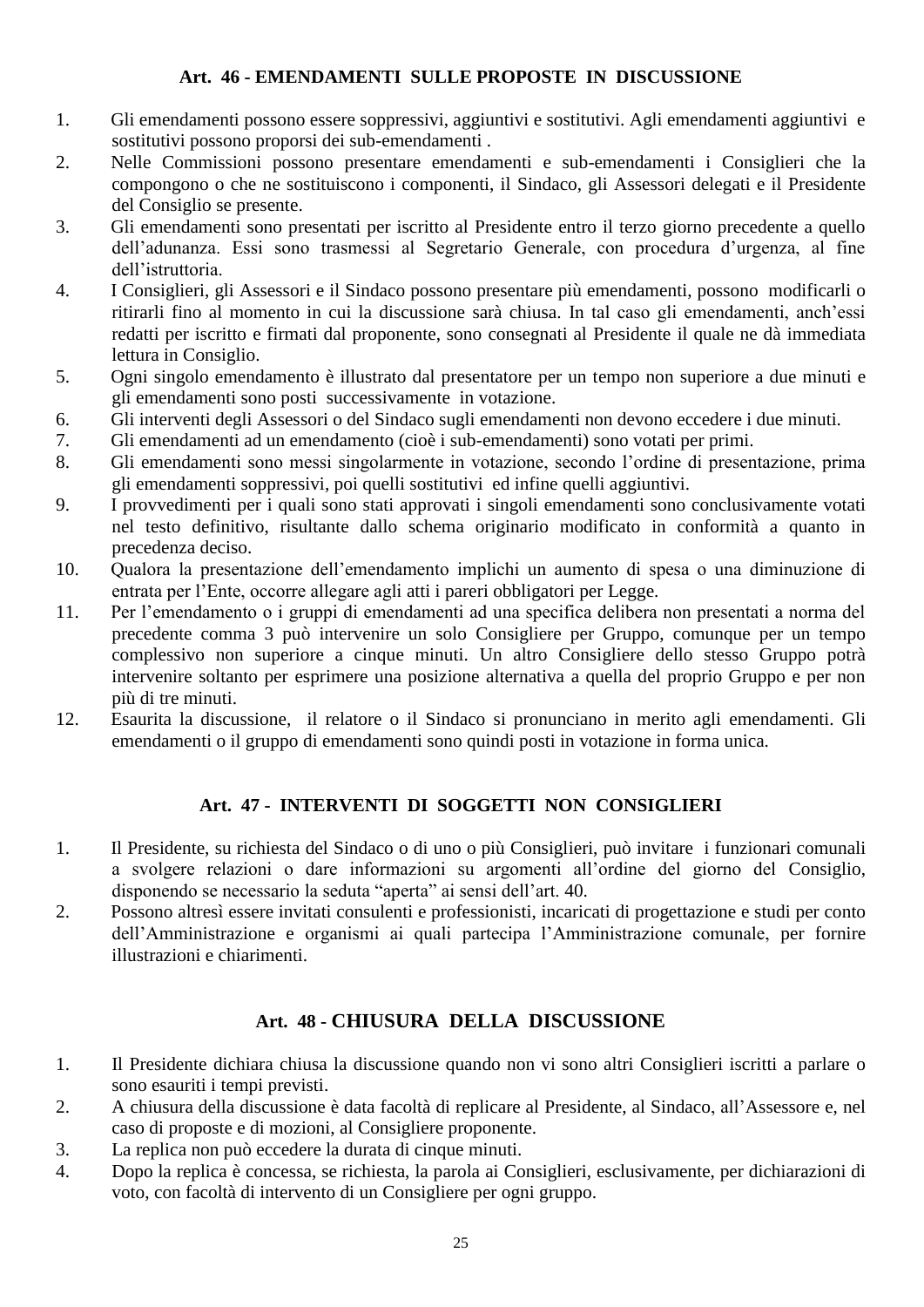- 5. Tale facoltà spetta anche al Consigliere che dichiari di dissentire dall'orientamento del Gruppo cui appartiene.
- 6. Gli interventi dei Consiglieri per la dichiarazione di voto non possono eccedere la durata dei tre minuti.

#### <span id="page-25-0"></span>**CAPO II - INTERROGAZIONI, INTERPELLANZE, MOZIONI, ORDINI DEL GIORNO E MOZIONE DI SFIDUCIA**

#### **Art. 49 – CASI DI INAMMISSIBILITA'**

<span id="page-25-1"></span>Nel caso in cui un'interrogazione, un'interpellanza, una mozione o un ordine del giorno non rientrino in quanto stabilito dal Regolamento ovvero la loro formulazione violi la Legge, il Presidente può motivatamente dichiararli inammissibili, dandone comunicazione al primo firmatario entro i cinque giorni successivi alla presentazione.

#### **Art. 50 - INTERROGAZIONI**

- <span id="page-25-2"></span>1. L'interrogazione consiste in una domanda formulata per iscritto da uno o più Consiglieri Comunali al Sindaco e/o all'Assessore, al fine di ottenere informazioni su materie di competenza comunale, di conoscere gli intendimenti e i provvedimenti dell'azione dell'Amministrazione e le sue posizioni su questioni di interesse cittadino. L'atto deve essere presentato all'ufficio del protocollo dell'Ente, anche con strumenti informatici. Le interrogazioni presentate entro la data di convocazione della Conferenza dei Capigruppo saranno di norma iscritte all'ordine del giorno del primo Consiglio utile.
- 2. I Consiglieri interroganti devono specificare nell'interrogazione se intendono ricevere la risposta solo orale in Consiglio Comunale o anche per iscritto.
- 3. Nel caso di risposta scritta il Sindaco o l'Assessore trasmette la risposta ai Consiglieri interroganti comunque entro il termine dei trenta giorni e invia copia al Presidente del Consiglio e ai Capigruppo. E' facoltà dell'interrogante replicare per iscritto, dichiarando di ritenersi soddisfatto o sostenendo i motivi per i quali non considera soddisfacente la risposta.
- 4. L'elenco delle interrogazioni cui si intende dare risposta è comunicato agli interessati, unitamente all'avviso di convocazione del Consiglio.
- 5. All'interrogazione con risposta orale risponde il Sindaco o l'Assessore competente per materia, alla presenza dell'interrogante.
- 6. Quando il Sindaco o l'Assessore competente intendono rispondere e l'interrogante non è presente in Consiglio, all'interrogazione è data comunque risposta scritta, nei successivi venti giorni, direttamente al domicilio del Consigliere interrogante.
- 7. Il Consigliere, anche successivamente alla convocazione del Consiglio, può presentare per iscritto interrogazioni urgenti anche in Consiglio. Dell'effettivo carattere d'urgenza decide il Presidente del Consiglio. Se è riconosciuta l'urgenza, la risposta dovrà essere fornita per iscritto entro il termine massimo di cinque giorni dalla presentazione, ovvero, se sussistono le condizioni, la risposta all'interrogazione può essere data verbalmente dal Sindaco o dall'Assessore competente nella medesima seduta Consiliare.
- 8. L'interrogante può illustrare il testo dell'interrogazione in cinque minuti. La risposta non può eccedere la durata di dieci minuti.
- 9. Il Consigliere interrogante può replicare per dichiararsi soddisfatto o no della risposta. Tale intervento di replica non può eccedere la durata di tre minuti. Nel caso di più interroganti, risponderà solamente uno degli interroganti.
- 10. Nessun Consigliere può intervenire sull'argomento oggetto della risposta all'interrogazione e sulla replica dell'interrogante, salvo che il Presidente, per richiesta di almeno tre Consiglieri, la trasformi in un'interpellanza, che sarà posta all'ordine del giorno nella successiva seduta.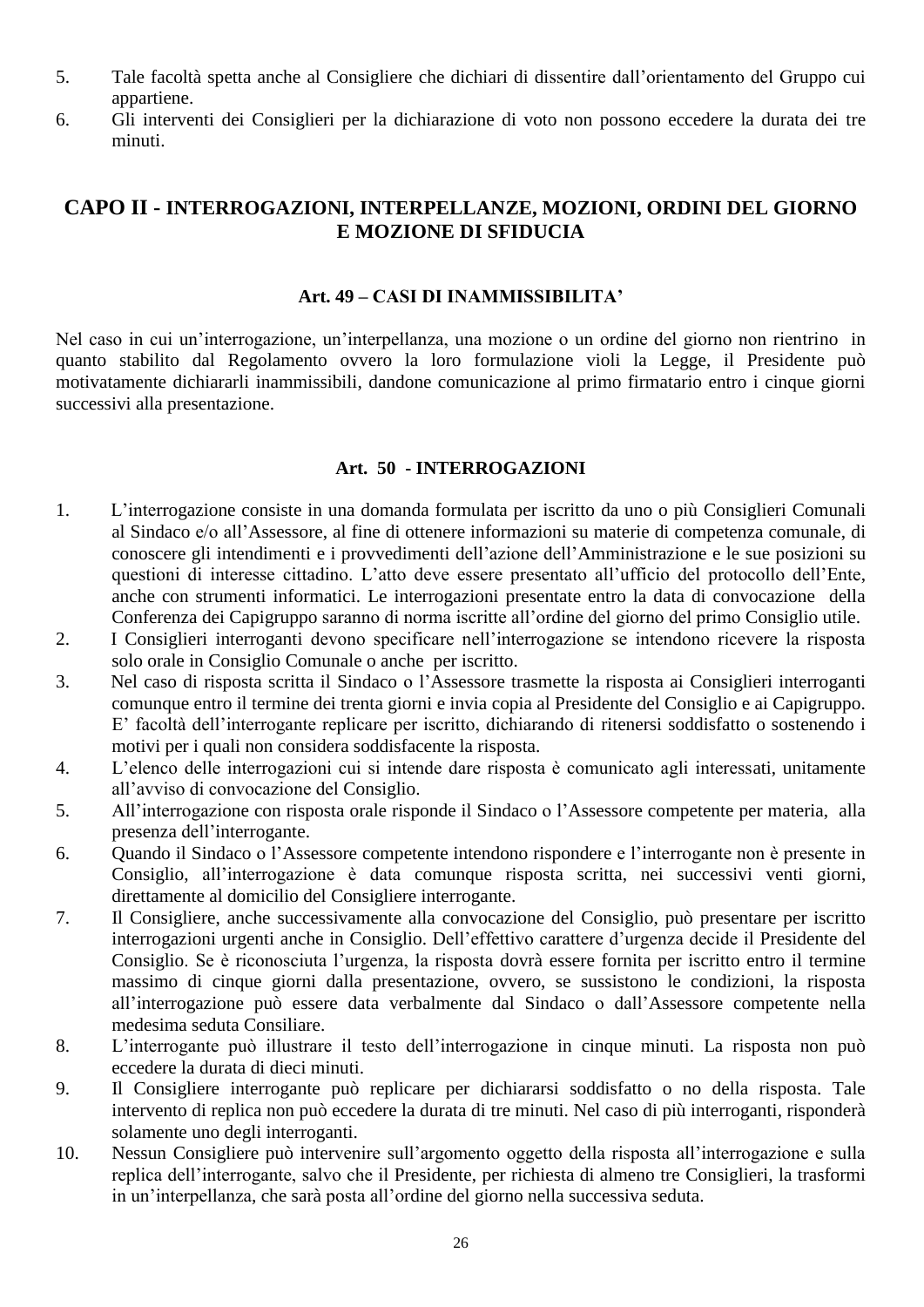#### **Art. 51 - INTERPELLANZE**

- <span id="page-26-0"></span>1. L'interpellanza o interrogazione con dibattito, consiste nella domanda formulata per iscritto al Sindaco o all'Assessore competente, circa le iniziative della giunta ovvero circa gli intendimenti della stessa su questioni di particolare rilievo inerenti alle funzioni del comune. L'atto deve essere. protocollato o inviato con le modalità di cui l'art. .7 comma 9.
- 2. L'interpellanza può essere presentata da un Capogruppo o da almeno tre Consiglieri entro la data di convocazione della Conferenza dei Capigruppo e deve essere iscritta di norma dal Presidente del Consiglio all'ordine del giorno nella seduta immediatamente successiva alla data di presentazione.
- 3. Uno dei firmatari ha facoltà di intervento per illustrare l'interpellanza, alla quale darà risposta il Sindaco o l'Assessore competente per materia.
- 4. I Consiglieri possono intervenire sull'argomento una sola volta. Solo uno dei Consiglieri interpellanti può replicare. Dopo la replica di quest'ultimo il Sindaco o l'Assessore competente possono prendere la parola per l'intervento conclusivo.
- 5. Ciascun intervento non può eccedere la durata di cinque minuti.
- 6. L'interpellanza si intende rinunziata qualora il Consigliere interpellante, previamente informato che la risposta sarà data in quella specifica seduta, non sia presente in Consiglio quando il Sindaco o l'Assessore competente intendono rispondere.

#### **Art. 52 - MOZIONI E ORDINI DEL GIORNO**

- <span id="page-26-1"></span>1. **La mozione** è un atto approvato dal Consiglio Comunale con il quale esso:
	- a. Esercita, in relazione alle proprie competenze, un'azione di indirizzo politico dell'attività del Sindaco e della Giunta.
	- b. Esprime posizioni e giudizi relativamente a problematiche di competenza comunale ed all'attività svolta dal Comune direttamente o mediante altri enti e soggetti.
	- c. Organizza la propria attività, assume decisioni in ordine al proprio funzionamento ed alle proprie iniziative e stabilisce impegni per l'azione delle Commissioni e della Presidenza.
	- d. Disciplina procedure e stabilisce adempimenti dell'Amministrazione nei confronti del Consiglio, affinché esso possa esercitare efficacemente le proprie funzioni.
	- e. Assume tutte le decisioni che lo Statuto ed i Regolamenti prescrivono siano adottate attraverso una mozione.
- 2. Le proposte di mozione possono essere presentate al Consiglio Comunale da ogni Consigliere Comunale.
- 3. Alle proposte di mozione, si applica la procedura d'urgenza nei casi previsti dall'art. 29 comma 3 e quando sono sottoscritte da almeno un terzo dei componenti del Consiglio Comunale. Nessun Consigliere può sottoscrivere una proposta di mozione, ai sensi del presente comma, prima che siano trascorsi sette giorni dalla sottoscrizione di un'altra proposta.
- 4. I Consiglieri possono richiedere, prima dell'inizio della votazione, che la proposta di mozione venga rinviata in Commissione Permanente per l'approfondimento.
- 5. Nel caso di disaccordo sulla richiesta, il Presidente invita il Consiglio a pronunciarsi in merito con votazione palese, senza discussione.
- 6. Qualora la proposta venga rimessa alla Commissione, il Presidente fa verbalizzare i nominativi dei Consiglieri richiedenti e chiude la discussione in aula, assegnando la proposta di mozione alla Commissione competente, definendo il termine massimo entro il quale l'esame deve essere concluso. In assenza di determinazione, il termine si intende entro il successivo Consiglio Comunale.
- 7. **L'ordine del giorno** è l'atto approvato dal Consiglio Comunale, con il quale esso esprime la propria posizione o formula proposte e richieste, su questioni di rilevante interesse pubblico, esulanti la competenza amministrativa del Comune.
- 8. La proposta di ordine del giorno è presentata, in forma scritta e sottoscritta da uno o più Consiglieri proponenti, al Presidente del Consiglio Comunale che la trasmette immediatamente al Sindaco, inviandone copia a tutti i Capigruppo.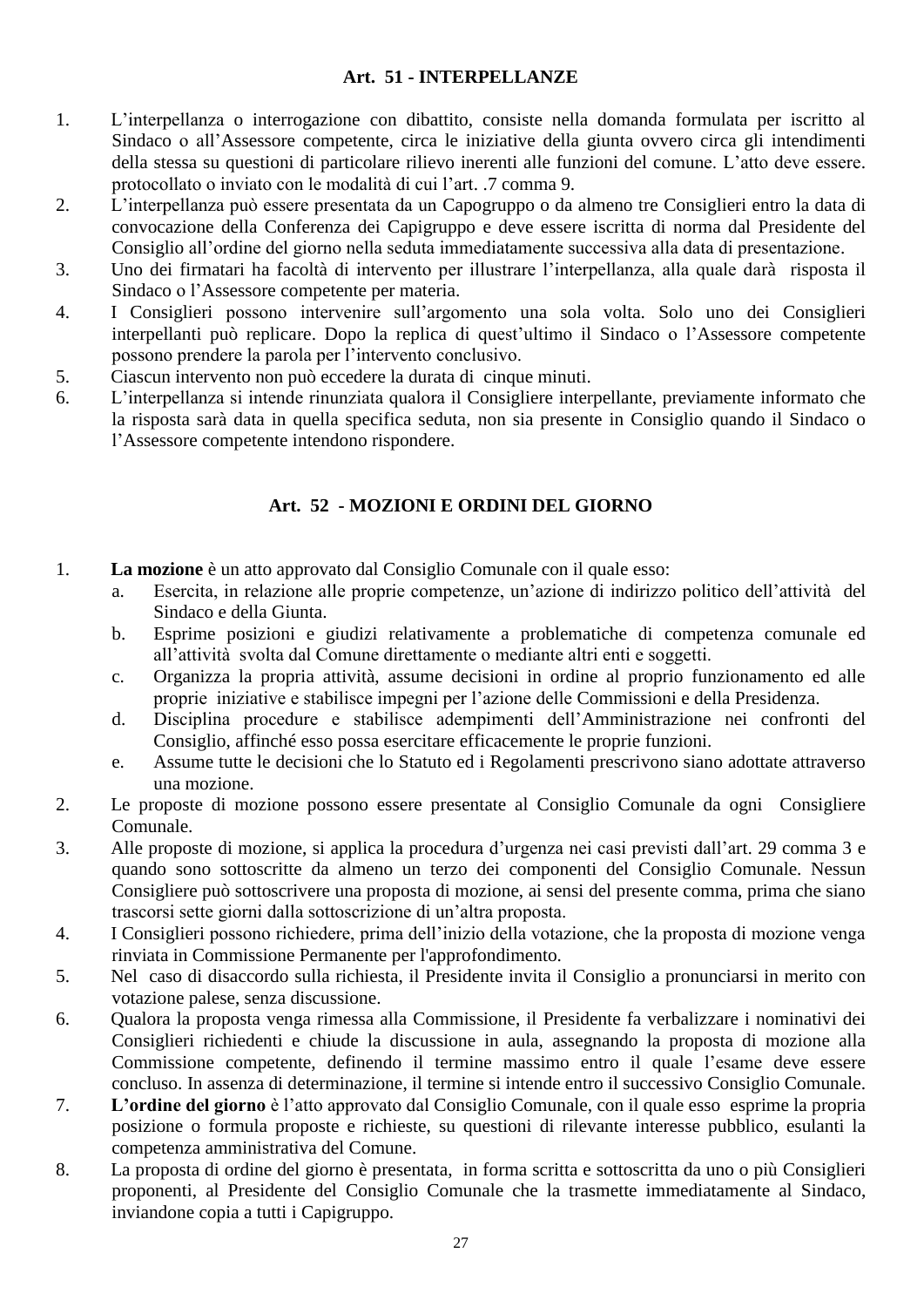- 9. Le proposte di ordine del giorno sono presentate al Presidente del Consiglio che le inserisce all'ordine del giorno del Consiglio entro i termini previsti dal Regolamento.
- 10. Le mozioni e gli ordini del giorno sono discussi e sottoposti all'approvazione del Consiglio nelle forme previste per la votazione delle deliberazioni.
- 11. Sulle mozioni e ordini del giorno possono essere presentanti emendamenti e sub-emendamenti.
- 12. Più mozioni e ordini del giorno distinti, ma attinenti allo stesso oggetto, sono trattati congiuntamente.
- 13. Un proponente per ciascuna di esse, di norma il primo firmatario, ne illustra all'inizio le motivazioni ed i fini ed ha diritto di replica prima delle votazioni finali.
- 14. Le mozioni e gli ordini del giorno vengono posti in votazione nell'ordine di presentazione.
- 15. La votazione dei sub-emendamenti e degli emendamenti precede la votazione del documento complessivo.

#### **Art. 53 - MOZIONE DI SFIDUCIA**

<span id="page-27-1"></span><span id="page-27-0"></span>La mozione di sfiducia nei confronti della Giunta è disciplinata dall'art. 52 del TUEL 267/2000.

#### **CAPO III - VOTAZIONI**

#### **Art. 54- MODALITÀ GENERALI**

- <span id="page-27-2"></span>1. Le deliberazioni sono adottate con il voto favorevole della maggioranza assoluta dei votanti, fatti salvi i casi in cui una maggioranza qualificata sia richiesta dalla Legge o dallo Statuto o dal presente Regolamento.
- 2. La maggioranza assoluta corrisponde alla metà più uno dei votanti e non si tiene conto dei Consiglieri che hanno dichiarato di astenersi o che debbono astenersi perché interessati alla proposta di deliberazione.
- 3. Quando il numero dei votanti è dispari, per una maggioranza assoluta si intende il numero che moltiplicato per due supera di uno il numero dei votanti.
- 4. Nel caso di votazioni riguardanti la designazione di persone, risulta eletto il candidato che ha riportato il maggior numero di voti e in caso di parità si procede al ballottaggio, salvo che non sia diversamente disposto da Leggi, Statuti e Regolamenti.
- 5. Il ballottaggio consiste nella concentrazione dei voti sui due candidati che nella precedente votazione libera hanno riportato parità di voti. Risulta nominato il candidato che ha riportato il maggior numero di voti.
- 6. Per la votazione di provvedimenti complessi, composti di varie parti, di articoli o di commi, il Presidente, direttamente o quando l'abbia richiesto un terzo dei Consiglieri, procede per divisione, mettendo ai voti ciascuna parte, nell'ordine dello schema dell'atto deliberativo. In tali casi, al termine delle singole votazioni, si passa alla votazione, nella sua globalità, del testo risultante dalle votazioni parziali.
- 7. Il voto contrario del Consiglio ad una proposta del Sindaco o dell'Assessore competente per materia, non comporta le dimissioni dalla carica del Sindaco o dell'Assessore proponente.
- 8. In conclusione su ogni argomento l'ordine della votazione è il seguente:
	- a. Votazione su questione pregiudiziale o sospensiva.
	- b.Votazione degli emendamenti soppressivi, sostitutivi e aggiuntivi, eventualmente per divisione del testo.
	- c. Votazione del testo definitivo.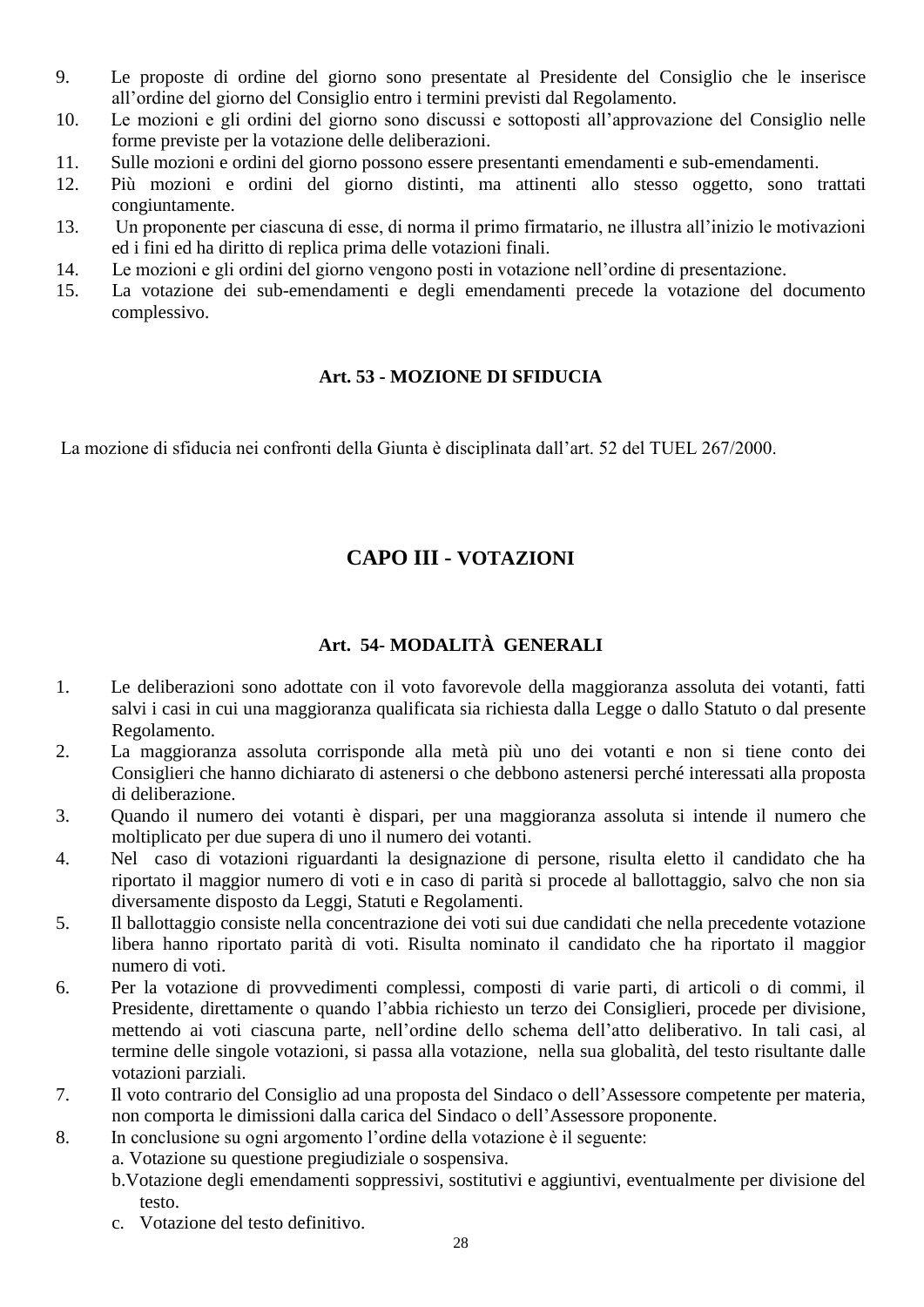- 9. Per i Bilanci le votazioni avvengono con le seguenti modalità:
	- a. Discussione generale.
	- b. Votazione del bilancio annuale sulle eventuali proposte di modifica di singoli capitoli o di singoli interventi presentate dai Consiglieri.
	- c. Votazione del Bilancio Annuale, corredato dalla Relazione Previsionale e Programmatica, dal Bilancio Pluriennale e dalle altre determinazioni comprese nello schema di deliberazione proposto dalla Giunta, con le modificazioni, sia al Bilancio che alla deliberazione, conseguenti all'approvazione preliminare delle eventuali variazioni.
- 10. Quando è iniziata la votazione non è più consentito effettuare interventi. Sono consentiti solo brevissimi richiami al Regolamento sulle modalità delle votazioni in corso.

#### **Art. 55 - ASTENSIONE OBBLIGATORIE E FACOLTATIVE**

- <span id="page-28-0"></span>1. Un Consigliere, a norma di Legge, deve obbligatoriamente astenersi dal prendere parte alla discussione e alla votazione delle proposte di deliberazione, qualora sussista una correlazione immediata e diretta fra il contenuto della deliberazione e suoi specifici interessi o di suoi parenti o affini, fino al quarto grado.
- 2. L'obbligo di astensione non si applica ai provvedimenti normativi o di carattere generale, in applicazione dell'art.78 comma 2 del T.U.E.L. 267/2000.
- 3. I Consiglieri che, per propria scelta, dichiarano di astenersi dal voto si computano nel numero dei presenti, necessari a rendere legale l'adunanza, ma non nel numero dei votanti.
- 4. Il Consigliere che ha intenzione di astenersi dalle votazioni segrete deve dichiararlo prima che queste abbiano inizio.

#### **Art. 56 - VOTAZIONE IN FORMA PALESE**

- <span id="page-28-1"></span>1. Le votazioni sono di norma palesi. Esse hanno luogo per alzata di mano o per appello nominale. Il Presidente pone ai voti il provvedimento proposto, invitando prima a votare i favorevoli, dopo i contrari ed infine gli astenuti.
- 2. Si procede alla votazione per appello nominale quando è prescritto dalla Legge o lo disponga il Presidente del Consiglio oppure lo richieda almeno un terzo dei Consiglieri, prima che abbia inizio la votazione con altra modalità.
- 3. Per questa forma di votazione per appello nominale, il Presidente precisa il significato del sì e del no alla proposta di deliberazione, fa l'appello, al quale i Consiglieri rispondono ad alta voce e annuncia il risultato.
- 4. Il voto per alzata di mano è soggetto a controprova se un Consigliere lo richiede immediatamente dopo la proclamazione del risultato e comunque prima che si passi ad altro argomento all'ordine del giorno del Consiglio.

#### **Art. 57 - VOTAZIONE SEGRETA**

- <span id="page-28-2"></span>1. La votazione è segreta nel caso di designazione, nomina o revoca dei rappresentanti del Consiglio presso enti, aziende ed istituzioni.
- 2. La votazione può essere segreta per decisione del Presidente o per richiesta di almeno tre Consiglieri, qualora le deliberazioni comportino la necessità di formulare dei giudizi, valutazioni e apprezzamenti su qualità morali o capacità professionali di persone.
- 3. Le votazioni a scrutinio segreto si eseguono su scheda bianca, scrivendo il cognome (o aggiungendo il nome quando si rende necessario) della persona proposta per la designazione o per la revoca.
- 4. Le schede bianche, le nulle e quelle illeggibili sono computate nel numero dei votanti, per determinare il quorum della maggioranza assoluta dei voti.
- 5. Quando la Legge, gli Statuti o i Regolamenti stabiliscono che fra i nominandi deve esservi una rappresentanza della maggioranza e della minoranza e non sono precisate espressamente le norme che disciplinano l'elezione, il Presidente stabilisce le modalità della votazione, in modo da assicurare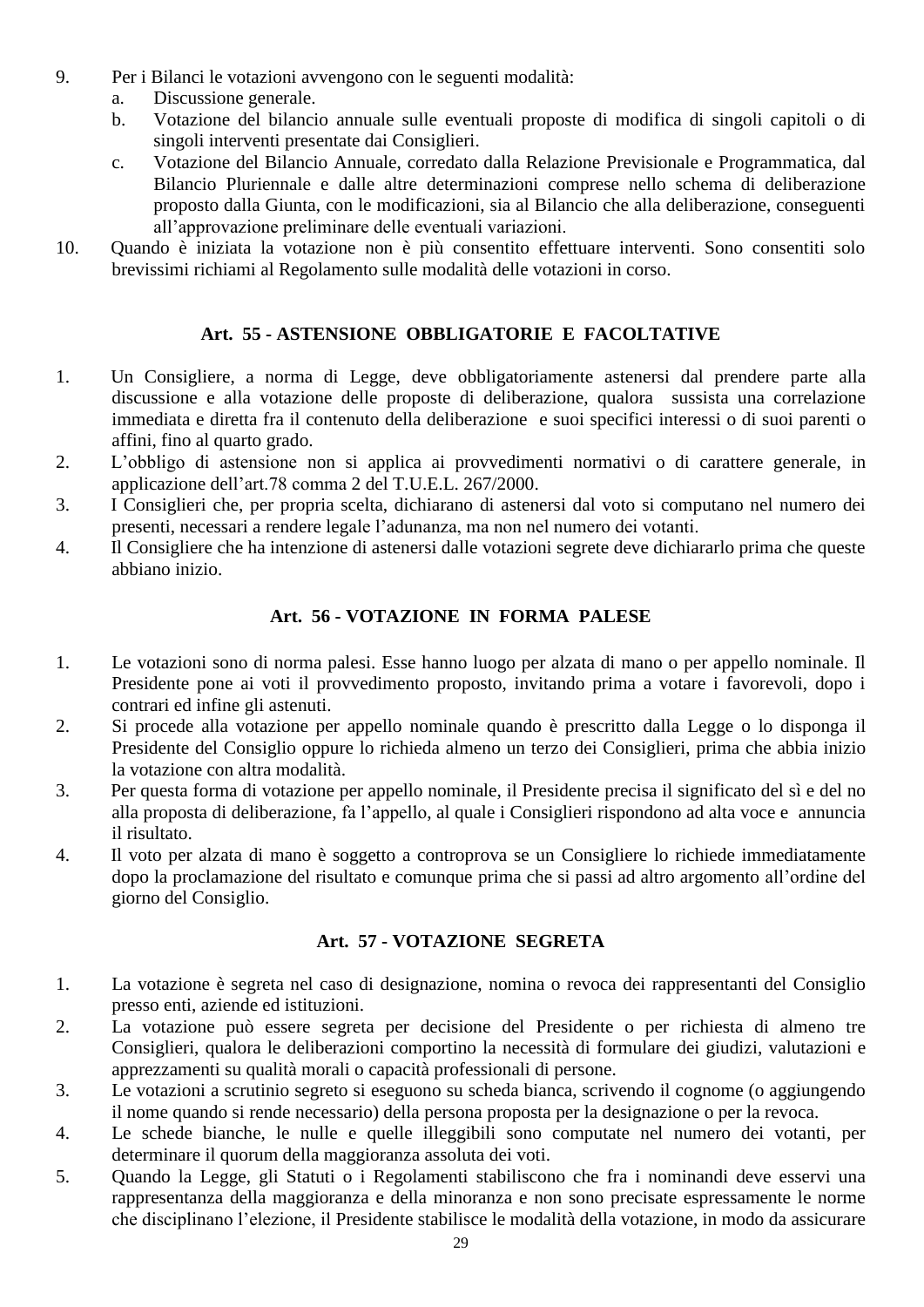tali rappresentanze. Ciascun Consigliere può essere invitato a votare un solo nome o un numero limitato di nominativi, restando eletti coloro che riportano il maggior numero di voti.

#### **Art. 58 - ESITO DELLA VOTAZIONE**

- <span id="page-29-0"></span>1. Terminata la votazione, il Presidente del Consiglio ne annuncia l'esito.
- 2. Se il numero dei voti espresso è diverso dal numero dei Consiglieri votanti, il Presidente del Consiglio annulla la votazione e ne dispone la ripetizione.
- 3. Nel caso di parità di voti la proposta non è approvata. Non è preclusa però la possibilità di rinnovazione del voto nella stessa seduta.
- 4. Nella stessa adunanza una deliberazione non approvata nella seconda votazione o respinta nella prima, non può essere ulteriormente oggetto di discussione e di informazione salvo nei casi espressamente previsti dalla legge o dallo statuto. La delibera può essere riproposta al Consiglio Comunale nell'adunanza successiva.
- 5. Qualora sorgano contestazioni circa i risultati e la validità della votazione, su di essa il Consiglio decide, seduta stante, con votazione palese, a maggioranza assoluta dei votanti.
- 6. Il Presidente concede la parola solo al Consigliere che solleva la contestazione e ad un altro per opporsi, per non di più di tre minuti ciascuno.
- 7. Dopo l'annuncio dell'esito della votazione il Presidente conclude il suo intervento con la formula "Il Consiglio ha approvato" oppure "Il Consiglio non ha approvato".
- 8. Nei casi di urgenza, immediatamente dopo l'approvazione della proposta all'ordine del giorno, il Consiglio può dichiararla immediatamente esecutiva, con votazione separata espressa in forma palese e a maggioranza dei votanti.

#### **Art. 59 - SCELTA DEGLI SCRUTATORI**

- <span id="page-29-1"></span>1. All'inizio o nel corso della seduta, qualora si debba procedere con votazione a scrutinio segreto, il Presidente sceglierà, tra i componenti del Consiglio Comunale, tre Consiglieri, ciascuno appartenente a Gruppi Consiliari diversi e di cui almeno uno in rappresentanza della minoranza, destinati a svolgere le mansioni di scrutatori per tutte le votazioni segrete della seduta stessa, salvo i casi in cui uno scrutatore si assenti, ovvero sia direttamente designato o proposto per la nomina o per la revoca. In tal caso si procede alla sua sostituzione.
- 2. Gli scrutatori accertano il risultato della prova e nel caso in cui la votazione fosse dubbia, il Presidente procederà a nuova votazione.

#### **CAPO IV - IL SEGRETARIO GENERALE**

#### **Art. 60 - PARTECIPAZIONE DEL SEGRETARIO ALL'ADUNANZA**

- <span id="page-29-3"></span><span id="page-29-2"></span>1. Alle sedute del Consiglio, ad eccezione di quelle "aperte", partecipa di diritto il Segretario Generale, con funzioni consultive, referenti e di assistenza tecnica giuridica. Egli può chiedere al Presidente di intervenire.
- 2. Su richiesta di un Consigliere, e comunque su autorizzazione del Presidente, il Segretario può essere coinvolto nella discussione dei singoli provvedimenti da adottare per quanto riguarda la legittimità degli atti, compreso il parere, già sottoscritto dai funzionari, in ordine alla regolarità tecnica e qualora l'atto comporti impegno di spesa o diminuzione di entrata, in ordine anche a quello contabile.
- 3. Il Presidente, quando lo ritenga opportuno o su richiesta di un Consigliere, può invitare il Segretario Generale a intervenire per puntualizzare specifici aspetti inerenti all'Organizzazione comunale.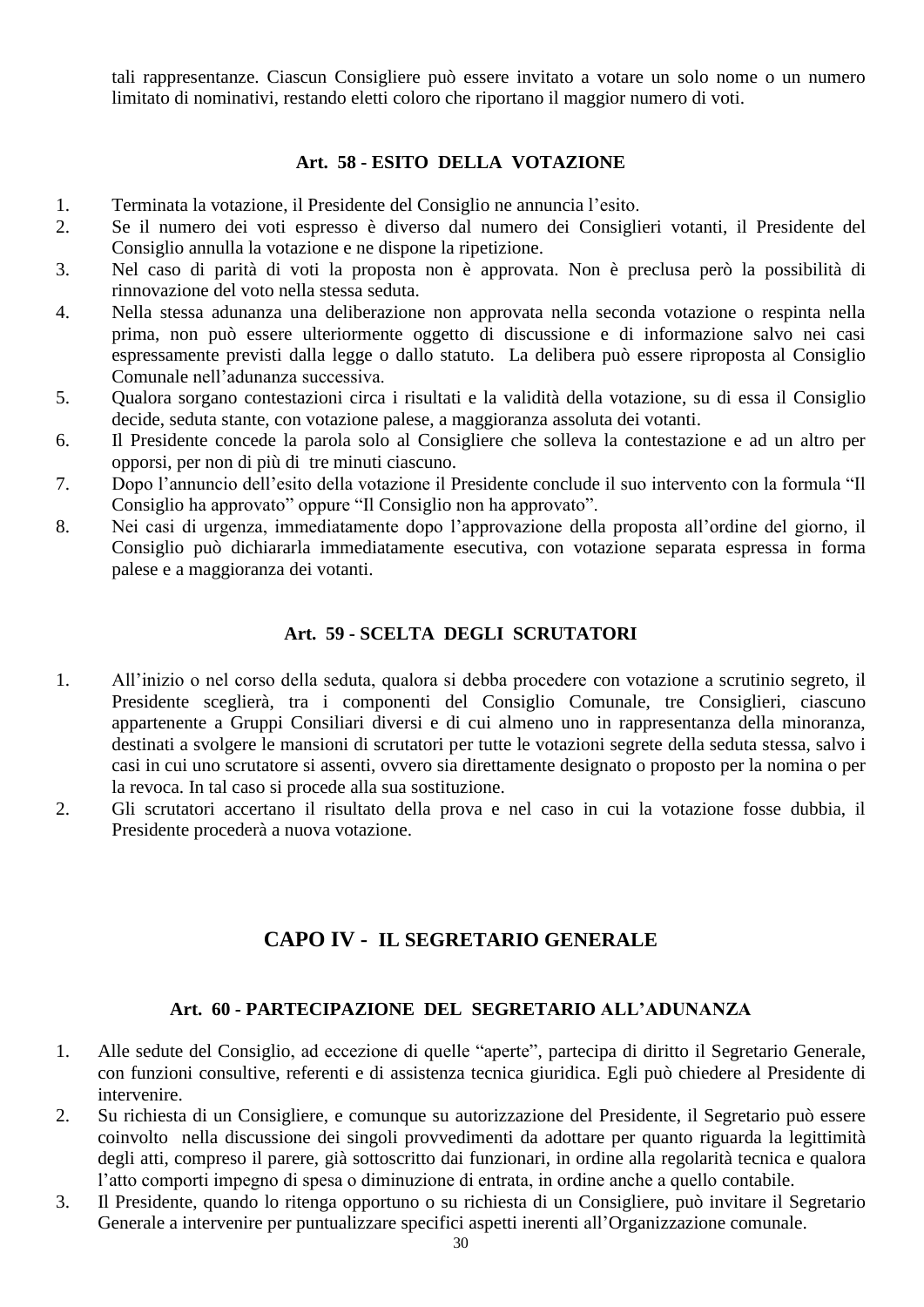4. In caso di assenza e di impedimenti improvvisi del Segretario Generale, è sostituito da altro funzionario o dal Consigliere più giovane di età, limitatamente alle funzioni di verbalizzazione.

#### **Art. 61**- **VERBALI DELLE ADUNANZE**

- <span id="page-30-0"></span>1. Il verbale dell'adunanza, redatto dal Segretario Generale, è l'atto pubblico attraverso il quale viene documentata la volontà espressa dal Consiglio Comunale attraverso le deliberazioni adottate. Non è riportata all'interno del verbale la discussione avvenuta in aula, fatto salvo il diritto di ciascun Consigliere di chiedere l'inserimento a verbale della propria dichiarazione, fornendone, nella stessa seduta, il testo scritto al Segretario Generale.
- 2. Il verbale deve, esplicitamente riportare l'anno, il mese, il giorno, l'ora e il luogo dell'adunanza e se la seduta è stata indetta in prima o in seconda convocazione
- 3. Gli interventi della intera seduta sono documentati su supporto digitale costituito da registrazione digitale audio/video: le registrazioni audio (o in alternativa audio/video) sono custodite a cura dell'Ufficio Segreteria, secondo le disposizioni previste dal Codice dell'Amministrazione digitale. Il Sindaco, i Consiglieri e gli Assessori possono richiedere la trascrizione integrale di uno o più interventi della seduta, il cui testo sarà inserito nei verbali di deliberazione. Gli interventi e le dichiarazioni rese dai Consiglieri nel corso delle discussioni sono richiamati per relationem nella deliberazione, con riferimento al supporto digitale sopra citato".
- 4. Nel verbale delle deliberazioni devono essere specificati i nomi dei Consiglieri presenti alle votazioni, di coloro che si sono astenuti e di coloro che hanno espresso il voto contrario. Di quelli assenti, se giustificati o no.
- 5. Il verbale deve indicare se si è proceduto a votazione segreta oppure in seduta non pubblica, nonché l'eventuale dichiarazione, con relativa separata votazione, di immediata eseguibilità della deliberazione.
- 6. Eventuali ingiurie, allusioni o dichiarazioni offensive o diffamatorie non devono essere riportate a verbale. Se però il Consigliere che si ritiene offeso ne fa richiesta nel corso dell'adunanza, le stesse sono iscritte a verbale.
- 7. I verbali sono depositati nella Segreteria Generale a disposizione dei Consiglieri che vogliono prenderne visione e sono pubblici.
- 8. I verbali delle sedute si intendono definitivi se nessun Consigliere solleva obiezioni o richieste di rettifiche, anche per soli errori materiali, nel corso della seduta che prevede "approvazione verbali della seduta precedente". In caso di avvenuta rettifica sempre che si tratti di errore materiale, il Segretario Generale può esprimere nel medesimo verbale il proprio parere sulle modifiche introdotte dal Consigliere o dall'Assessore ovvero dal Sindaco o dal Presidente del Consiglio.
- 9. I verbali delle adunanze segrete sono approvati nuovamente in seduta segreta.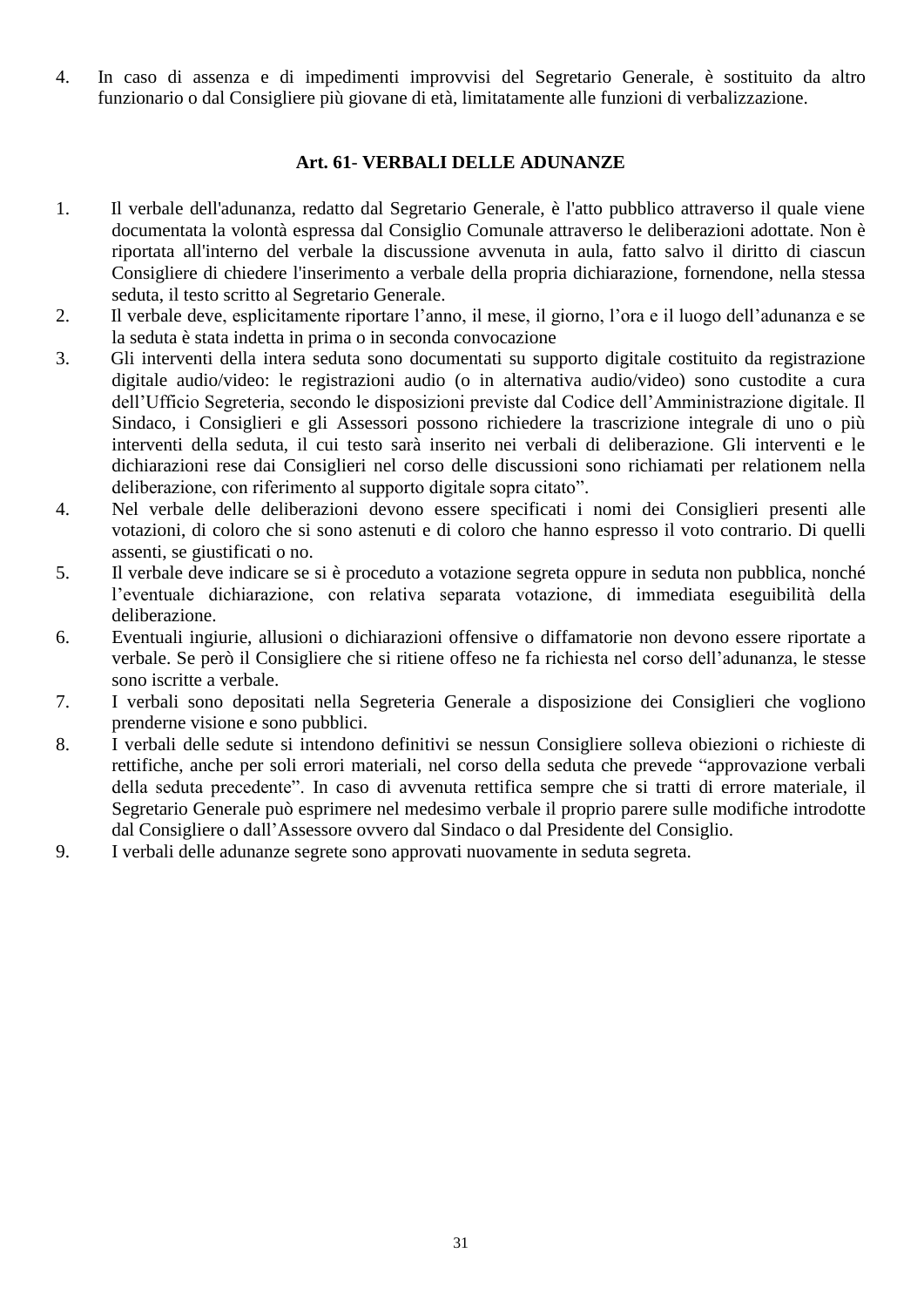#### **TITOLO V - ATTIVITA' DELLE COMMISSIONI**

#### <span id="page-31-1"></span><span id="page-31-0"></span>**Art. 62 - CONVOCAZIONE E ORDINI DEL GIORNO DELLE COMMISSIONI COMUNALI PERMANENTI**

- 1. Le adunanze delle Commissioni Consiliari Permanenti sono convocate dal proprio Presidente che ne stabilisce l'ordine del giorno, nel rispetto di quanto stabilito dallo Statuto e dal Regolamento e ne coordina i lavori.
- 2. Le adunanze delle Commissioni Consiliari Permanenti sono convocate con avviso scritto, contenente l'indicazione del giorno, dell'ora, del luogo ove si tiene la riunione e dell'ordine del giorno da trattare, da recapitarsi con almeno tre giorni di anticipo, riducibili a ventiquattro ore per motivate ragioni d'urgenza, ai componenti delle Commissioni al loro domicilio o attraverso posta elettronica all'indirizzo depositato dai Consiglieri, previo avviso telefonico.
- 3. Salvo specifica autorizzazione del Presidente del Consiglio le Commissioni Consiliari Permanenti non si riuniscono nei giorni in cui è convocata la riunione del Consiglio Comunale.
- 4. Copia della convocazione e dell'ordine del giorno delle adunanze è inviata al Presidente del Consiglio Comunale, al Vice-Presidente, al Sindaco, agli Assessori, ai Capigruppo Consiliari, al Segretario Generale e ai Dirigenti dei Settori delle materie da trattare.
- 5. Il Presidente è tenuto, entro quindici giorni, a convocare la Commissione su un determinato argomento oppure a inserire un tema al primo punto all'ordine del giorno della seduta già convocata, quando gli sia richiesto in forma scritta, dal Presidente del Consiglio Comunale o dai Consiglieri componenti della Commissione che rappresentino la maggioranza dei seggi del Consiglio Comunale.
- 6. Qualora siano trascorsi quindici giorni da quando una proposta di delibera, di mozione o di ordine del giorno è stata assegnata all'esame di una Commissione, senza che essa sia stata inserita nell'ordine del giorno, a richiesta, deve essere inserita all'ordine del giorno di una seduta che si svolga entro cinque giorni.
- 7. Qualora il Presidente di una Commissione non provveda a convocarla in termini utili per ottemperare a quanto stabilito dal Regolamento, il Presidente del Consiglio può invitarlo a provvedere entro cinque giorni e, ove persista l'inadempienza, convocare la Commissione in sua vece.
- 8. A cura del Segretario della Commissione, oltre al verbale è tenuto un registro delle presenze sul quale i Consiglieri possono apporre la firma quale certificazione della loro presenza alla seduta. I gettoni di presenza è riconosciuto al Consigliere che è stato presente per almeno i due terzi della seduta.
- 9. Nel caso di affari interessanti più Commissioni, in base al comma 13 dell'art. 20, il Presidente del Consiglio deve convocarle collegialmente.

#### **Art. 63 - DURATA DEGLI INTERVENTI**

- <span id="page-31-2"></span>1. Nelle sedute delle Commissioni Consiliari Permanenti i Consiglieri che ne fanno parte o i loro sostituti possono effettuare interventi per una durata complessiva massima di dieci minuti su ciascuno degli argomenti iscritti all'ordine del giorno della seduta.
- 2. Ognuno dei presentatori della proposta di deliberazione, di mozione o di ordine del giorno in discussione dispone di dieci minuti per l'illustrazione.
- 3. Gli eventuali Consiglieri che non fanno parte della Commissione possono intervenire, per un tempo non superiore ai tre minuti, quando si trattino proposte di delibera, di mozioni e di ordine del giorno, assegnate dal Consiglio Comunale all'esame della Commissione.
- 4. Il Presidente dispone per i suoi interventi di dieci minuti, oltre che del tempo necessario per l'esercizio delle sue funzioni.
- 5. La trattazione di emendamenti è disciplinata dall'art. 46.
- 6. Per quanto non disciplinato dal presente articolo si applicano in quanto compatibili, le disposizioni relative ai tempi di intervento nelle adunanze del Consiglio Comunale.